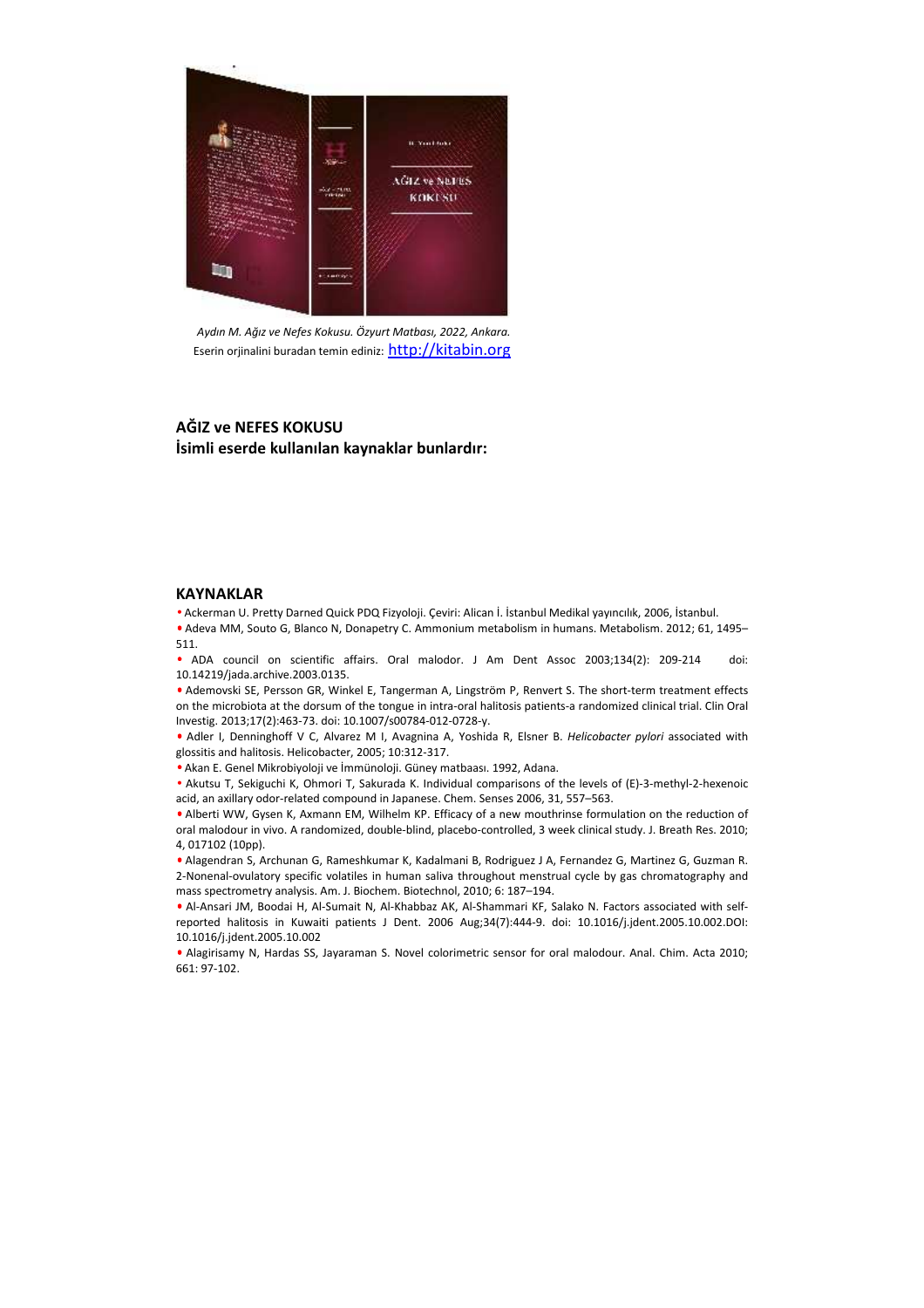• Ali MY, Ping CY, Mok Y-YP, Ling L, Whiteman M, Moore PK. Regulation of vascular nitric oxide in vitro and in vivo: A new role for endogenous hydrogen sulfide? Br J Pharmacol 2006;149:625– 34.

• Al-Kateb H, de Lacy Costello B, Ratcliffe NM. An investigation of volatile organic compounds from the saliva of healthy individuals using headspace -trap/GC-MS J. Breath Res. 2013; 7: 036004.

• Allaker RP, Mendez SLS, Hardie JM, Benjamin N. Antimicrobial efect of acidifed nitrite on periodontal bacteria. Oral Microbiol Immunol. 2001; 16: 253–256.

• Almas K, Al-Zeid Z. The Immediate Antimicrobial Effect of a Toothbrush and Miswak on Cariogenic Bacteria: A Clinical Study The Journal of Contemporary Dental Practice, 2004; 5(1), 1-.

• Almas K. The Effect of Salvadora Persica Extract (Miswak) and Chlorhexidine Gluconate on Human Dentin: A SEM Study. J Contemp Dent Pract 2002; (3)3: 027-035.

• Alnazzawi A. Effect of fixed metallic oral appliances on oral health.J. Int. Soc. Prev. Commun. Dent. 2018; 8: 93-.

• Altundag A, Cayonu M, Kayabasoglu G, Salihoglu M, Tekeli H, Cayonu S, Akpinar ME, Hummel T. The Evaluation of Olfactory Function in Individuals With Chronic Halitosis Chem. Senses 2015; 40: 47–51, doi:10.1093/chemse/bju058.

• Alzoman H, RashidHabib S, Alghamdi S, HDaabash AR, Al-Khalid W, Al-Askar M, Al-Johany S. Relationship between Fixed Dental Crowns and Volatile Sulphur Compounds. Int. J.Environ. Res. Public Health. 2021; 18,1283. doi.org/10.3390/ijerph18031283

• Aoyama I, Yaegaki K, Calenic B, Ii H, Ishkitiev N, Imai T. The role of p53 in an apoptotic process caused by an oral malodorous compound in periodontal tissues: A review. J. Breath Res. 2012;6: 017104 (8pp) doi:10.1088/1752- 7155/6/1/017104.

• Amann A, Corradi M, Mazzone P, Mutti A. Lung cancer biomarkers in exhaled breath. Expert Rev. Mol. Diagn. 2011; 11(2), 207-217.

• Amann A, King J, Kupferthaler A, Unterkofler K, Koc H, Teschil S, Hinterhuber H. Exhaled Breath Analysis-Quantifying the Storage of Lipophilic Compounds in the Human Body. Proceedings of ECOpole, 2009; 3(1):9-12.

• Amann A, Spanel P, Smith D. Breath Analysis: The Approach Towards Clinical Applications. Mini Rev Med Chem., 2007; 7:115-129.

• Amano A, Yoshida Y, Oho T, Koga T. Monitoring ammonia to assess halitosis. Oral Surg Oral Med Oral Pathol Oral Radiol Endod. 2002; 94(6):692-696.

• Amano K, Miyake K, Borke JL, McNeil PL. Breaking biological barriers with a tooth brush J. Dental Res. 2007; 86 (8): 769–774.

• Amir E, Shimonov R, Rosenberg M. Halitosis in children. J Pediatr 1999;134:338–343.

• Ammendola S, Pasquali P, Pistoia C, Petrucci P, Petrarca P, Rotilio G, Battistoni A. High Affinity Zn<sup>2+</sup> Uptake System ZnuABC Is Required for Bacterial Zinc Homeostasis in Intracellular Environments and Contributes to the Virulence of *Salmonella enterica*. Infection and Immunity. 2007; 75(12): 5867-5876. 7155/6/1007100.<br>
The Amann A, Cornal M, Mazzone P, Multi A. Lung cancer biomateers in enhield breath. Expert Rev. Mal, Diagon<br>
2011; 11(12), 207-2127.<br>
Amann A, Senat B, Kuplerthuler A, Unterkolfor K, Koc H, Texchil S, Hi

• Amoore J, Ollman B. Practical test kits for quantitatively evaluating the sense of smell. Rhinology 1983; 21:49– 54.

• Amoore JE, Hautala E. Odor as an aid to chemical safety: odor thresholds compared with threshold limit values and volatilities for 214 industrial chemicals in air and water dilution. Journal of Applied Toxicology, 1983; 3:272– 290.

• Ana CDR, Jorge HN, Ester MD. CO2 Laser Cryptolysis by Coagulation for the Treatment of Halitosis. Photomedicine and Laser Surgery. 2006; 24(5), 630-636.

• Antus B, Horvath I. Exhaled nitric oxide and carbon monoxide in respiratory diseases. J. Breath Res., 2007; 1: 024002.

• Arai T, Kinoshita S. A comparison of plaque removal by different toothbrushes and toothbrushing methods. Bull Tokyo Med Dent Univ. 1977; 24(2):177-88.

• Armstrong BL, Sensat ML, Stoltenberg JL. Halitosis: A Review of current Literaure. J Dent Hyg. Spring 2010;84(2):65-74.

• Arseculeratne G, Wong AKC, Goudie Dr, Ferguson J. Trimethylaminuria (Fish-Odor Syndrome) A Case Report. Arch Dermatol. 2007;143:81-84.

• Atkinson BM, Marshall BJ. Halitosis and *Helicobacter pylori*: A case study. Helicobacter, 1996; 2:1.

• ATSDR. Toxicological profile for hydrogen sulfide. Atlanta, GA, US Department of Health and Human Services, Agency for Toxic Substances and Disease Registry. 1999, and 2012

• Attin T, Siegel S, Buchalla W, Lennon AM, Hannig C, Becker K. Brushing Abrasion of Softened and Remineralised Dentin: An in situ Study. Caries Res 2004;38:62–66 DOI: 10.1159/000073922

• Attin T, Buchalla W, Gollner M, Hellwig E: Use of variable remineralization periods to improve the abrasion resistance of previously eroded enamel. Caries Res 2000;34:48–52.

• Awano N, Wada M, Mor H, Nakamori S, Takagi H. Identification and Functional Analysis of *Escherichia coli* Cysteine Desulfhydrases. Appl Environ Microbiol. 2005; 71(7): 4149-4152.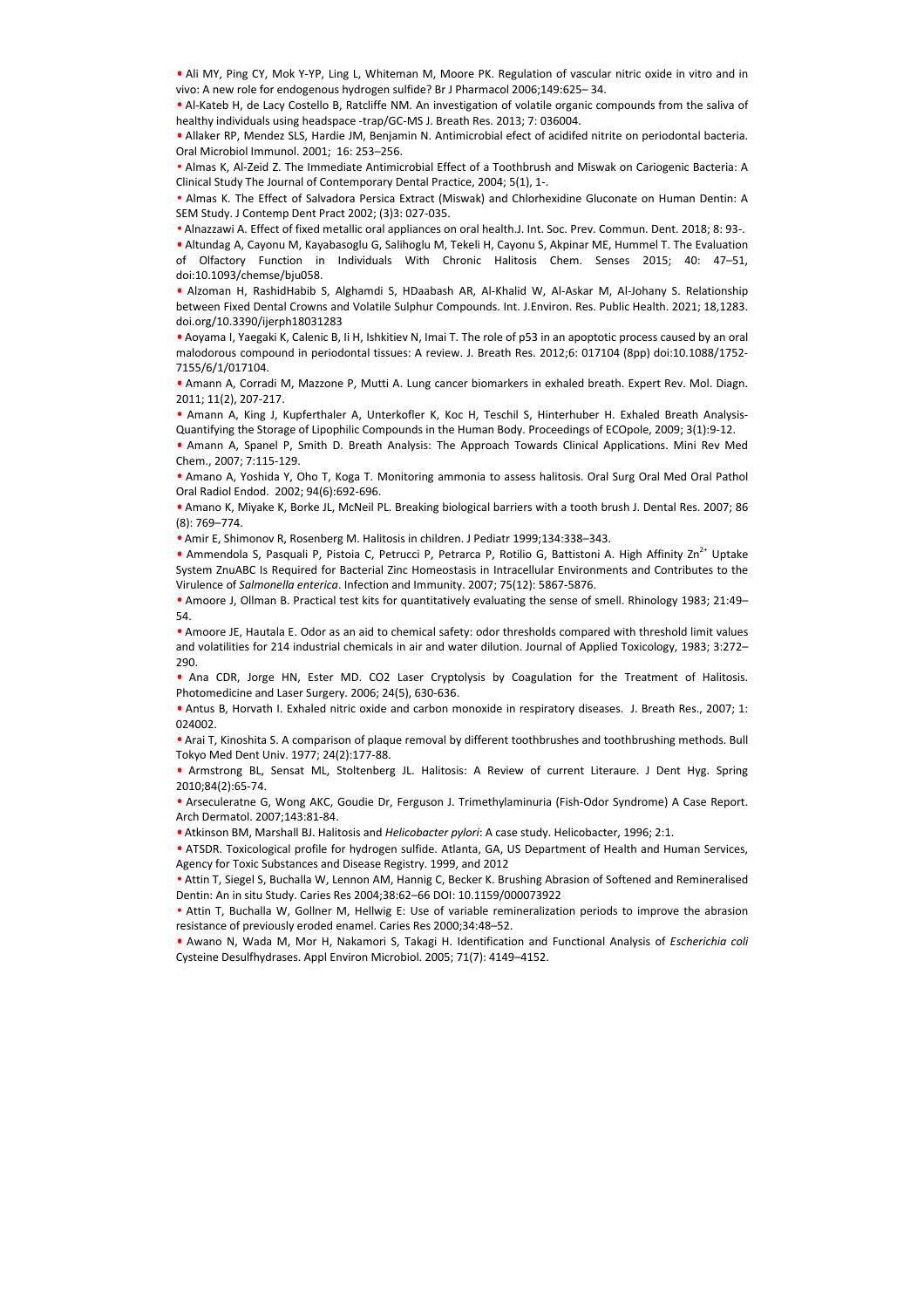• Awano S, Ansai T, Takata Y, Soh I, Yoshida A, Hamasaki T, Kagiyama S, Nakamichi I, SonokiK, Takehara T. Relationship between volatile sulfur compounds in mouth air and systemic disease. J. Breath Res, 2008; 2:017012.

• Aydin M. Özen ME. Kirbiyik U, Evlice B, Ferguson M, Uzel I. A new measurement protocol to differentiate sources of halitosis. Acta Odontol Scand., 2016, 11:1-5 DOI: 10.3109/00016357.2016.1163732.

• Aydin M, Bollen CML, Eren ÖM. Diagnostic value of halitosis examination methods. Compendium of Continuing Education in Dentistry, 2016, 3:22-.

• Aydın M., Harvey-Woodworth CN. Halitosis: A new definition and classification. British Dental Journal, 2014; 217: E1 doi 10.1038/sj.bdj.2014.552 .

• Aydın M, Günay I, Pelit A, Serin MS. Deposition profile of antibacterial anodic silver in root canal systems of teeth. Applied Biomaterials., 1998; 38(1):49-54.

• Aydın M, Günay İ, Köksal F, Serin MS. Taksometri ve bakteriyel identifikasyonda bilgisayar kullanımı. Mikrobiyol Bült.; 1996, 30:281-287

• Aydın M, Köksal F, Günay İ, Serin MS, Polat S. The effect of antibacterial silver electrodes and the nature of ion emission in the outer side of inhibition zone. Ann Med Sci.; 1997, 5(2):52-57.

• Aydın M, Serin MS, Yarkın F. Antibiotic susceptibility in anaerobic bacteria which are most frequently isolated from infected root canals. Ann Med Sci; 1998, 7:35-39.

• Aydın M, Serin MS, Pelit A, Günay İ. Silver anode induced phenotypical changes in bacteria. Ann Med Sci; 1997, 6(2):83-87.

• Aydın M, Yarkın F, Serin MS, Kibar F, Polat S. Kaya M. Morphological changes in Candida albicans induced by a silver anode. Ann Med Sci, 1997; 6(2):88-92.

• Aydın M. Ağız kokusunu anlamak ve sınıflamak. Turkiye Klinikleri J Oral Maxillofac Surg-Special Topics 2016; 2(1):5-16.

• Aydın M. Ağız Kokusu Muayane Yöntemleri ve Güvenilirlikleri. Turkiye Klinikleri J Oral Maxillofac Surg-Special Topics 2016;2(1):17-30.

• Aydin M, Derici MC, Yeler DY, Eren MO. Criteria to distinguish subjective halitosis. Compend Contin Educ Dent. 2017;38(10):e5-e8.

• Aydin M, Özen ME, Derici Ç, Atmaca M. Persistent Halitosis Can Be A Part Of Olfactory Reference Syndrome – A Case Report. British Journal of Pharmaceutical and Medical Research, 2019; 4(1)1574 - 1578.

• Aydin M, Derici MÇ, Ünal Y, Yeler D, Demir Yİ. Is There Any Relation Between Type 1 Halitosis and Oral Candida Colonisation? Bulletin of Microbiology; 2019, 53(2):192-203 DoiNo: 10.5578/mb.67759.

• Aydin M, Derici M, Keşkek Ö, Demir YE, Yeler F. Instant and freshness effect of mouth rinses on type 1 (oral) halitosis. Acta Odontol. Latinoam. 2019, 32(2):79-87.

• Aydın M. Bakteri identifikasyonunda kullanılan standart biyokimyasal ve fizyolojik testler. Ed. Cengiz, Mısırlıgil, Aydın Tıp ve diş hekimliğinde genel ve özel Mikrobiyoloji. Konu 11. Sa:91-110. Güneş yayınevi, Ankara, 2004.

• Aydın M. Ağız florasında bakteri-bakteri ilişkisi. Ed. Cengiz, Mısırlıgil, Aydın. Tıp ve diş hekimliğinde genel ve özel Mikrobiyoloji. Konu 13. Sa:119-124. Güneş yayınevi, Ankara, 2004.

• Aydın M. Oral bakterilerde aderans. Ed. Cengiz, Mısırlıgil, Aydın. Tıp ve diş hekimliğinde genel ve özel Mikrobiyoloji. Konu 17. Sa:147-151. Güneş yayınevi, Ankara, 2004

• Aydın M. Ağızdan mikrobiyolojik materyal alınması. Ed. Cengiz, Mısırlıgil, Aydın. Tıp ve diş hekimliğinde genel ve özel Mikrobiyoloji. Konu 18. Sa:153-160. Güneş yayınevi, Ankara, 2004.

• Aydın M. Mikrobiyal biyofilmler ve aerosoller. Ed. Cengiz, Mısırlıgil, Aydın. Tıp ve diş hekimliğinde genel ve özel Mikrobiyoloji. Konu 20. Sa:175-180. Güneş yayınevi, Ankara, 2004.

• Aydın M. Endodontik mikrobiyoloji. Ed. Cengiz, Mısırlıgil, Aydın. Tıp ve diş hekimliğinde genel ve özel Mikrobiyoloji. Konu 24. Sa:105-222. Güneş yayınevi, Ankara, 2004.

• Aydın M. Fokal infeksiyon. Ed. Cengiz, Mısırlıgil, Aydın. Tıp ve diş hekimliğinde genel ve özel Mikrobiyoloji. Konu 27. Sa:237-244. Güneş yayınevi, Ankara, 2004.

• Aydın M. Anaerop bakteriler ve anaerobizm. Ed. Cengiz, Mısırlıgil, Aydın. Tıp ve diş hekimliğinde genel ve özel Mikrobiyoloji. Konu 62. Sa:569-576. Güneş yayınevi, Ankara, 2004.

• Aydın M. *Porphyromonas gingivalis*. Ed. Cengiz, Mısırlıgil, Aydın. Tıp ve diş hekimliğinde genel ve özel Mikrobiyoloji. Konu 72. Sa:633-644. Güneş yayınevi, Ankara, 2004.

• Aydın M. SARS virüsü. Eds. Cengiz T, Mısırlıgil A, Aydın M. Tıp ve diş hekimliğinde genel ve özel Mikrobiyoloji. Güneş yay, 2004, Ankara e Aydın M. Partin M. Schar F. Schar K. Keye A. Morphological changes in Candida albicans induced by a<br>siver anode. Ann Med Schar F. Points Schar Murat Aydican in Carlier and Murat Aydican Schar Aydican Schar Aydican Schar

• Aydın M. CJD hastalığı. Eds. Cengiz T, Mısırlıgil A, Aydın M. Tıp ve diş hekimliğinde genel ve özel Mikrobiyoloji. Güneş yay, 2004, Ankara

• Aydın M. Candida albicans. Ed. Cengiz, Mısırlıgil, Aydın. Tıp ve diş hekimliğinde genel ve özel Mikrobiyoloji. Konu 133. Sa:1109-1118. Güneş yayınevi, Ankara, 2004.

• Aydın M. İmmünoloji terimleri sözlüğü. Eds. Cengiz T, Mısırlıgil A, Aydın M. Tıp ve diş hekimliğinde genel ve özel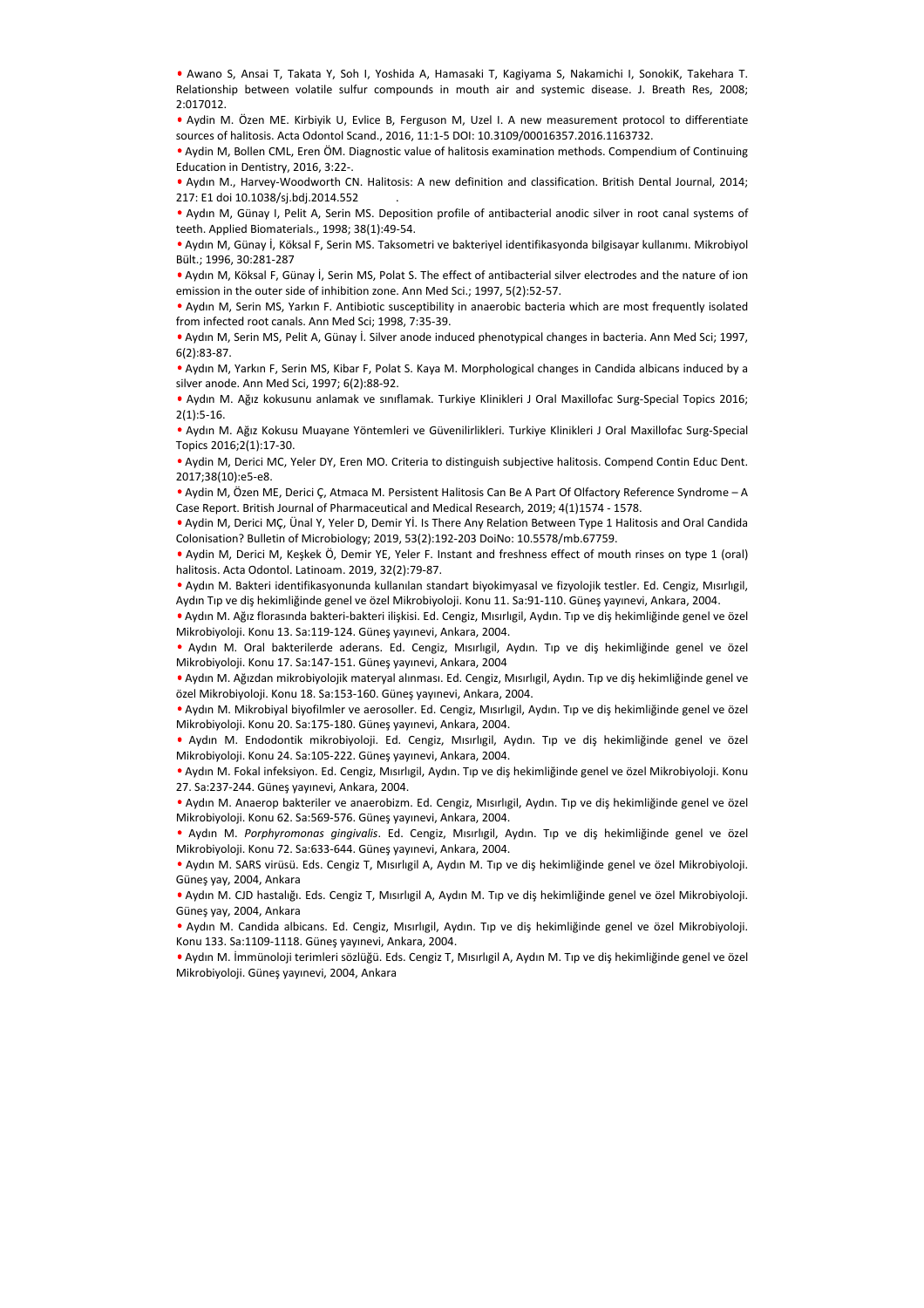• Aydın M. Ağız mikrobiyolojisi veb siteleri. Eds. Cengiz T, Mısırlıgil A, Aydın M. Tıp ve diş hekimliğinde genel ve özel Mikrobiyoloji. Güneş yayınevi, 2004, Ankara

• Aydın M. Bakteri identifikasyon tabloları. Ed. Cengiz, Mısırlıgil, Aydın. Tıp ve diş hekimliğinde genel ve özel Mikrobiyoloji. Ek-4. Sa:1209-1230. Güneş yayınevi, 2004 Ankara, 2004.

• Aydın M. Endodontik mikrobiyoloji..Pp: 589 Ed. Tayfun Alaçam. Endodonti., Özyurt matbacılık, Ankara, 2012

• Aydın M. Endodontic immünology. Pp: 625 Ed. Tayfun Alaçam. Endodonti., Özyurt matbacılık, Ankara, 2012

• Aydın M. Endodontic microbiology. Pp: 313-385, Ed. Tayfun Alaçam. Endodontics. Barış yayın evi, Ankara, 2000

• Aydın M. Endodontik immünoloji. Ed Alaçam T. Endodonti. Bölüm 14 Sa 385, Barış yayın evi, Ankara, 2000

• Aydın M. Diş hekimleri ve diş hekimliği öğrencileri için Biyofizik. 2018, Neyir Matbası, Ankara. • Aydın M. Diş hekimleri için ansiklopedik sözlük, Pelikan Kitabevi, Ankara, 2015

• Aydın M. Ed. (Mosby dental dictionary). Elsevier Mosby. Turksih editting. 2010, Nobel yayınevi, Özyurt matbacılık, Ankara.

• Aydın M. Otoklav fiziği ve standartları. Azim Matbası 2009, Antalya

• Aydın M. Teşhisten tedaviye ağız kokusu. Nobel kitabevi, 2008, İstanbul

• Aydin M. Odorijenik bakteriler. Ağız kokusu. pp: 65-82 Nobel medikal, 2008 Istanbul,

• Aydin M. Ağız kokusu. Ağız mikrobiyolojisi. Ed Aydin M, Mısırlıgil A (eds). 2012 Ankara: MN Medical & Nobel, p.97-104.

• Aydin M. Ağız ve nefes kokusu bilgilendirme kitapçığı, 2021 Özyurt matbası, Ankara.

• Aydin M. Bunları bilmiyor muydunuz? 2021 Özyurt matbası, Ankara.

• Aydın M, Keşkek ŞÖ, Özen ME. Prevalence, awareness, distribution and psychologic effects of halitosis among Turkish people and dental professionals. in press, 2021

• Aydın M, Günay İ. Cysteine challenge test as a novel diagnostic tool to distinguish type 1 halitosis. (20??) Submitted on Jul-2021

• Ayers KM; Colquhoun AN. Halitosis: causes, diagnosis, and treatment. N Z Dent J. 1998; 94(418):156-160.

• Aylikci BU, Çolak H. Halitosis: From diagnosis to management. J Nat Sc Biol Med 2013; 4:14-23

• Babacan H, Sokucu O, Marakoglu I, Ozdemir H, Nalcaci R. Effect of fixed appliances on oral malodor. Am J Orthod Dentofacial Orthop. 2011;139(3):351-355.

• Badersten A, Egelherg J, Johnson G,Kroneng M. Effect of tongue brushing on formation of dental plaque. J Periodontol, 1975; 46:625-627.

• Bajaj A. China bans bad breath in space. British Dental Journal, 2009; 207(4):149.

• Bal M, Berkiten G, Topaloğlu İ. Konka bülloza tipleri ve farklı patolojik içerik görülme sıklığı. KBB-Forum 2011; 10(4).

• Baliga S, Muglikar S, Kale, R. Salivary pH: A diagnostic biomarker. J Ind Soc Period. 2013; 17: 461–465.

• Banik GD, De A, Som S, Jana S, Daschakraborty SB, Chaudhuri D, Pradhan M. Hydrogen sulphide in exhaled breath: a potential biomarker for small intestinal bacterial overgrowth in IBS. Journal of Breath Research, 2016; 10(2): 10 026010.

• Baranska A, Tigchelaar E, Smolinska1 A, Dallinga JW, Moonen EJC, Dekens J AM, Wijmenga C, Zhernakova A,Baysal A. Beslenme. Hacettepe Üniversitesi yayınları No:13. 3.üncü baskı. İleri matbası, Ankara, 1979.

• Bauman D. Letter: Halitosis from isosorbide dinitrate. JAMA. 1975 Nov 3;234(5):482.

• Bartoshuk LM, Beauchamp GK. Chemical senses. Ann Rev Psychol 45:419-449. 1994.

• Bates ME, Martin CS. Immediate, Quantitative Estimation of Blood Alcohol Concentration from Saliva. J. Stud. Alcohol, 1997; 58:531:538.

• Beauchamp RO, Bus JS, Popp JA, Boreiko CJ, Andjelkovich DA. A critical review of the literature on hydrogen sulfide toxicity. Crit Rev Toxicol. 1984;13(1):25-97.

• Beer D, Stoodley P, Roe F, Lewandowski Z. Effects of biofilm structures on oxygen distribution and mass transport. Biotechnol. Bioeng. 1994 ;43: 1131–1138.

• Begnaud F, Starkenmann C, Van de Waal M, Chaintreau A. Chiral multidimensional gas chromatography (MDGC) and chiral GC-olfactometry with a double-cool-strand interface: Application to malodors. Chem. Biodivers. 2006; 3, 150–160. e sparated bacterius in the physically cast applies the space of the space of the space of the space of the space of the space of the space of the space of the space of the space of the space of the space of the space of t

• Belgemen T, Akar N. Çinkonun yaşamsal fonksiyonları ve çinko metabolizması ile ilgili genler. Ankara Üniversitesi Tıp Fakültesi Mecmuası, 2004; 57(3),161-166.

• Ben-Aryeh H, Horowitz G, Nir D, Laufer D. Halitosis: An interdisciplinary approach. Am J Otolaryngol 1998; 19: 8–11.

• Benninger MS, Ferguson BJ, Hadley JA. Adult chronic rhinosinusitis: Definitions, diagnosis, epidemiology and patho-physiology. Otolaryngol Head Neck Surg 2003;129(3 Suppl): S1–32.

• Bensafi M, Rouby C, Farget V, Bertrand B, Vigouroux M, Holley A. Autonomic nervous system responses to odours: The role of pleasantness and arousal. Chem. Senses 2002; 27: 703–709.

• Bernier SP, Létoffé S, Delepierre M, Ghigo JM. Biogenic ammonia modifies antibiotic resistance at a distance in physically separated bact. Molecular Microbiology, 2011; 81(3):705-716 doi:10.1111/j.1365-2958.2011.07724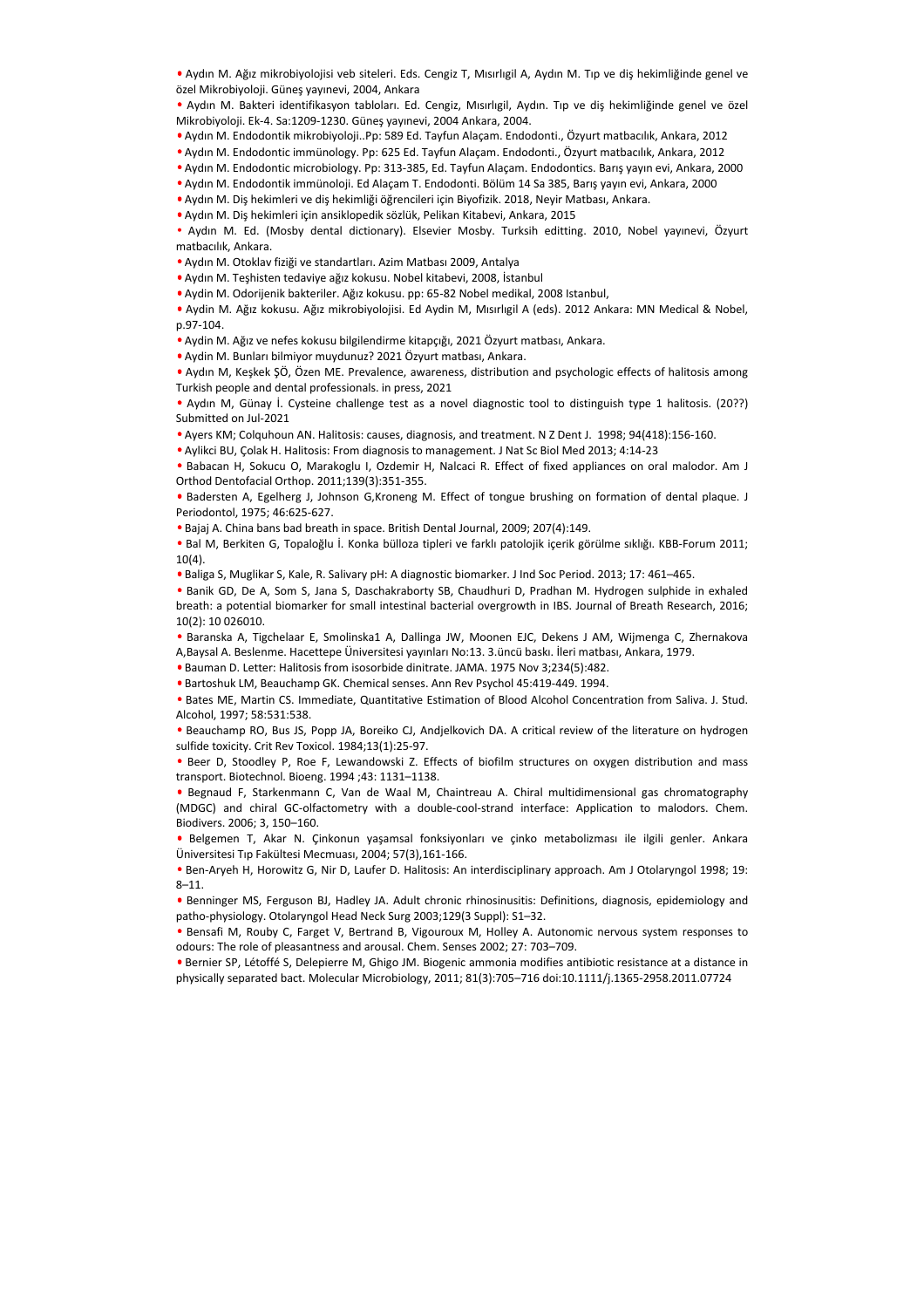• Beauchamp J, Kirsch F, Buettner A. Real-time breath gas analysis for pharmacokinetics: monitoring exhaled breath by on-line proton-transfer-reaction mass spectrometry after ingestion of eucalyptol-containing capsules. J. Breath Res. 2010;4: 026006 (12pp) doi:10.1088/1752-7155/4/2/026006

• Belgemen T, Akar N. Çinkonun yaşamsal fonksiyonları ve çinko metabolizmasıyla ilgili genler. Ankara Üni. Tıp Fak Mecmuası, 2005; 5(2):161-166.

• Bernstein ML. Carlish R. The induction of hyperkeratotic white lesions in hamster cheek pouches with mouthwash. Oral Surg Oral Med Oral Pthol, 1979:48:517-22.

• Bescos R, Ashworth A, Cutler C, Brookes ZL, Belfeld L, Rodiles A, Agustench PC, Farnham G, Liddle L, Burleigh M, White D, Easton C, Hickson M. Efects of Chlorhexidine mouthwash on the oral microbiome. Scientific Reports,2020;10:5254 doi10.1038/s41598-020-61912-4.

• Bhambhani Y, Singh M. Effects of hydrogen sulphide on selected metabolic and cardiorespiratory variables during rest and exercise. Report submitted to Alberta Worker's Health and Safety and Compensation, 1985.

• Bhatia M, Sidhapuriwala J, Moochhala SM, Moore PK. Hydrogen sulphide is a mediator of carrageenan-induced hindpaw oedema in the rat. Br J Pharmacol 2005;145: 141-144.

• Biswas SD. Effect of urea on pH, ammonia, amino acids and lactic acid in the human salivary sediment system incubated with varying levels of glucose. Archives of Oral Biology, 1982; 27(8):683-691.

• Block PL, Houston GD. Speech impediment and chronic halitosis due to an extensive palatal fibroma. Ann Dent. 1987;46(1):20-22.

• Bloom HJ, Tangerman A. Methanethiol metabolism in whole blood. J lab Clin Med, 1988; 111:606-610.

• Blom T, Slot DE, Quirynen M, Van der Weijden GA. The effect of mouthrinses on oral malodor: a systematic review. Int J Dent Hygiene, 2012; 10(3): 209–222 DOI: 10.1111/j.1601-5037.2012.00546.x.

• Bofan M, Mores N, Baron M, Dabrowska M, Valente S, Schmid M, Trové A, Conforto S, Zini G, Cattani P, Fuso L, Mautone A, Mondino C, Pagliari G, D'Alessio T, Montuschi P. Within-day and between-day repeatability of measurements with an electronic nose in patients with COPD. J Breath Res. 2013; 7(1):017103. e Bom T, Step Dc. Columps IM, Van der Weislen K. The effect of modulmus on oral malador, a systematic<br>review. Int Dent Hygien, 2012: 103): 200-222 OO: 10.1111/j.1404-5037.2012.00346x.<br>
February, Murat Aydınca Nurat Aydınca

• Bolin TD, Patent belgesi US 2005/0053556 A1

• Bollen CML, Beikler T. Halitosis: The multidisciplinary approach. International Journal of Oral Science, 2012; 4: 55–63.

• Bollen CM, Rompen EH, Demanez JP. Halitosis: a multidisciplinary problem. Rev Med Liege. 1999; 54(1):32-36.

• Boots A, van Berkel JBN, Dallinga JW, Smolinska A, Wouters EF, van Schooten FJ. The versatile use of exhaled volatile organic compounds in human health and disease. J. Breath Res. 2012; 6: 027108

• Bornstein MM, Stocker BL, Seemann R, Bürgin WB, Lussi A. Prevalence of halitosis in young male adults: A study in swiss army recruits comparing self-reported and clinical data. J Periodontol. 2009;80(1):24-31. doi: 10.1902/jop.2009.080310.

• Bornstein MM, Kislig K, Hoti BB, Seemann R, Lussi A. Prevalence of halitosis in the population of the city of Bern, Switzerland: A study comparing self-reported and clinical data. European Journal of Oral Sciences, 2009, 117 (3):261–267.

• Bos LDJ, Sterk PJ, Schultz MJ (2013) Volatile Metabolites of Pathogens: A Systematic Review. PLoS Pathog. 2013; 9(5):e1003311. doi: 10.1371. PMID: 23675295.

• Boshier PR, Cushnir JR, Priest OH, Marczin N, Hanna GB. Variation in the levels of volatile trace gases within three hospital environments: implications for clinical breath testing. J. Breath Res. 2010;4: 031001 (6pp).

• Bosy A, Kulkarni GV, Rosenberg M. Relationship of oral malodor to periodontitis: evidence of independence in discrete subpopulations. J Periodontol. 1994; 65(1):37-46.

• Botero JE, González AM, Mercado RA, Olave G, Contreras A. Subgingival microbiota in peri-implant mucosa lesions and adjacent teeth in partially edentulous patients. J Periodontol. 2005;76:1490-5.

• Boyce BF, Xing L. Functions of RANKL/RANK/OPG in bone modeling and remodeling. Arch Biochem Biophys 2008; 473:139- 46.

• Bradley RM. Electrophysiological investigations of intravascular taste using perfused rat tongue. Am. J. Physiol. 1973 ; 224: 300–304.

• Bradshaw DJ, Marh PD, Watson GK, Cummins D. The Effects of Triclosan and Zinc Citrate, Alone and In Combination, on a Community of Oral Bacteria Grown In vitro. J Dent Res. 1993; 72(1):25-30.

• Bredenoord AJ, Weusten BLAM, Sifrim D, Timmer R, Smout AJPM. Aerophagia, gastric, and supragastric belching: a study using intraluminal electrical impedance monitoring. Gut 2004;53:1561–1565.

• Bretz WA, Lopatin DE, Loesche WJ. Benzoyl-arginine naphthylamide (BANA) hydrolysis by *Treponema denticola* and/or *Bacteroides gingivalis* in periodontal plaques. Oral Microbiol Immunol, 1990; 5:275-279.

• Bretz WA, Loesche WJ. Characteristics of trypsin-like activity in subgingival plaque samples. J Dent Res. 1987; 66 (11):1668-1672.

• Brewer WJ. Wood SJ. Pantelis C, Berger GE. Copolov DL. McGorry PD. Olfactory sensitivity through the course of psychosis: Relationships to olfactory identification, symptomatology and the schizophrenia odour. Psychiatry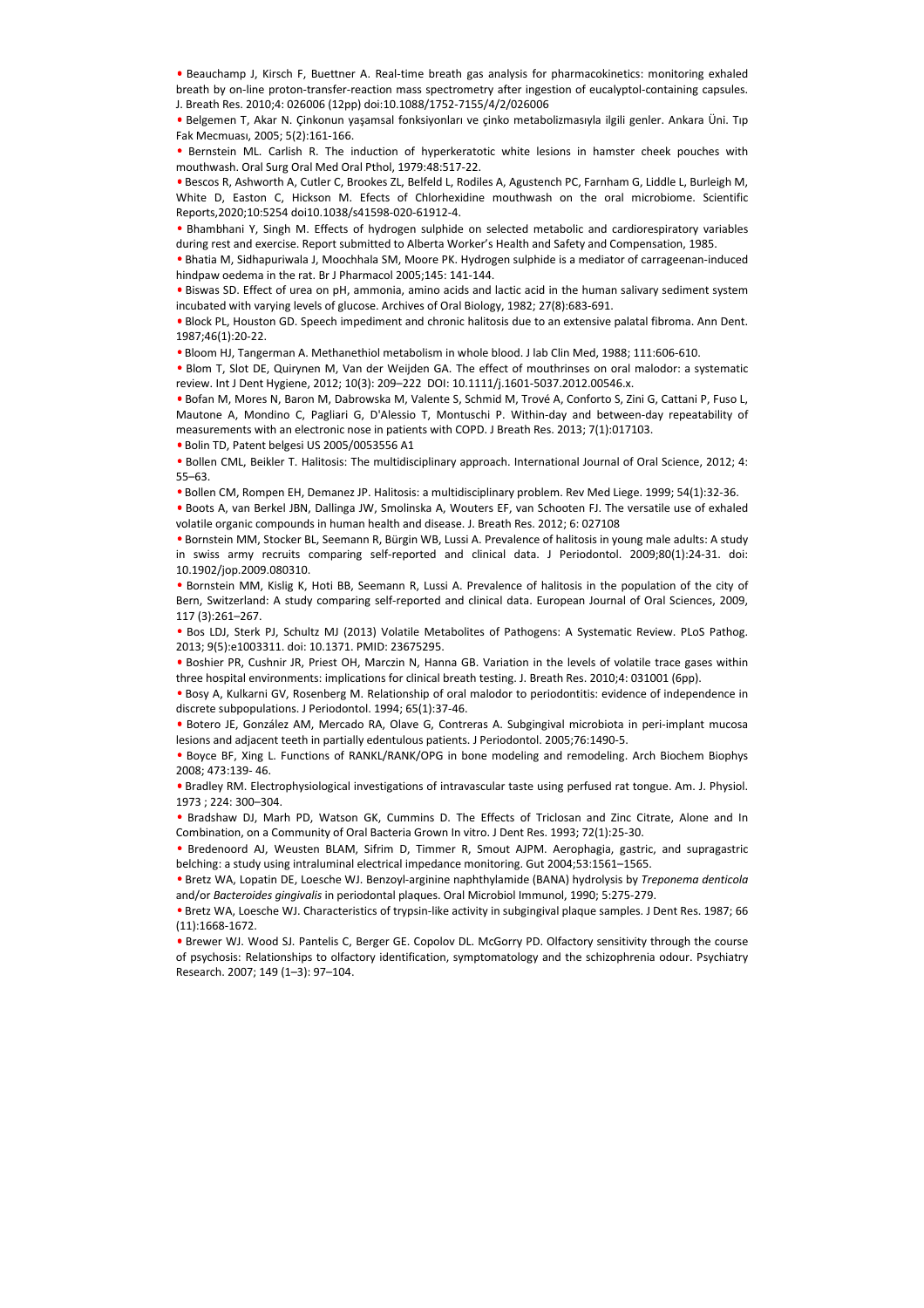• Broek AM, Feenstra L, Baat C. A review of the current literature on management of halitosis. Oral Dis. 2008;14(1):30-39.

• Bromley SM. Smell and taste disorders: A primary care approach. Am Fam Physician. 2000; 61(2):427-36, 438.

• Brook I, Gober AE. Bacterial interference in the nasopharynx following antimicrobial therapy of acute otitis media. J Antimicrob Chemother. 1998; 41: 489-492.

• Brown AOP, Ngamtrakulpanit L, Smith A, Bunyan D, Hom S, Nguyen A, Hunt JF. Normative Data for pH of Exhaled Breath Condensate. Chest, 2006; 129: 426-430.

• Brown RH, Risby TH. Changes in oxidative stress during outpatient surgery. J. Breath Res. 2009; 3: 016002.

• Brunner F, Kurmann M, Filippi A. The Correlation of Organoleptic and Instrumental Halitosis Measurements. Schweiz Monatsschr Zahnmed, 2010;120:125.

• Brunette DM. Effect of methyl mercaptan on human gingival fibroblasts shape, cytoskeleton and protein synthesis and the inhibition of its effect by Zn++. In:Steenberghe SD, Rosenberg M eds Bad breath,a multidisciplinary approach. Leuven Univ Press; 1996. p 79—91.

• Brusilow SW, Gordes EH. Ammonia secretion in sweat. Am. J. Physiol. 1968; 214: 513–517.

• Bryan CS. Upper Respiratory Tract Infections and Other Infections of the Head and Neck, Chapter two, In: Infectious disease. Microbiology and Immunology on-line, University of South Caroline School of medicine. 2006.

• Bucca C, Cicolin C, Guida G, Heffler E, Brussino L, Rolla G. Exhaled nitric oxide (FENO) in non-pulmonary diseases. J. Breath Res. 2012; 6: 027104 (5pp) doi:10.1088/1752-7155/6/2/027104.

• Buclin T, Cosma M, Appenzeller M, et al. Diet acids and alkalis influence calcium retention in bone. Osteoporos Int 2001;12:493–9.

• Bunzen DL, Campos A, Leão FS, Morais A, Sperandio F, Caldas Neto S. Efficacy of functional endoscopic sinus surgery for symptoms in chronic rhinosinusitis with or without polyposis. Braz J Otorhinolaryngol. 2006;72(2): 242-246.

• Burton JP, Chilcott CN, Moore CJ, Speiser G, Tagg JR. A preliminary study of the effect of probiotic *Streptococcus salivarius* K12 on oral malodour parameters. J Appl Microbiol. 2006 Apr;100(4):754-64. doi: 10.1111/j.1365-2672.2006.02837.x.

• Buszewski B, Ligor T, Rudnicka J, Jezierski T, Walczak M and Wenda-Piesik A. Analysis of cancer biomarkers in exhaled breath and comparison with sensory indications by dogs Volatile Biomarkers: Non-invasive Diagnosis in Physiology and Medicine ed A Amann and D Smith (Amsterdam: Elsevier) 2013 pp 177–92. m: 2001112693-4.<br>
microsoft 20011269-3.<br>
Computer alteration in the control of the computer alteration in the computer alternation in NSCLC patients. LungC microsic filterations in the computer of the state of the effect

•Büchter A, Meyer U, Kruse-Lösler B, Joos U, Kleinheinz J. Sustained release of doxycycline for the treatment of peri-implantitis: randomised controlled trial. Br J Oral Maxillofac Surg. 2004;42:439-44.

• Cailleux A, Allain P. Isoprene and sleep. Life Sci. 1989; 44: 1877-1880.

• Calenic B, Yaegaki K, Murata T, Imai T, Aoyama I, Sato T, Li H. Oral malodorous compounds trigger mitocondrialdpendent apoptosis and causes genomic DNA damaga in human gingival epithelial cells. J Periodon Res. 2010; 45:31-37.

• Calil CM, Klein F. Influence of anxiety on the production of oral volatile sulfur compounds. Life Sciences. 2006; 79(7): 660-664.

• Calil CM. Oliveira GM, Cogo K, Pereira AC, MarCOndes FK, GrOppo FC. Effects of stress hormones on the production of volatile sulfur compounds by periodontopathogenic bacteria. Braz Oral Res., 2014; 28(1):1-8 dOi: 10.1590/1807-3107BOR-2014.

• Calil CM, Lima PO, Bernardes CF, Groppo FC, Bado F, Marcondes FK. Influence of gender and menstrual cycle on volatile sulphur compounds production. Archives oral Biology, 2008; 53:1107-112.

• Campisi G, Musciotto A, Di Fede O, Di Marco V, Craxi A. Halitosis: Could it be more than mere bad breath? Internal and emergency medicine 2011;6:315-319.

• Caniklioğlu B, Nayır EH. Diş hekimliği formülleri. Doyuran matbası. İstanbul Üniversitesi Diş Hekimliği Fakültesi Yayınları. Fak No:67, Rektörlük No:3474, 1987.

• Carrara M, Desideri S, Azzurro M, Bulighin GM, Di Piramo D, Lomonaco L, Adamo S. Small intestine bacterial overgrowth in patients with irritable bowel syndrome. Eur Rev Med Pharmacol Sci. 2008;12:197–202. PMID: 18700692.

• Carpagnano GE, Resta O, Pergola G, Sabato R, Barbaro MP. The role of obstructive sleep apnea syndrome and obesity in determining leptin in the exhaled breath condensate. J. Breath Res.2010; 4(3): 036003.

• CarvalhoRde S, Rossi V, Weidlich P, Oppermann RV. Comparative analysis between hard- and soft-filament toothbrushes related to plaque removal and gingival abrasion. J Clin Dent. 2007; 18: 61-64.

• Carvalho BFC, Alves MGO, Dutra MTS, Balducci I, Nicodemo D, Almeida JD. Persistent dysgeusia post-halitosis treatment: How does it impact the patients' quality of life? Med Oral Patol Oral Cir Bucal. 2019; 24 (3):e319-25.

• Caroline JR, Elizabeth AMM, Cummings JH. A new method for the determination of sulphide in gastrointestinal contents and whole blood by microdistillation and ion chromatography. Clinica Chimica Acta, 2000; 29: 115–125.

• Carpagnano GE, Palladinoa GP, Gramiccionia C, Barbaroa MPF, Martinelli D. Exhaled ERCC-1 and ERCC-2 microsatellite alterations in NSCLC patients. LungCancer J. 2010; 68(2):305-307.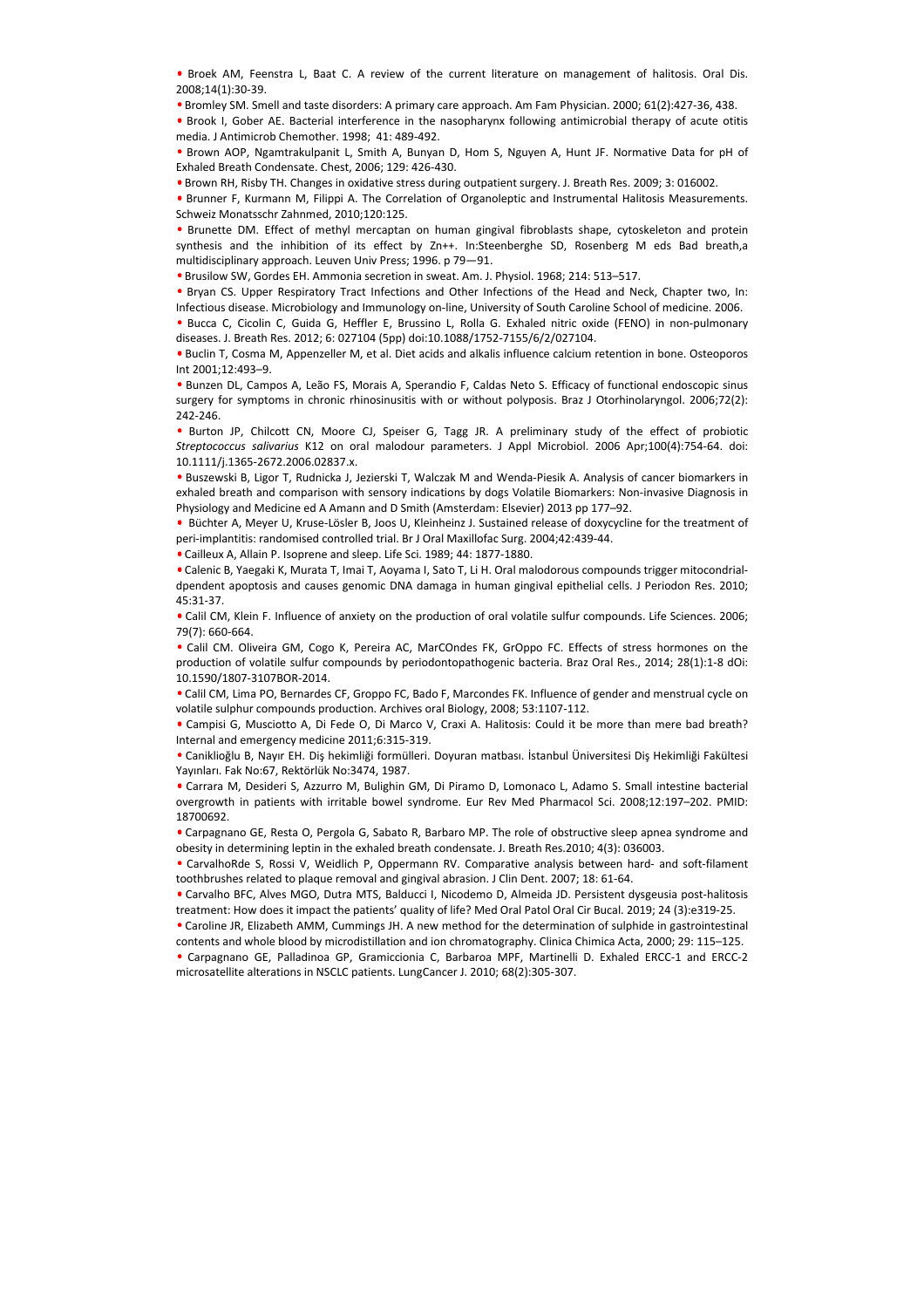• Carrol W, Lenney W, Wang T, Spanel P, Alcock A, Smith D. Detection of Volatile Compounds Emitted by *Pseudomonas aeruginosa* Using Selected Ion Flow Tube Mass Spectrometry. Pediatric pulmonology, 2005; 39:452-456.

• Casa VD, Harald N, Susanne G, Philipp G, Federico G, Gabriele P. Antimicrobial activity of dequalinium chloride against leading germs of vaginal infections. 2002, 52(9): 699-705.

• Casellas F, Guarner L, Vaquero E, Antolín M, de Gracia X, Malagelada JR. Hydrogen breath test with glucose in exocrine pancreatic insufficiency. Pancreas 1998;16:481–486.

• Cashman JR, Camp K, Fakharzadeh SS, Fennessey PV, Hines RN, Mamer OA, Mitchell SC, Preti G, Schlenk D, Smith RL, Tjoa SS, Williams DE, Yannicelli S. Biochemical and Clinical Aspects of the Human Flavin-Containing Monooxygenase Form 3 (FMO3) Related to Trimethylaminuria. Current Drug Metabolism, 2003, 4: 151-170.

• Chapman EA, Thomas PS Yates DH. Breath analysis in asbestos-related disorders: a review of the literature and potential future applications. J. Breath Res. 2010;4 :034001 (11pp).

• Chen W, Kajiya M, Giro G, Ouhara K, Mackler HE, Mawardi H, Boisvert H, Duncan MJ, Sato K, Kawai T. Bacteriaderived hydrogen sulfide promotes IL-8 production from epithelial cells. Biochemican and Biophysical Research Communications, 2010; 391:645:650.

• Chen W, Metsälä M, Vaittinen O, Halonen L. The origin of mouth-exhaled ammonia. Journal of Breath Research. 2014; 8 (3): 036003 doi:10.1088/1752-7155/8/3/036003 PMID: 25080054

• Chen V, Halpern BP. Retronasal but not oral-cavity-only identification of "purely olfactory" odorants, Chem. Senses. 2008; 33 :107–118.

• Chen KC, Forsyth PS, Buchanan TM, Holmes KK. Amine content of vaginal fluid from untreated and treated patients with nonspecific vaginitis. J. Clin. Investig. 1979; 63: 828–835.

• Chen YH, Yao WZ, Geng B, Ding YL, Lu M, Zhao MW, Tang CS. Endogenous Hydrogen Sulfide in Patients With COPD. CHEST. 2005; 128:3205–3211.

• Chen X, Tao D Y, Li Q and Feng X P. The relationship of halitosis and *Helicobacter pylor*i. Shanghai Kou Qiang Yi Xue. 2007;16(3):236-238.

• Chen X, Ye W, Feng XP. The relationship between two halitosis diagnostic methods: organoleptic test and VSCs measurement by a portable sulfide detector. Shanghai Kou Qiang Yi Xue, 2006;15(6):575-577.

• Cheng ZJ, Warwick G, Yates DH, Thomas PS. An electronic nose in the discrimination of breath from smokers and non-smokers: a model for toxin exposure. J. Breath Res. 2009; 3:036003 (5pp).

• Choi S, Park KH, Cheong Y, Moon SW, Park YG, Park HK. Potential effects of tooth-brushing on human dentin wear following exposure to acidic soft drinks. J Microsc. 2012; 247(2):176-85. doi: 10.1111/j.1365-2818.2012.03630.x

• Chotai M, Saberi M, Fakih A, Bove A, Lindgren M. Effectiveness of tongue scraping in reducing oral levels of volatile sulfur compounds, and thereby decreasing the level of halitosis. P 69-75. http://www.ki.se/odont/cariologi\_endodonti/T1/proc2003/2c1.pdf

• Chou S. Toxicological profile for hydrogen sulfide. Atlanta: Agency for Toxic Substances and Disease Registry, Public Health Service, Department of Health and Human Services; 2006. p. 12.

• Ciaffoni L, Peverall R, Ritchie GAD. Laser spectroscopy on volatile sulfur compounds: Possibilities for breath analysis. J. Breath Res. 2011; 5: 024002.

• Claydon N, Addy M, Scratcher C, Ley F, Newcombe R. Comparative professional plaque removal study using 8 branded toothbrushes. J Clin Periodontol. 2002; 29(4):310-316.

• Codipilly D, Kleinberg I. Generation of indole/skatole during malodor formation in the salivary sediment model system and initial examination of the oral bacteria involved. J Breath Res, 2008;2:017017 (10pp).

• Conceicao M, Marocchio L, Giudice F. Diagnostic Technique for Assessing Halitosis Origin Using Oral and Nasal Organoleptic Tests, Including Safety Measures Post Covid-19. J Dent Oral Sci. 2020; 2(4):1-19.

• Conforti NJ, Cordero RE, Liebman J, Bowman JP, Putt MS, Kuebler DS, Davidson KR, Cugini M, Warren PR. An investigation into the effect of three months' clinical wear on toothbrush efficacy: Results from two independent studies. J Clin Dent. 2003;14(2):29-33. e Ches K, Françkin 55, kuchana TM, Holmes KK. Amine content of vegetinal fluid from unitrested and treated<br>
orbits will nonspective ugains. J. Clin, Investig, 1975; GS 828-835.<br>
Collection H, No M2, Geng B, Ding VI, U. M.,

• Cope K, Risby T, Diehl AM. Increased gastrointestinal ethanol production in obese mice: implications for fatty liver disease pathogenesis. Gastroenterology, 2000; 119(5):1340-1347.

• Codipilly DP, Kaufman HW, Kleinberg I. Use of a novel group of oral malodor measurements to evaluate an antioral malodor mouthrinse (TriOral) in humans. J Clin Dent; 2004, 15:98-104.

• Collins IMC, Dawes C. The surface area of the adult human mouth and thickness of the salivary film covering the teeth and oral mucosa. J Dent res, 1987; 66:1300-1302.

• Corradi M, Acampa O, Goldoni M, Adami E, Apostoli P, Palma G, Pesci A, Mutti A. Metallic elements in exhaled breath condensate of patients with interstitial lung diseases. J Breath Res. 2009; 3(4):046003.

• Cortelli JR,Barbosa MD,Westphal MA.Halitosis: a review of associated factors and therapeutic approach.Braz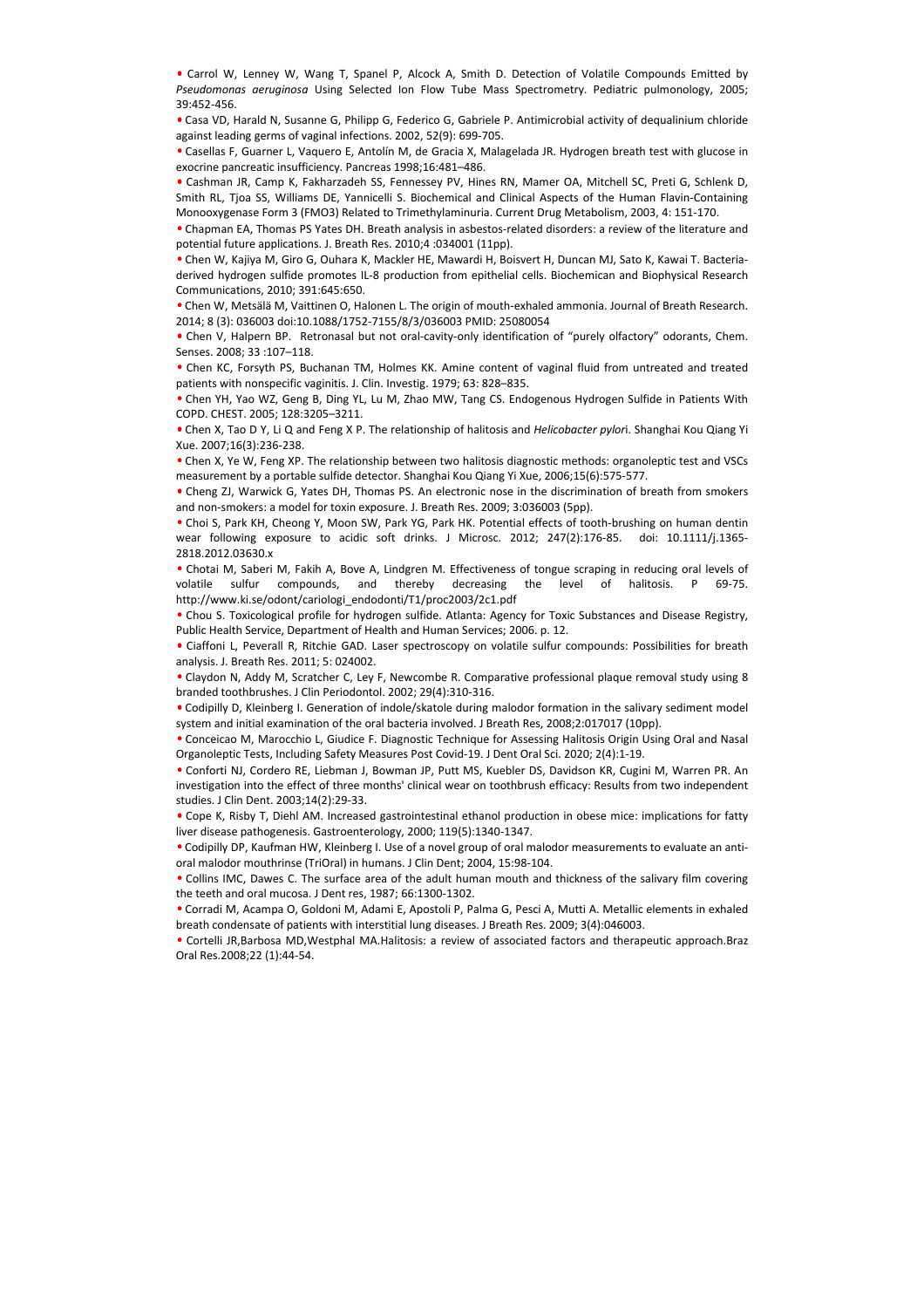• Costacurta M, Petrini M, Biferi V, Arcuri C, Spoto G, Brescia A, Docimo R. Dental prosthesis and halitosis: Evaluation oforal malodor in patients with and without a dental prosthesis. J. Osseointegration. 2020; 12: 730– 735.

• Costello BPJL, Ewen RJ, Ratcliffe NM. A sensor system for monitoring the simple gases hydrogen, carbon monoxide, hydrogen sulfide, ammonia and ethanol in exhaled breath. J. Breath Res, 2008; 2:037011.

• Costello BL, Amann A, Al-Kateb H, Flynn C, Filipiak W, Khalid T, Osborne D, Ratcliffe NM. Topical Review A review of the volatiles from the healthy human body. J. Breath Res. 2014; 8: 014001 (29pp) doi:10.1088/1752- 7155/8/1/014001

• Coulthwaite L, Pretty IA, Smith PW, Higham SM, Verran J. The microbiological origin of fluorescence observed in plaque on dentures during QLF analysis. Caries Res. 2006; 40(2), 112–116.

• Coulthwaite L, Verran J.Development of an in vitro denture plaque biofilm to model denture malodour.J.Breath Res.2008;2:017004(6pp)

• Couri D, Miller CH, Bull RJ, Delphia JM, Ammar EM. Assessment of Maternal Toxicity, Embryotoxicity and Teratogenic Potential of Sodium Chlorite in Sprague-Dawley Rats. Environmental Health Perspectives. 1982; 46: 25-29.

• Crockett C. Death by homeopathy: issues for civil, criminal and coronial law and for health service policy. Journal of Law, Medicine & Ethics. 2012; 19 (3): 454–478.

• Crohn BB, Drosd R. Halitosis. Journ. Amer. Med. Assoc., 1941; 117, 2242.

• Cruzado L, Cáceres-Taco E, Calizaya JR. Apropos of an Olfactory Reference Syndrome case. Actas Esp Psiquiatr. 2012; 40(4):234-238.

• Cullen MM, Leopold DA. Disorders of smell and taste Med. Clin. North Am. 1999; 83: 57–74.

• Czarnowski D, Górski J, Jó´zwiuk J, Boro ´n-Kaczmarska A. Plasma ammonia is the principal source of ammonia in sweat. Eur. J. Appl. Physiol. Occup. Physiol. 1992, 65, 135–137.

• Çiçek Y, Orbak R, Tezel A, Orbak Z, Erciyas K. Effect of tongue brushing on oral malodor in adolescents. Pediatrics Internationadl, 2003;45:719-723.

• Dadamio J, Van Tornout M, Van den Velde S, Federico R, Dekeyser C, Quirynen M. A novel and visual test for oral malodour: first observations. J Breath Res. 2011; 5(4):046003.

• Danser MM, Gomez SM, Veijden GAV. Tongue coating and tongue brushing: A literature review. Int J dent Hygiene, 2003; 1: 151-158.

• Davidson M, Mukherjee S. Progression of olfactory reference syndrom to mania: A case report. Am J Psychiatry, 1982; 139:1623.

• David S. Jacobs, Wayne R. Demott, Dwight K. Oxley. Laboratory test handbook. 2nd press, Lexicomp Cleveland, 2002.

• Davies S,Spanel P,Smith D. Quantitative analysis of ammonia on the breath of patients in end-stage renal failure.Kidney Int 1997;2:223-.

• De Boever EH, Loesche WJ. Assessing the contribution of anaerobic microflora of the tongue to oral malodor. J Am Dent Assoc. 1995 Oct;126(10):1384-93.

• De Boever EH, De Uzeda M, Loesche WJ. Relationship between volatile sulfur compounds, BANA-hydrolyzing bacteria and gingival health in patients with and without complaints of oral malodor. The Journal of clinical dentistry 1994;4:114-119.

• De Jong MH, Van der Hoeven JS. The growth of oral bacteria on saliva. Journal of dental research 1987;66:498- 505.

• Deery C, Heanue M, Deacon S, Robinson PG, Walmsley AD, Worthington H, Shaw W, Glenny AM. The effectiveness of manual versus powered toothbrushes for dental health: a systematic review. J Dent. 2004;32(3):197-211. doi: 10.1016/j.jdent.2003.11.006.

• Defne YY. Aydin M, Gul M, Hocaoğlu T, Ozdemir H, Koraltan M. Systemic effects of H2S inhalation at human equivalent dose of pathologic halitosis on rats. Acta Odontologica Scandinavica, 2017; 75:517-523 http://dx.doi.org/10.1080/00016357.2017.1350992

• Delanghe G, Ghyselen J, Feenstra L, Van Steenberghe D. Experiences of a Belgian multidisciplinary breath odour clinic. In: Van Steenberghe D. Rosenberg M. (eds.) Bad breath a multidisciplinary approach, pp. 199–208. Leuven University Press, Leuven (1996)

• Delanghe G; Bollen C; Desloovere C. Halitosis—foetor ex ore. Laryngorhinootologie. 1999; 78(9):521-524.

• Deems DE, Doty RL, Settle G, Moore-Gillon V, Shaman P, Mester AF, Kimmelman CP, Brightman VJ, Snow JB. Smell and taste disorders. A study of 750 patients from the University of Pennsylvania Smell and Taste Center. Arch Otolaryngol Head Neck Surg. 1996; 117:519-528.

• Deng C, Zhang J, Yu X, Zhang W, Zhang X. Determination of acetone in human breath by gas chromatographymass spectrometry and solid-phase microextraction with on-fiber derivatization. J. Chromatogr.2004; B810: 269- 2012, 2013, 2014-31, 2016) University and the MC. Clin. North Am, 1999; 85: 57-74.<br>
276. 2013, 2014-2014 (Murat Aydi, 18 com/mic Murat Aydi, 2014) University and the minimizarisation of common speech. Clin. North Am, 1999;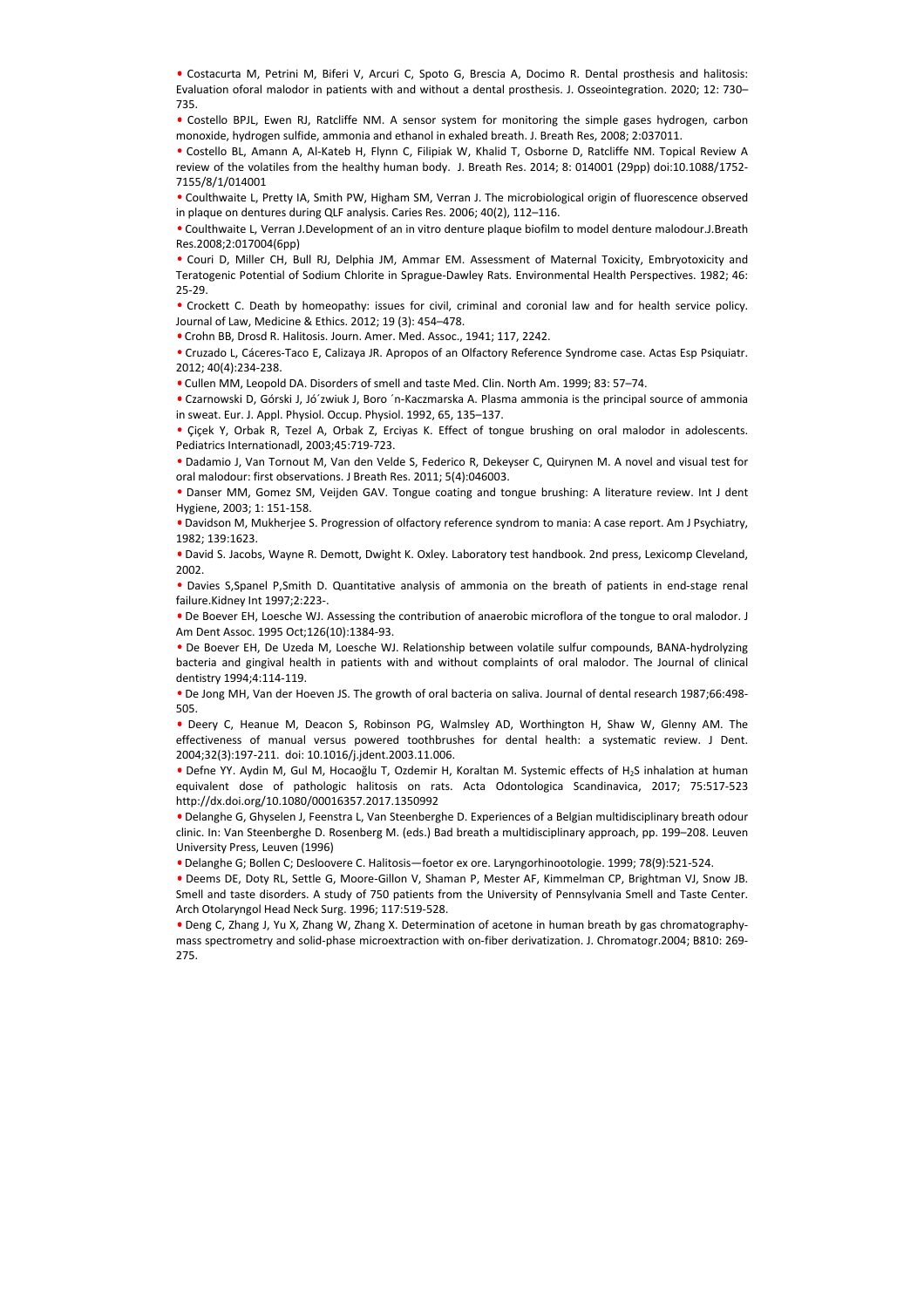• Deplancke B, Gaskins HR. Hydrogen sulfide induces serum-independent cell cycle entry in nontransformed rat intestinal epithelial cells. FASEB J 2003;17:1310-1312.

• Di Fede O, Di Liberto C, Occhipinti G, Vigneri S, Lo Russo L, Fedele S, Lo Muzio L, Campisi G. Oral manifestations in patients with gastro-oesophageal reflux disease: a single-center case-control study. J Oral Pathol Med. 2008; 37(6):336-340.

• Dina NM, Margarit R, Andrei CO. Pontic morphology as local risk factor in root decay and periodontal disease. Rom J Morphol Embryol 2013; 54(2):361–364.

• Dinc ME, Altundag A, Dizdar D, Avincsal MO, Sahin E, Ulusoy S, Paltura C. An objective assessment of halitosis in children with adenoid vegetation during pre- and post-operative period. Int J Pediatr Otorhinolaryngol. 2016; 88:47-51. doi: 10.1016/j.ijporl.2016.06.042.

• Diskin AM, Spanel P, Smith D. Time variation of ammonia, acetone, isoprene and ethanol in breath: a quantitative SIFT-MS study over 30 days. Physiol Meas., 2003; 24:107-119.

• Diskin AM, Spanel P, Smith D. Increase of acetone and ammonia in urine headspace and breath during ovulation quantified using selected ion flow tube mass spectrometry. Physiol. Meas. 2003b; 24:191-199.

• Distler W,Kroncke A. Acid formation by mixed cultures of dental plaque bacteria *Actinomyces* and *Veillonella*.Arch Oral Biol,1981;26,23–.

• Dombkowski RA, Russell MJ, Schulman AA, Doellman MM, Olson KR. Vertebrate phylogeny of hydrogen sulfide vasoactivity. Am J Physiol Regul Integr Comp Physiol 2005; 288: R243–252. PMID: 15345473.

• Donaldson AC, McKenzie D, Riggio MP, Hodge PJ, Rolph E, Flanagan A, Bagg J. Microbiological culture analysis of the tongue anaerobic microflora in subjects with and without halitosis. Oral Diseases. 2005; 11(1), 61–63.

• Dorman DC, Moulin FJ, McManus BE, Mahle KC, Arden James R, Struve MF. Cytochrome oxidase inhibition induced by acute hydrogen sulfide inhalation: Correlation with tissue sulfide concentrations in the rat brain, liver, lung and nasal epithelium. Toxicol Sci 2002; 65:18–25. PMID: 11752681 of the trospe anaretoic microsofta inclusions (and without hallicasc Onit Subsect. 2005; 111), 8:1-45.<br>
Umat Aydın Hallich Contents is a Matter K. Andre James R. Strue MF. Cytochrome oxidese inhibition<br>
Induced by acute h

• Doty RL, Bartoshuk LM, Snow IB Ir. Causes of olfactory and gustatory disorders. In: Smell and taste in health and disease. Getchell TV, Doty RL, Bartoshuk LM, Snow JB Ir, editors. New York: Raven Press, pp. 449-462, 1991.

• Doty RL, Brugger WE, Jurs PC, Orndorff MA, Snyder PJ, Lowry LD. Intranasal trigeminal stimulation from odorous volatiles: psychometric responses from anosmic and normal humans, Physiol. Behav. 1978; 20Ç175– 185.

• Doty RL, Bromley SM. Effects of drugs on olfaction and taste. Otolaryngologic Clin. North Am. 2004; 37: 1229– 1254.

• Downey LL, Jacobs JB, Lebowitz RA. Anosmia and chronic sinus disease. Otolaryngol Head Neck Surg. 1996; 115:24-28.

• Dryahina K, Pospisilova V, Sovova K, Shestivska V, Kubista J, Spesyvyi A, Pehal F, Turzıkova J, Votruba J, Spanel P. Exhaled breath concentrations of acetic acid vapour in gastro-esophageal reflux disease. J. Breath Res. 2014; 8:037109 (6pp) doi:10.1088/1752-7155/8/3/037109 .

• Dummer JF, Storer MK, Hu WP, Swanney MP, Milne GJ, Frampton CM, Scotter JM, Prisk GK, Epton MJ. Accurate, reproducible measurement of acetone concentration in breath using selected ion flow tube-mass spectrometry. J. Breath Res. 2010;4: 046001.

• Duncan HI, Seiden AM. Long term follow up of olfactory loss secondary to head trauma and upper respiratory infection. Arch Otolaryngol Head Neck Surg. 1995; 121:1183-1187.

• Duncan HI, Smith DV. Clinical disorders: A review. In: Handbook of olfaction and gustation. Doty RL, editor. New York: Marcel Dekker, pp. 345-365, 1995.

• Duprez RT, Hummel T. Olfactory bulb volume in the clinical assessment of olfactory dysfunction. Rhinology, 2009; 47: 3-9.

• Dutta R, Hines EL, Gardner JW, Boilot P. Bacteria classification using Cyranose 320 electronic nose. BioMedical Engineering, 2002; 1:4-7.

• Dutta R, Morgan D, Baker N, Gardner JW, Hines EL. Identification of *Staphylococcus aureus* infections in hospital environment: electronic nose based approach. Sensors and Actuators B, 2005; 109: 355-362.

• Dyer D, Addy M, Newcombe RG. Studies in vitro of abrasion by different manual toothbrush heads and a standard toothpaste. J Clin Periodontol. 2000; 27: 99- 103.

• Eaton KK, McLaren-Howard J, Hunnisett A, Harris M. Abnormal Gut Fermentation: Laboratory Studies Reveal Deficiency of B Vitamins, Zinc and Magnesium. J. Nutr. Biochem. 1993;4:635-638

• Eby GA. Zinc Lozenges: Cold cure or candy? Solution chemistry determinations. Biosci Rep. 2004;24:23-39.

• Eby GA, Halcomb WW. High-dose zinc to terminate angina pectoris: A review and hypothesis for action by ICAM inhibition. Med Hypotheses. 2005;66:169-172.

• Eby GA, Halcomb WW. Ineffectiveness of Zinc Gluconate nasal spray and zinc orotate lozenges in common cold treatment: a doule blind placebo controlled clinical trial. Altern Ther Health Med. 2006;12(1):34-38.

• Eid H. Effects of different fixed partial dentures and different margin positions on the halitosis level.Alazhar.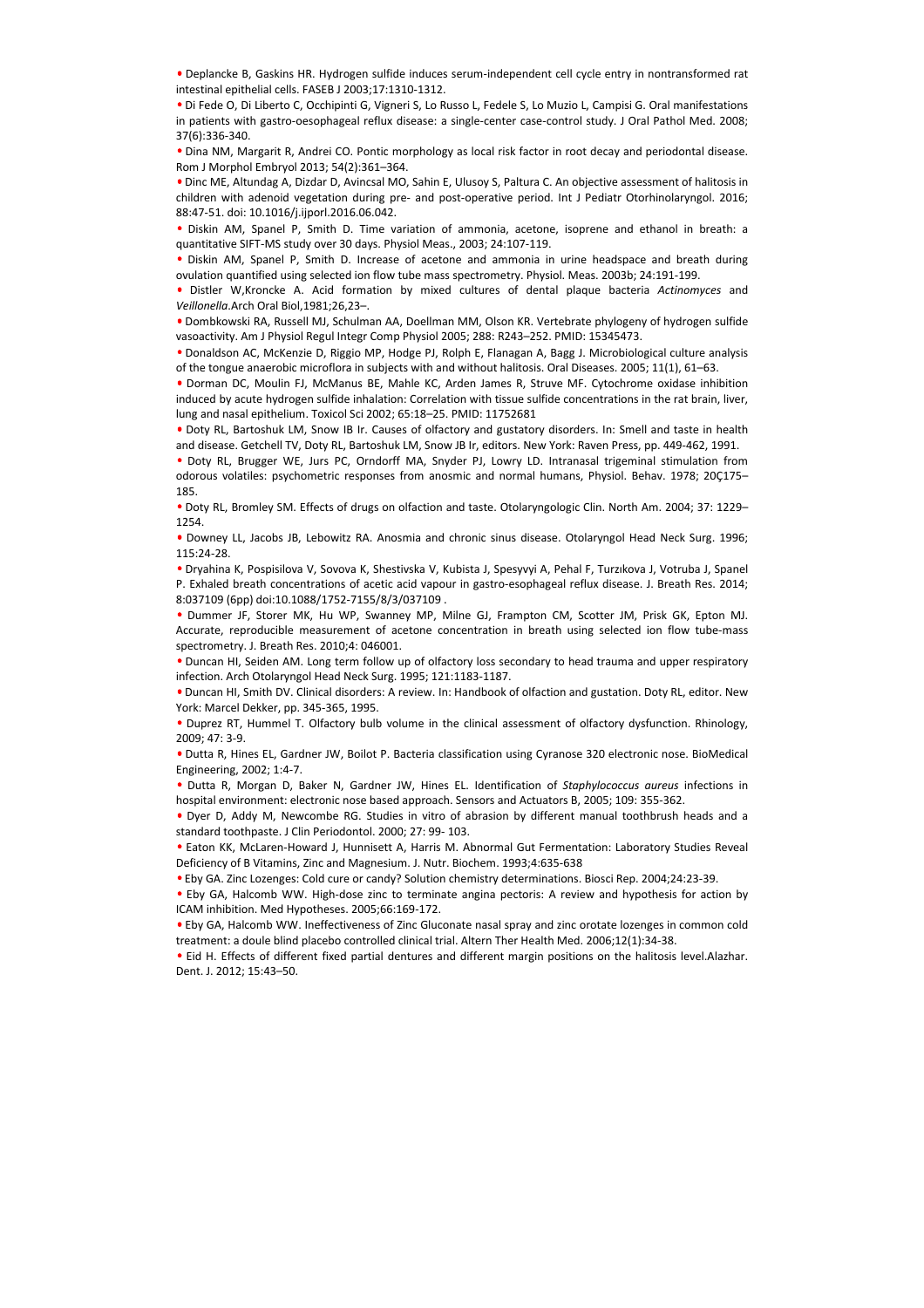• Eisenmann A, Amann A, Said M, Datta B, Ledochowski M. Implementation and interpretation of hydrogen breath tests. J. Breath Res, 2008;2: 046002.

• Eli I, Baht R, Kozlovsky A, Rosenberg M. The complaint of oral malodor: possible psychopathological aspects. Psychosom Med. 1996;58:156-159.

• Eli I, Koriat H, Baht R, Rosenberg M. Self-perception of breath odor: role of body image and psychopathologic traits. Perceptual motor skills, 2000; 91: 1193-1201.

• Elmore JG, Horwitz RJ. Oral cancer and mouthwash use: Evaluation of the epidemiological evidence. Otolaryngology-Head and Neck Surgery, 1995;113(30) 253-261.

• Elyassi H. The effect of metronidazole mouth wash on halitosis. Med J Iran Hosp, 2002; 4:(2):60-64.

• Emilsson O I, Gislason P, Olin A C, Janson C and Olafsson I. Biomarkers for gastroesophageal reflux in respiratory diseases. Gastroenterol. Res. Pract. 2013 148086.

• EN 13725 Air Quality– Determination of odour concentration by dynamic olfactometry. Environment Agency, Version 1 January 2013.

• Enderby B, Lenney W, Brady M, Emmett C, Spanel P, Smith D. Concentrations of some metabolites in the breath of healthy children aged 7-18 years measured using selected ion flow tube mass spectrometry (SIFT-MS). J. Breath Res. 2009; 3 :036001 (11pp).

• Ermis B, Aslan T, Beder L, Unalac M. A Randomized Placebo-Controlled Trial of Mebendazole for Halitosis. Arch Pediatr Adolesc Med. 2002;156: 995-998.

• Ersoy AE. Diş hekimliğinde sabit protezler. 2. Baskı. Ankara: Özyurt Matbaacılık; 2015.

• Fábián TK, Beck A, Fejérdy P, Hermann P, Fábián G. Molecular Mechanisms of Taste Recognition: Considerations about the Role of Saliva. Int J Mol Sci. 2015; 16(3): 5945–5974.

• Falcao DP, Vieira CN and Amorim RFB. Breaking paradigms: a new definition for halitosis in the context of pseudo-halitosis and halitophobia. J. Breath Res. 2012;6:) 017105 (5pp).

• Faria SFS, Costa FO, Godinho Pereira A, Miranda Cota LO. Self-perceived and self-reported breath odour and the wearing of face masks during the COVID-19 pandemic. Oral Dis. 2021 Jul 10. doi: 10.1111/odi.13958. PMID: 34245645.

• Faveri M, Hayacibara MF, Pupio GC, Cury JA, Tsuzuki CO, Hayacibara RM. A cross-over study on the effect of various therapeutic approaches to morning breath odour. J Clin Periodontol. 2006;33(8):555-560.

• Fedorowicz Z, Aljufairi H, Nasser M, Outhouse TL, Pedrazzi V. Mouthrinses for the treatment of halitosis. Cochrane Database Syst Rev. 2008 Oct 8;(4):CD006701.

• Fenton TR, Lyon AW, Eliasziw M, et al. Phosphate decreases urine calcium and increases calcium balance: a meta-analysis of the osteoporosis acid-ash diet hypothesis. Nutr J 2009;8:41.

• Fenton TR, Tough SC, Lyon AW, et al. Causal assessment of dietary acid load and bone disease: a systematic review & meta-analysis applying Hill's epidemiologic criteria for causality. Nutr J 2011;10:41.

• Fenton TR, Huang T. Systematic review of the association between dietary acid load, alkaline water and cancer. BMJ Open. 2016 Jun 13;6(6):e010438. doi: 10.1136/bmjopen-2015-010438. PMID: 27297008; PMCID: PMC4916623. • Fabian Tr. Sect. A. Fighting The means P. Fighting G. Molecular Mechanisms of Trans Recognition:<br>
• Falco DF, Veira CN and Amorin MEG. Resides gradialgins, a new definition for halitosis in the context of Falco DF, Veir

• Ferguson M, Aydin M, Mickel J. Halitosis and the Tonsils A Review of Management. Otolaryngol Head Neck Surg 2014, 151(2): 0194599814544881.

• Ferguson M. Rhinosinusitis in oral medicine and dentistry. Australian Dental Journal 2014; 59: 1–7 doi: 10.1111/adj.12193.

• Fernández JR, Pereiro R, Medel AS. Optical fibre sensor for hydrogen sulphide monitoring in mouth air. Analytica Chimica Acta. 2002, 471(23): 13–23.

• Fernández JR, Costa JM, Pereiro R, Medel AS. Simple detector for oral malodour based on spectrofluorimetric measurements of hydrogen sulphide in mouth air. Analytica Chimica Acta, 1999; 398(1):23-31.

• Filipiak W, Filipiak A, Ager C, Wiesenhofer H, Amann A. Optimization of sampling parameters for collection and preconcentration of alveolar air by needle traps. J. Breath Res., 2012;4: 027107.

• Filipiak W, Sponring A, Filipiak A, Ager C, Schubert J, Miekisch W, Amann A, Troppmair J. TD-GC-MS Analysis of Volatile Metabolites of Human Lung Cancer and Normal Cells In vitro. Cancer Epidemiol Biomarkers Prev, 2010; 19(1); 182-195.

• Filipiak W, Sponring A, Mikoviny T, Ager C, Schubert J, Miekisch W, Amann A, Troppmair J. Release of volatile organic compounds (VOCs) from the lung cancer cell line CALU-1 in vitro. Cancer Cell International, 2008; 8:17- 28.

• Filippi A, Müller N. Real and psychological halitosis-findings, diagnoses and outcomes of a halitosis clinic. Schweiz Monatsschr Zahnmed. 2006; 116(2):129-135.

• Fitzgerald JT, Hess JW, Kaplan J, Pelen F, Dardenne M. Zinc deficiency in elderly patients. Nutrition. 1993;9(3):218-224.

. Fleck CA. Fighting odor in wounds. Adv. Skin. Wound Care 2006, 19, 242-244.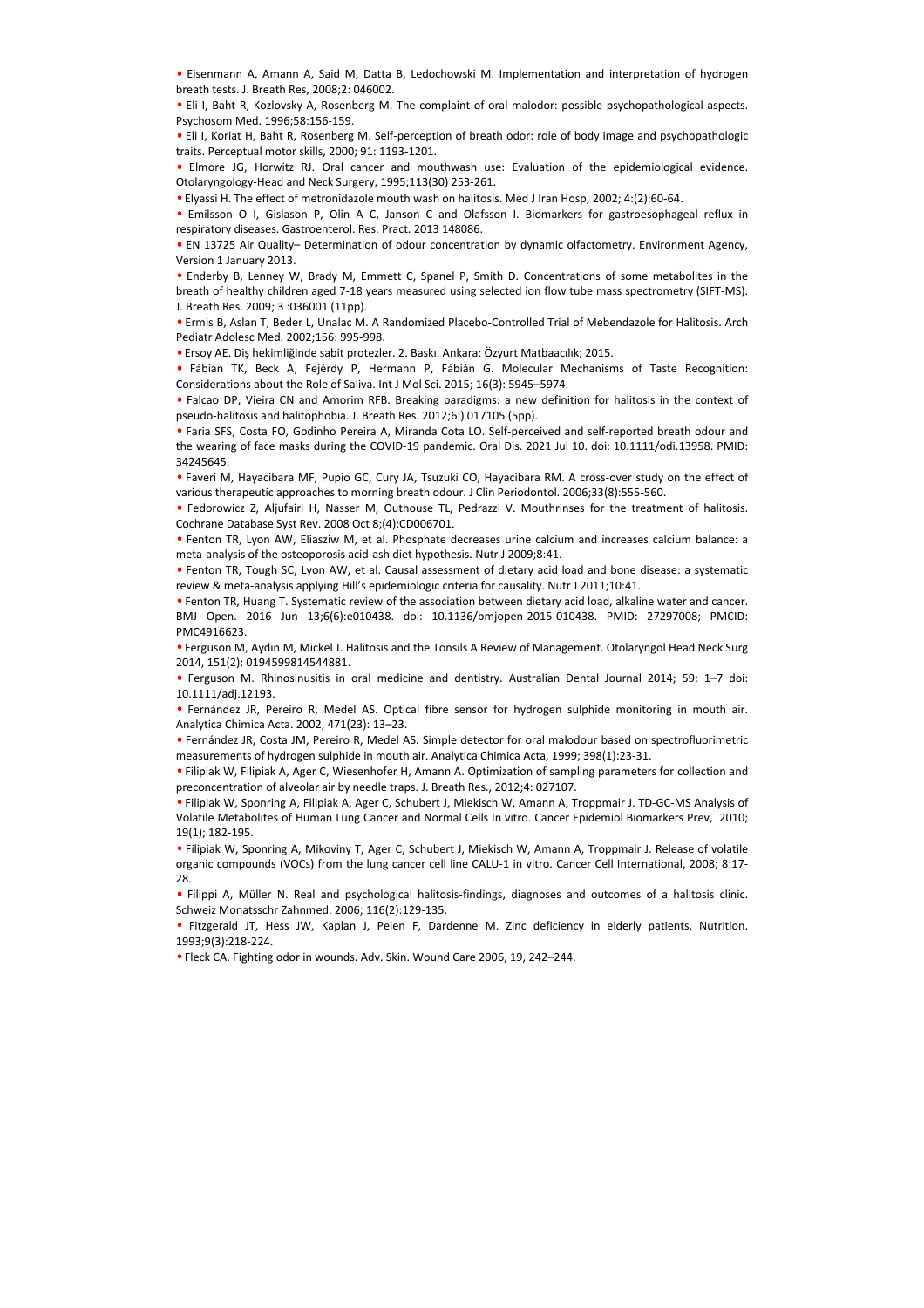• Fletcher SM, Blair PA. Chronic halitosis from tonsilloliths: A common etiology. J La State Med Soc. 1988;140(6):7-9.

• Food and Drug Administration (FDA). Inspections, Compliance, Enforcement, and Criminal Investigations Herbs of Light, Inc. June 18, 2013. Retrieved July 7, 2018.

• Fox PC. Differentiation of dry mouth etiology. Advances in dental research 1996; 10:13-16.

• Francavilla R, Ercolini D, Piccolo M, Vannini L, Siragusa S, Filippis F, Pasquale I, Cagno R, Toma M, Gozzi G, Serrazanetti DI, Angelis M and Gobbetti M. Salivary Microbiota and Metabolome Associated with Coeliac Disease. Appl. Environ. Microbiol. 2014, 80(11): 3416-3425.

• Francesco S, Martin S, Bao V, Michael E, Bryan L. Antifungal mechanisms supporting boric acid therapy of Candida vaginitis. Journal of antimicrobial chemotherapy. 2009, 63(2): 325-336.

• Francisco W, Muniz MG, Friedrich SA, Silveira CF, Rösing CK. The impact of chewing gum on halitosis parameters: A systematic review J. Breath Res. 2017; 11 014001 doi:10.1088/1752-7163/aa5cc2

• Frank ME, Smith DV. Electrogustometry-a simple way to test taste. In: Smell and taste in health and disease. Getchell TV, Doty RL, Bartoshuk LM, Snow JB Jr, editors. New York: Raven Press, pp. 503-514, 1991.

• Frascella J, Gilbert R D, Fernandez P, Hendler J. Efficacy of a chlorine dioxide-containing mouthrinse in oral malodor. Compend Contin Educ Dent, 2000; 21:241–248.

• Fujimura M, Calenic B, Yaegaki K, Murata T, Ii H, Imai T, Sato T, Izumi Y. Oral malodorous compound activates mitochondrial pathway inducing apoptosis in human gingival fibroblasts. Clin Oral Invest. 2010, 14:367–373. DOI 10.1007/s00784-009-0301-5.

• Fujita K, Kaku T, Sasaki M and Onoe T. Experimental production of lingual carcinomas in hamsters by local application of 9, 10-dimethyl-1,2-benzanthracene J. Dental Res. 1973; 52 327–32

• Fukami K, Ishiyama S, Yaguramaki H. Masuzawa T. Nabeta Y. Endo K. Shimoda M. Identification of distinctive volatile compounds in fish sauce. J. Agric. Food. Chem. 2002, 50: 5412–5416.

• Fukui Y, Yaegaki K, Murata T, Sato T, Tanaka T, Imai T, Kamoda T, Herai M. Diurnal changes in oral malodour among dental-office workers. Int Dent J, 2008; 58(3):159-166.

• Furne J, Majerus G, Lenton P, Springfield J, Levitt DG, Levitt MD. Comparison of Volatile Sulfur Compound Concentrations Measured with a Sulfide Detector vs. Gas Chromatography. J Dent Res, 2002; 81(2):140-143.

• Furukawa S, Sekine Y, Kimura K, Umezawa K, Asai S, Miyachi H. Simultaneous and multi-point measurement of ammonia emanating from human skin surface for the estimation of whole body dermal emission rate.J.Chromatogr.B Analyt. Technol. Biomed.Life Sci.2017, 053,60-. • Fujin K, Kour T, Sosial M and One T. T. Equerimental production of linearly distribution of the health is the methods of the health effects of hydrogen and the health effects of hydrogen and the fects of hydrogen and th

• Gaffar SMC, Niles PN, Raineri WC, Kestenbaum RC. Instrumental evaluation of mouth odor in human clinical study. J Dent Res. 1975; 54:351-357.

• Gagari E, Kabani S. Adverse effects of a mouthwash use. Oral Surg. Oral Med Oral Pathol Radiol Endod.1995; 80(4): 432-439.

• Gajdócsy R, Horváth I. Exhaled carbon monoxide in airway diseases: From research findings to clinical relevance. J. Breath Res, 2010, 4: 047102.

• Garg HK, Singal KC, Arshad Z. Zinc Taste Test in Pregnant Women and its Correlation with Serum Zinc Level. Indian J Physiol Pharmacol 1993;37(4):318-322.

• Garner CE, Smith S, Costello BL, White P, Spencer R, Probert CSJ, Ratcliffe NM. Volatile organic compounds from feces and their potential for diagnosis of gastrointestinal disease. FASEB J. 2007; 21:1675-1688.

• Geng B, Yang J, Qi Y, Zhao J, Pang Y, Du J, Tang C. H2S generated by heart in rat and its effects on cardiac function. Biochem Biophys Res Commun 2004;313:362–8. (PMID: 14684169)

• Gent JF, Goodspeed RB, Zagraniski RT, Catalanotto FA. Taste and Smell Problems: Validation of Questions for the Clinical History. The Yale Journal of Biology and medicine, 1987; 60:27-35.

• George Eby, William W, Halcomb DO. Inefectiveness of zinc gluconate nasal spray and zinc orotate lozenges in common-cold treatment: A double blind, placebo,-controlled clinical trial. Alternative therapies, 2006; 12(1):34- 38.

• George Eby. The mouth–nose biologically closed electric circuit in zinc lozenge therapy of common colds as explanation of rapid therapeutic action, Expert Review of Respiratory Medicine, 2012, 6:3, 251-252.

• Georgiou AC, Laine ML, Deng DM, Brandt BW, Loveren C, Dereka X. Efficacy of probiotics: clinical and microbial parameters of halitosis J. Breath Res. 2018; 12: 046010

• Ghimenti S, Tabucchi S, Lomonaco T, Francesco F, Fuoco R, Onor M, Lenzi S, Trivell MG. Monitoring breath during oral glucose tolerance tests. J. Breath Res. 2013; 7: 017115 (7pp) doi:10.1088/1752-7155/7/1/017115.

• Ghosh S, Kebaara BW, Atkin AL, Nickerson KW. Regulation of Aromatic Alcohol Production in *Candida albicans*. Applied and Environmental Microbiology. 2008, 74(23): 7211–7218.

• Ghoshal UC, Ghoshal U, Misra A, Choudhuri G. Partially responsive coeliac disease resulting from small intestinal bacterial overgrowth and lactose intolerance. BMC Gastroenterol. 2004;4:10. doi: 10.1186/1471-230X-4-10.

• Glass DC. A review of the health effects of hydrogen sulfide exposure. Ann. Occup. Hyg, 1990; 34 323-327.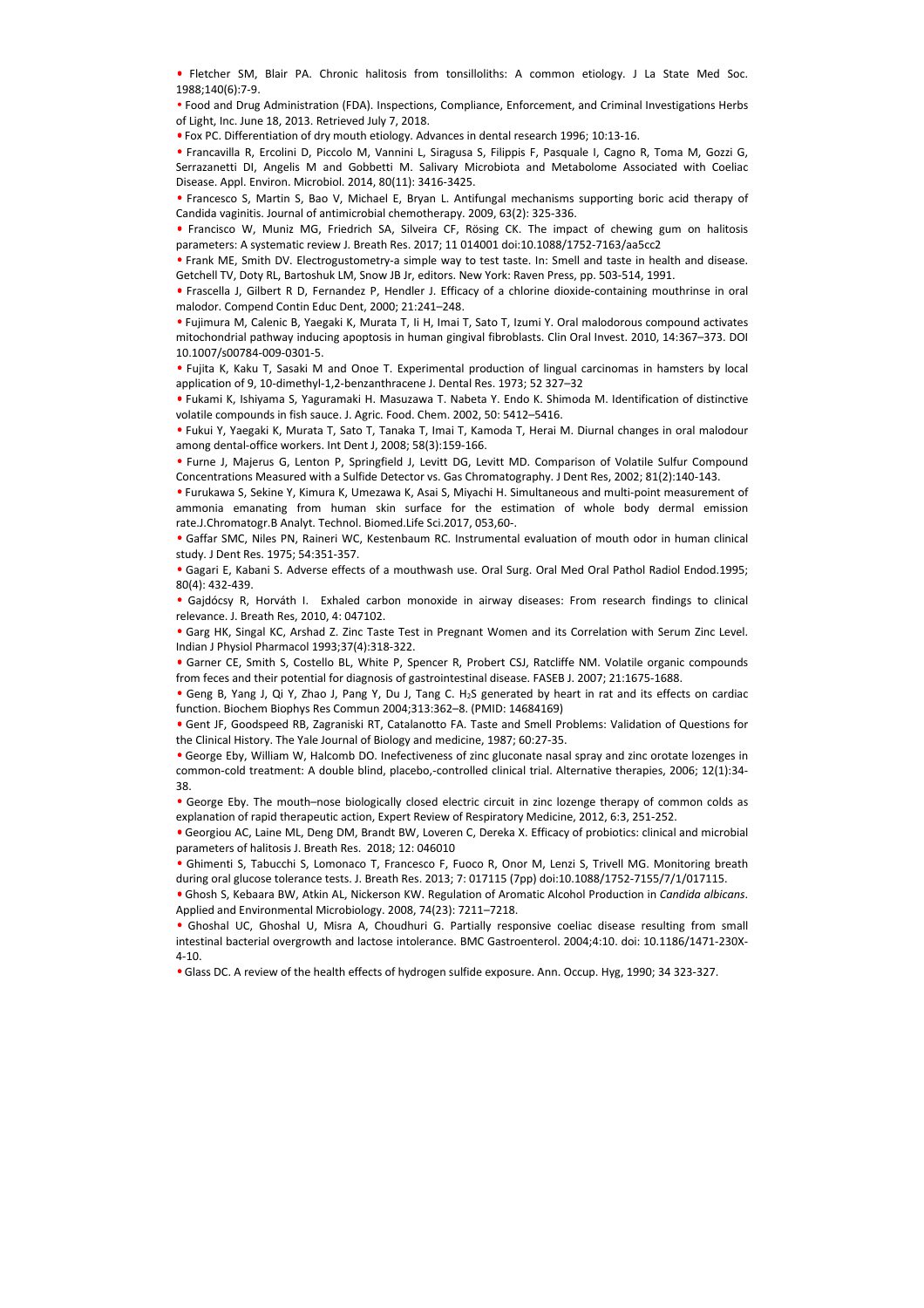• Glenn R. Gibson, Robert W. Hutkins, Mary Ellen Sanders, Susan L. Prescott, Raylene A. Reimer, Seppo J. Salminen, Karen Scott, Catherine Stanton, Kelly S. Swanson, Patrice D. Cani, Kristin Verbeke, Gregor Reid. The International Scientific Association for Probiotics and Prebiotics (ISAPP) Consensus Statement on the Definition and Scope of Prebiotics. Nature Reviews: Gastroenterology & Hepatology (2017). DOI: 10.1038/nrgastro.2017.75. Expert consensus document.

• Godfrey JC, Sloane BC, Smith DS, Tuco JH, Mercer N, Godfrey NJ. Zinc gluconate and the common cold: a controlled clinical study. The journal of International medical research, 1992; 20:234-246.

• Goldberg S, Kozlovsky A, Gordon D, Gelernter I, Sintov A, Rosenberg M. Cadaverine as a Putative Component of Oral Malodor. J Dent Res, 1994; 73(6):1168-1172 .

• Goldberg S, Cardash H, Browning H, Sahly H, Rosenberg M: Isolation of *Enterobacteriaceae* from the mouth and potential association with malodor. J Dent Res 1997, 76 (11): 1770–1775

• Gonçalves MLL, Bussadori SK, Fragoso DY, Silva VVB, Deana AM, Mota ACC, Pinto EM, Horliana ACRT, França CMF. Effect of photodynamic therapy in the reduction of halitosis in patients with multiple sclerosis: Clinical trial. J. Breath Res. 2017, 11: 046006 doi:10.1088/1752-7163/aa8209.

• Gunsalus KT, Tornberg-Belanger SN, Matthan NR, Lichtenstein AH, Kumamoto CA. Manipulation of Host Diet To Reduce Gastrointestinal Colonization by the Opportunistic Pathogen Candida albicans. mSphere. 2015 Nov 18;1(1):e00020-15. doi: 10.1128/mSphere.00020-15. PMID: 27303684; PMCID: PMC4863630.

• Goodspeed RB, Gent JF, Catalanotto FA. Chemosensory dysfunction. Clinical evaluation results from a taste and smell clinic Postgrad. 1987, 81: 260-.

• Gov Y, Sterer N, Rosenberg M. In vitro effect of coffee on oral malodor-related parameters. J. Breath Res. 2010; 4(2): 026004.

• Graham CS, Graham BG, Bartlett JA, Heald AE, Schiffman SS. Taste and smell losses in HIV-infected patients.Physiol Behav.1995;58:287-.

• Greenman J, Lenton P, Seemann R, Nachnani S. Organoleptic assessment of halitosis for dental professionals general recommendations. J. Breath Res. 2014;8:017102 (9pp).

• Greer JJ, Reifenstein RJ, Almeida AF, Carter E. Sulfide-induced perturbations of the neuronal mechanisms controlling breathing in rats. J Appl Physiol 1995; 78:433–40. (PMID: 7759410)

• Greiff L, Andersson M, Wollmer P, Persson CG. Hypertonic saline increases secretory and exudative responsiveness of human nasal airway in vivo. Eur Respir J. 2003;21(2):308-312.

• Grzegorek EI, Michalik J, Kepa J, Wierzbicka M, Aleksinski M, Pierzynowska E. Subjective patients' opinion and evaluation of halitosis using halimeter and organoleptic scores. Oral Dis. 2005; 11(1):86-88.

• Grzegorek EI, Lipkowska E, Kepa J, Michalik J, Aleksinski M. Correlation of headache and problems of vision with halitosis. Oral Diseases. 2005; 11(1): 109 -.

• Grzegorek EI, KepaJ, Lipkowska E, Michalik J, Pierzynowska E, Placha R. Is transmission of bacteria that cause halitosis from pets to humans possible? Oral Diseases, 2005b, 11(1):96 - 97.

• Grigor J, Roberts AJ. Reduction in the levels of oral malodor precursors by hydrogen peroxide in vitro and in vivo assessments. J. Clin Dent. 1992; 3(4): 111-115.

• Gutiérrez AA. The Science Behind Stable, Super-Oxidized Water. Wounds. 2006; 18(1): 7-10.

• Gurbuz T, Tan H. Oral health status in epileptic children. Pediatrics international: Official journal of the Japan Pediatric Society 2010;52: 279-83.

• Gümüş C, Yıldırım A, erdinç P, Öztoprak B, Karaman B. Frontal Hücre Varlığının Frontal Sinüzit ve Anatomik Varyasyonlar ile İlişkisi. C. Ü. Tıp Fakültesi Dergisi, 2005; 27 (2): 69 – 73.

• Halikas JA. Psychotropic medication used in the treatment of alcoholism. Hosp Community Psychiatry. 1983; 34(11): 1035-1039.

• Hamilton LH. Breath tests & gastroenterology. 2nd edition. QuinTron WI, 1998.

• Hampelska K, Jaworska MM, Babalska ZJ, Karpinski TM. The Role of Oral Microbiota in Intra-Oral Halitosis. J. Clin. Med. 2020, 9: 2484. Doi:10.3390/jcm9082484.

• Hansel A, Jordan A, Holzinger R, Prazeller P, Vogel W, Lindinger W. Proton transfer reaction mass spectrometry: On line trace gas analysis at the ppb level. Int J Mass Spectrum Ion Proc, 1995; 149/150:609-620.

• Haraszthy VI, Zambon J J, Sreenivasan P K, Zambon M M, Gerber D, Rego R, Parker C. Identification of oral bacterial species associated with halitosis. Journal of the American Dental Association. 2007; 138 :1113-1120.

• Haraszthy VI, Gerber D, Clark B, Moses P, Parker C, Sreenivasan PK, Zambon JJ. Characterization and prevalence of *Solobacterium moorei* associated with oral halitosis. J Breath Res. 2008; 2:017002.

• Hartley MG, El-Maaytah MA, Mc Kenzie C, Greenman J. The tongue microbiota of low odour and malodourous individuals. Micro. Ecol. Health Dis. 1996; 9: 215–223.

• Hartley G, McKenzie C, Greenman J, Mayatah MA, Scully C, Porter S. Tongue microbiota and malodour. Efects of metronidazole on tongue microbiota and breath odour. Microbial Ecology In Health And Disease, 1999; 11(4): e Govy, Steres N, Rosenberg M. In viro effect of coffee on oral malodor-related parameters. J. Breath Res.<br>
e Graham CS, Graham RS, Baribett JA, Heald AE, Schiffman SS. Taste and smell losses in HIV-infected<br>
e Graham CJ,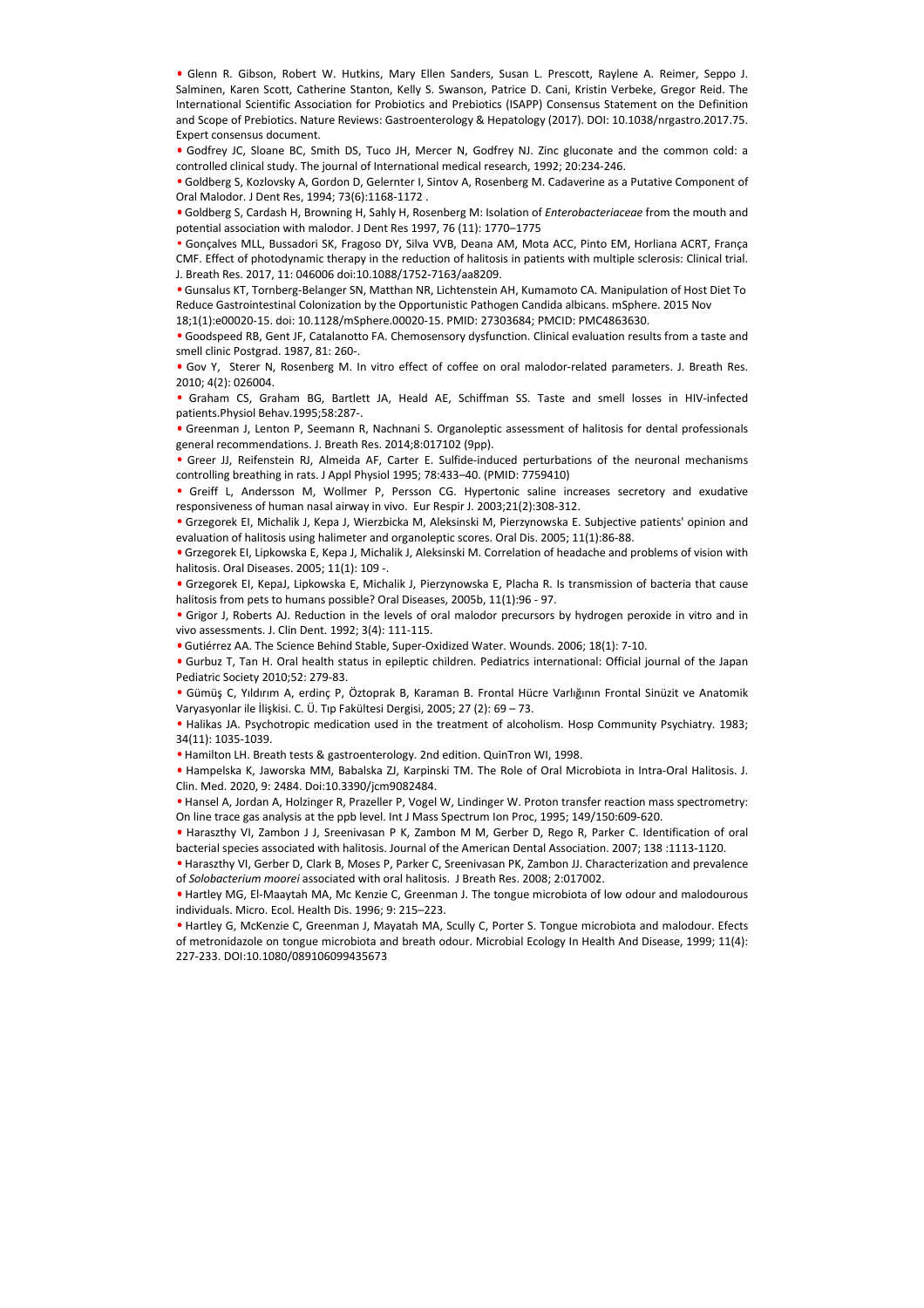• Harvey RJ. Diagnosis of Chronic Rhinosinusitis. In: Rhinosinusitis. Thaler ER, Kennedy DW, eds. New York: Springer LLC, 2008:43.

• Hatipoglu HG, Cetin MA, Yuksel E. Konka bülloza tipleri ile sinüzit, ostiomeatal birim ve frontal reses hastalığı ilişlkisi. Diagn Interv Radiol. 2005; 11:145-149.

• Hayes ML, Hyatt T. The decarboxylation of amino acids by bacteria derived from human dental plaque. Arch Oral Biol, 1974; 19:361-369.

• Haze S, Gozu Y, Nakamura S, Kohno Y, Sawano K, Ohta H, Yamazaki K. 2-Nonenal newly found in human body odor tends to increase with aging. J. Investig. Dermatol. 2001, 116, 520–524.

• Heath TP, Melichar JK, Nutt DJ, Donaldson LF. Human taste thresholds are modulated by serotonin and noradrenaline. J Neurosci. 2006;26:12664-12671.

• Heilmann S,Hummel T.A new method for comparing orthonasal and retronasal olfaction. Behavioral Neuroscience,2004;118(2):412-419.

• Helms JA, Della-Fera M, Mott AE, Frank ME. Effects of chlorhexidine on human taste reception. Arch Oral Biol. 1995; 40:913-920.

• Henker J, Schuster F, Nissler K. Successful treatment of gut-caused halitosis with a suspension of living nonpathogenic *Escherichia coli* bacteria: A case report. Eur J Pediatr 2001; 160(10): 592–594.

• Henkin RI, Martin BM, Agarwal RP. Decreased parotid saliva gustin/carbonic anhydrase VI secretion: an enzyme disorder manifested by gustatory and olfactory dysfunction. Am. J. Med. Sci. 1999, 318: 380–391.

• Henkin RI, Velicu I, Papathanassiu A. cAMP and cGMP in human parotid saliva: relationships to taste and smell dysfunction, gender, and age. Am J Med Sci. 2007; 334(6): 431-440.

• Henry PJ, Johnston J F , Mttchet\_L DF. Tis-sue changes beneath fixed partial dentures. J Prostket Dent 1966; 16: 937-47.

• He X. Slupsky CM. Metabolic Fingerprint of Dimethyl Sulfone (DMSO2) in Microbial–Mammalian Cometabolism. J. Proteome Res. 2014, 13, 5281–5292.

• Hess J, Greenman J, Duffield J. Modelling oral malodour from a tongue biofilm. J. Breath Res. 2008;2: 017003 (6pp)

• Hızal E, Çakmak Ö. Burun ve paranasal sinüslerin fizyolojisi. In Temel Rinoloji, editör Koç C.Güneş Kitapevi, 2009, Ankara.

• Hibbard T, Crowley K, Killard AJ. AmBeR: The breath ammonia monitoring device. Breath Analysis summit 2013, International Conference on Breath research 9-12 June 2013, Germany.

• Hirano I, Kahrilas PJ, Pandolfino JE, Richter JE, Soll AH, Graham DY. In Yamada T, Alpers DH, et al. (editors) Textbook of gastroenterology 5th edition 2009 Blackwell Pub. Chichester, West Sussex pp. 732,742,772,951 .

• Hirsch AR. You are as you smell: The effect of odor and breath odor on social acceptance. J. Breath Res. 2008; 2:017001.

• Hirsch AR, Zavala G. Longterm effects on the olfactory system of exposure to hydrogen sulphide. Occup. Environ.Med.1999;56(4):284-7.

• Hirsch AR, Bussell GS. Effects of inebriation on olfaction. J Invest Med 1995;43:422A.

• Hirsch AR, Cain DR. Evaluation of the Chicago smell test in a normal population. Chem Senses 1992;17: 642–3.

• Hirsch AR, Gotway MB,Harris AT.Validation of the Chicago smell test in patients with subjective olfactory loss.Chem Senses1993;18: 571-

• Hisataka Ii, Toshio I, Yaegaki K, Irie K, Ekuni D, Morita m. Oral malodorous compound induces osteoclast differentiation without receptor activator of nuclear factor κB ligand. J Periodontol. 2010;81(11):1691-1697. doi: 10.1902/jop.2010.100116.

• Hu Y, Hu DY, Zheng LL, Lin JH. Establishment of malodor model and its effects on identifying the halitosisrelated bacteria. Hua Xi Kou Qiang Yi Xue Za Zhi. 2007;25(3):226-229.

• Hofer D, Puschel B, Drenckhahn D. Taste receptor-like cells in the rat gut identified by expression of alphagustducin. Proc Natl Acad Sci, 1996; 93:663 1-6634.

• Hoffmeyer F, Heimsoth MR, Weiss T, Lehnert M, Gawrych K, Kendzia B, Harth V,

• Henry J, Pesch B, Bruning T, WELDOX Group. Relation between biomarkers in exhaled breath condensate and internal exposure to metals from gas metal arc welding. J. Breath Res, 2012; 6:027105.

• ollister EB, Gao C, Versalovic J. Compositional and functional features of the gastrointestinal microbiome and their effects on human health. Gastroenterology 2014; 146:1449–1458 (PMID: 24486050 DOI: 10.1053/j.gastro.2014.01.052) optimum Pack Distribution (septect), and the stations. The Hostel Station (septect), and the stationary P. Library P. Library P. Library P. Library P. Library P. Library P. Library P. Library P. Library P. Library P. Libra

• Hom S, Walsh B. Hunt J. Matrix effect in exhaled breath condensate interferon-gamma immunoassay. J. Breath Res. 2008; 2:041001 (4pp)

• Hornfeldt CS. A report of acute ethanol poisioning in a child mouthwash vs cologne, perfume and alternative.Clin Toxicol,1992;30(1):15-.

• Horvath I, Hunt J, Barnes PJ. Exhaled breath condensate: methodological recommendations and unresolved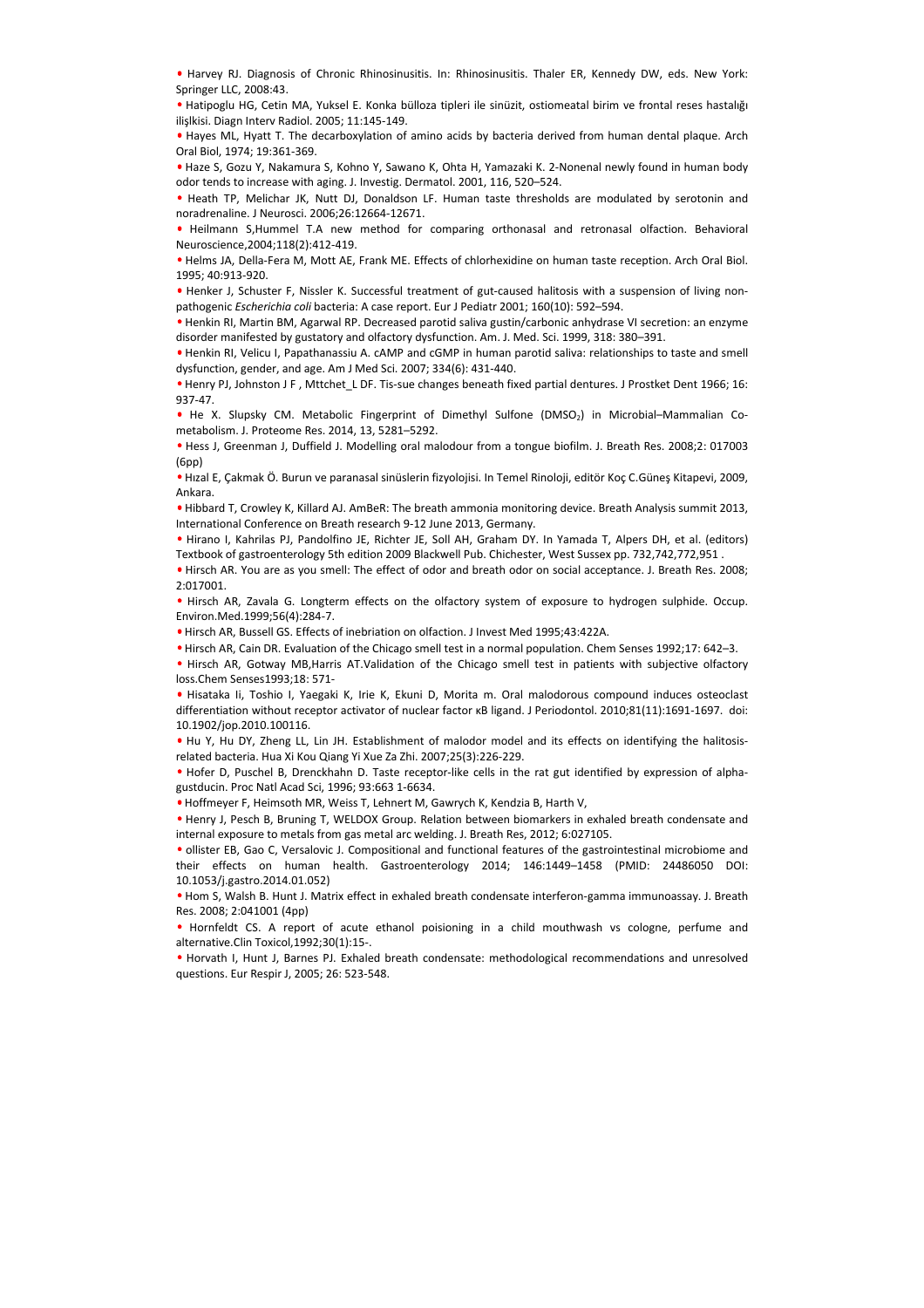• Hoshi K, van Steenberghe D. The effect of tongue brushing or toothpaste application on oral malodour reduction. In: van Steenberghe D, Rosenberg M. Bad breath: A multidisciplinary approach. Leuven, Belgium: Leuven University Press; 1996:255-264.

• Hoshi K, Yamano Y, Mitsunaga A, Shimizu S, Kagawa J and Ogiuchi H. Gastrointestinal diseases and halitosis: association of gastric Helicobacter pylori infection. Int. Dent. J. 2002; 52(3): 207-211.

• Hosoki R, Matsuki N, Kimura H. The possible role of hydrogen sulfide as an endogenous smooth muscle relaxant in synergy with nitric oxide. Biochem Biophys Res Commun 1997;237:527–531. (PMID: 9299397)

• Högman H, Meriläinen P. Extended NO analysis in asthma. J. Breath Res.2007; 1:8-.

• Hujoel PP, Lydon-Rochelle M, Bollen AM, Woods JS, Geurtsen W, del Aguila MA. Mercury Exposure from Dental Filling Placement during Pregnancy and Low Birth Weight Risk. Am J Epidemiol. 2005; 161(8):734-740.

• Huttenbrink K B. Disorders of the sense of smell and taste Ther. Umsch. 52 732–7 (1995)

• Hummel T, Olgun S, Gerber J, Huchel U, Frasnelli J. Brain responses to odor mixtures with sub-threshold components. Frontiers in Psychology, 2013, 4:786.

• Hyung JL, Lee J. Indole as an intercellular signal in microbial communities. FEMS Microbiol Rev 2010; 34:426– 444.

• Ierardi E, Amoruso A, La Notte T, Francavilla R, Castellaneta S, Marrazza E, Monno RA, Francavilla A. Halitosis and *Helicobacter pylori*: A possible relationship. Dig. Dis. Sci, 1998; 43 2733-2737.

• Imanzadeh F, Imanzadeh A, Sayyari AA, Yagenah M, Javaherizadeh H, Hatamian B. *Helicobacter pylori* infection; in cases with and with out subjective halitosis. Professional Med J, 2010; 17(4): 543-545.

• Inglis TJJ, Hahnec DR, Merritt AJ, Clarke MW. Volatile-Sulfur-Compound Profile Distinguishes *Burkholderia pseudomallei* from *Burkholderia thailandensis*. J Clin Microbiol, 2015; 53: 1009-1011.

• Ingram PR, Pitt AR, Wilson CG, Olejnik O, Spickett CM. A comparison of the effects of ocular preservatives on mammalian and microbial ATP and glutathione levels. Free Radical Research. 2004; 38(7): 739-750.

• Ioannidis JPA. Why most published research findings are false. PLOS Medicine. 2005; 2 (8): e124. doi:10.1371/journal.pmed.0020124.

• Irie K, Ekuni D, Yamamoto T, Morita M, Yaegaki K, Ii H, Imai T. A single application of hydrogen sulphide induces a transient osteoclast differentiation with RANKL expression in the rat model. Archives of Biology, 2009; 54:723- 729

• Irie K, Ekuni D, Tomofuji T, Endo Y, Kasuyama K, Yaegaki K, Morita M. Combined effects of hydrogen sulfide and lipopolysaccharide on osteoclast differentiation in rats. J Periodontol. 2012; 83(4):522-527.

• Ishkitiev N, Calenic B, Aoyama I, Ii H, Yaegaki K, Toshio T. Hydrogen sulfide increases hepatic differentiation in tooth-pulp stem cells. J. Breath Res. 2012; 6:017103.

• Ito S, Shimura S, Tanaka T Yaegaki K. Myrsinoic acid B inhibits the production of hydrogen sulfide by periodontal pathogens in vitro. J. Breath Res. 4 (2010) 026005 (8pp) doi:10.1088/1752-7155/4/2/026005.

• Ito K, Kurokawa A, Takei N. Efficiecy of tongue brushing on oral malodor. J Dental Proceedings of the 33rd congress of Japanase Association of Dental Hygenists. 2000 pp 82-33.

• Iwamoto T, Suzuki N, Tanabe K et al. Effects of probiotic Lactobacillus salivarius WB21 on halitosis and oral health: an open-label pilot trial. Oral Surg Oral Med Oral Pathol Oral Radiol Endod 2010; 110(2): 201–208.

• Iwakura M, Yasuno Y, Shimura M, Sakamoto S. Clinical characteristics of halitosis: Differences in two patient groups with primary and secondary complaints of halitosis. J Dent Res, 1994; 73:1568-1574.

• Iwu CO, Akpata O. Delusional halitosis. Review of the literature and analysis of 32 cases. Br Dent J. 1990;168(7):294-296.

• Jacobs DS, DeMott WR, Oxley DK. Laboratory test handbook. 2nd ed. Lexicomp 2002 Cleveland.

• Jacobs DS, Oxley DK, DeMott WR. Laboratory Test Handbook. 2nd edition. Lexicomp Inc, 2002.

• James P, Worthington HV, Parnell C, Harding M, Lamont T, Cheung A. Chlorhexidine mouthrinse as an adjunctive treatment for gingival health. Cochrane Database Syst Rev. 2017;3:CD008676

• Jappinen P, Vilkka V,Marttila O,Haahtela T. Exposure to hydrogen sulphide and respiratory function. Br.J.Ind.Med.1990; 47(12):824-828.

• Jassoma E, Baeesa L, Sabbagh H. The antiplaque/anticariogenic efficacy of Salvadora persica (Miswak) mouthrinse in comparison to that of chlorhexidine: a systematic review and meta-analysis. BMC Oral Health. 2019; 19(1):64-. doi: 10.1186/s12903-019-0741-5. 4 e legit TI, bishnet DR, bishnet DR, bishnet DR, bishnet Sulfur Comparis Tom Hotel bishnet Comparison and the stress of the left Times (10.1081/2013) and the stress of the interval and minimism and microbial ATP and plut

• Jeffrey DS. Publication Bias: The "file-drawer problem" in scientific inference. Journal of Scientific Exploration. 2000; 14 (2): 94–106. arXiv:physics/9909033.

• Jeziorek M, Frej-Mądrzak M, Choroszy-Król I. The influence of diet on gastrointestinal Candida spp. colonization and the susceptibility of Candida spp. to antifungal drugs. Rocz Panstw Zakl Hig. 2019;70(2):195-200. doi: 10.32394/rpzh.2019.0070. PMID: 31215785.

• Jinks, A, and Laing, D. G. A limit in the processing of components in odour mixtures. Perception. 1999; 28: 395–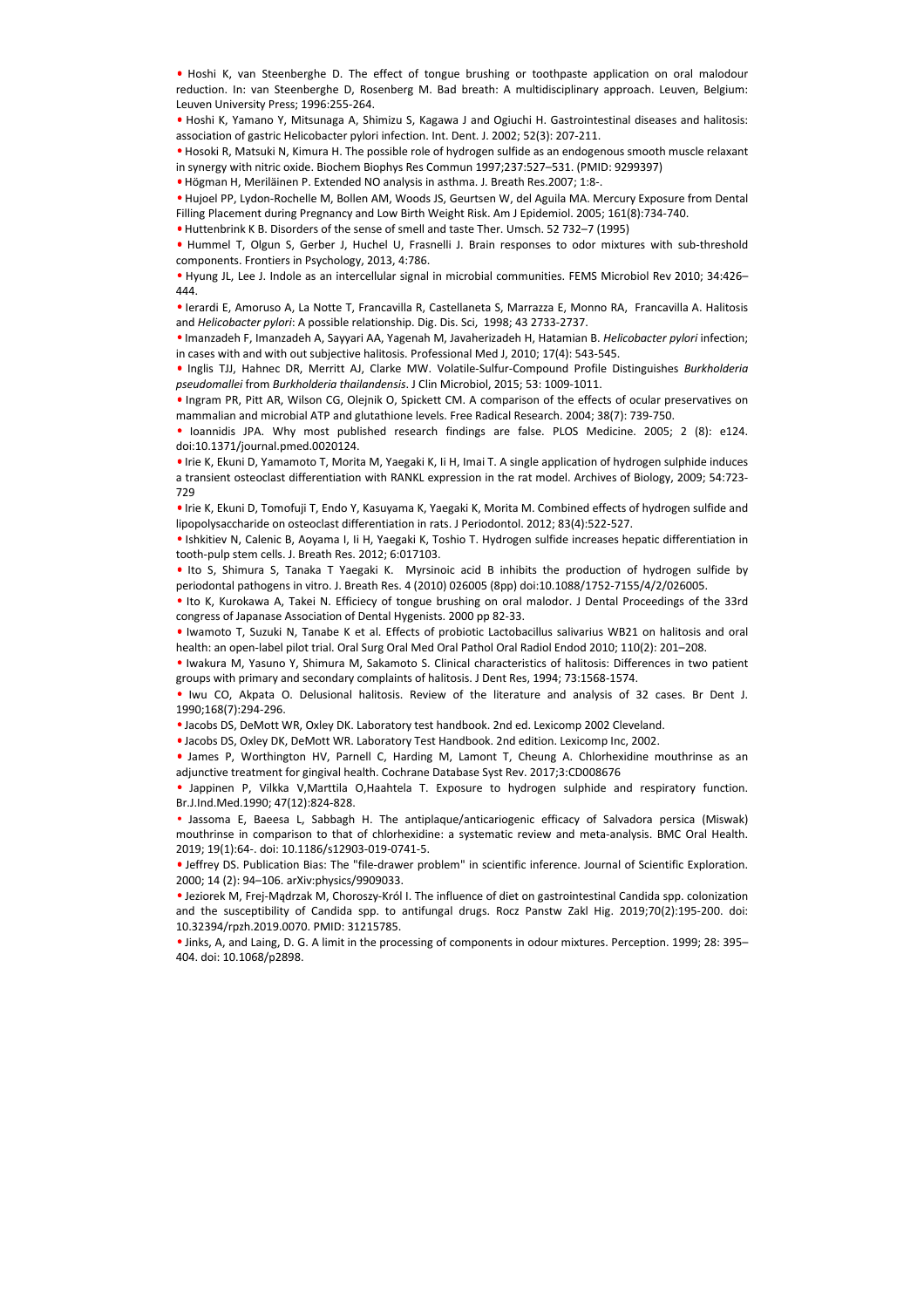• Johannsen A, Emilson CG, Johannsen G, Konradsson K, Lingström P, Ramberg PEffects of stabilized stannous fluoride dentifrice on dental calculus, dental plaque, gingivitis, halitosis and stain: A systematic review. Heliyon. 2019; 5(12):e02850. doi: 10.1016/j.heliyon.2019.e02850.

• John M, Vandana KL. Detection and measurement of oral malodour in periodontitis patients. Ind J Dent res. 2006; 17(1):2-6.

• Johnson PW, Lancero H. Function of gingival fibroblasts and periodontal ligament cells in the presence of methyl mercaptan. Quintessence Int. 1999; 30(5): 343-349.

• Johnson PW, Yaegaki K,Tonzetich J.Effect of methyl mercaptan on synthesis and degradation of collagen.J Periodont Res,1996;31:323-.

• Johnson PW, Tonzetich J.Sulfur uptake by type I collagen from methyl mercaptan/domethyl sulfide air mixture.J Dent Res1985;64:1361-

• Johnson PW, Tonzetich J, Pearce RH. Characterization of hydrogen sulphide reaction with rat-tail tendon type I collagen in vitro. J Periodontal Res 1985; 20:403-410.

• Johnson PW, Ng W, Tonzetich J. Modulation of human gingival fibroblast cell metabolism by methyl mercaptan. J Periodontal Res 1992;27:476-483.

• Johnson PW, Yaegaki K, Tonzetich J. Effect of volatile thiol compounds on protein metabolism by human gingival fibroblasts. J Periodontal Res 1992;27:553-561.

• Jonaitis LV, Kiudelis G, Kupèinskas L. Evaluation of a novel <sup>14</sup>C-urea breath test Heliprobe in diagnosis of *Helicobacter pylori* infection. Medicina, 2007; 43(1):32-35.

• Jones AW, Andersson L. Determination of ethanol in breath for legal purposes using a five-filter infrared analyzer: studies on response to volatile interfering substances. J. Breath Res. 2008; 2: 026006 (7pp).

• Jones BL, Pearce RE, Rahman SMA, Friesen CA, James LP, Kearns GL. Characterization of delayed liquid gastric emptying in children by the 13C-acetate breath test. J. Breath Res. 2009; 3: 047004 (6pp).

• Jones L, Bunnell J, Stillman J. A 30-year follow-up of residual effects on New Zealand School Dental Nurses, from occupational mercury exposure. Hum Exp Toxicol. 2007; 26(4):367-374.

• Jonsson A, Hök B, Andersson L, Hedenstierna G. Methodology investigation of expirograms for enabling contact free breath alcohol analysis. J. Breath Res. 2009; 3: 036002 (8pp).

• Julak J, Stranska E, Rosova U, Geppert H, Spanel P, Smith D. Bronchoalveolar lavage examined by solid phase microextraction, gas chromatography-mass spectrometry and selected ion flow tube mass spectrometry. Journal of Microbiological Methods, 2006; 65:76-86. e Jones AW, Andersson. Lotenministon of ethionis in breach Infe Jones Dissip Incore (like the Vietner Hermit Rates and the Vietner Hermit Rates and the Vietner Hermit Aydes are lones BL, Forecas E. Reals Net Association of

• Jürgen F, Helmut B, Wolfgang L, Dieter M. Alcohols, Aliphatic,Ullmann's Encyclopedia of Industrial Chemistry,Weinheim:Wiley-VCH,2000.

• Kagaya M, Iwata M, Toda Y, Nakae Y, Kondo T. Circadian rhythm of breath hydrogen in young women. Journal of Gastroenterology, 1998; 33(4), 472-476.

• Kagaya M, Iwata N, Toda Y, Nakae N, Kondo T. Small bowel transit time and colonic fermentation in young and elderly women. Journal of Gastroenterology. 1997; 32(4):453-456.

• Kakuk G. "Nil nocere!"--fitoterápia által okozott nephropathia [Nil nocere! Phytotherapy causing nephropathy]. Orv Hetil. 2000 Nov 19;141(47):2555-8. Hungarian. PMID: 11143289.

• Kang MS, Kim BG, Chung J et al. Inhibitory effect of Weissella cibaria isolates on the production of volatile sulphur compounds. J Clin Periodontol 2006; 33(3): 226–232.

• Kalapos MP. On the mammalian acetone metabolism: from chemistry to clinical implications Biochim. Biophys. Acta, 2003; 1621: 122-.

• Kanazawa K, Konishi F, Mitsuoka T, Terada A, Itoh K, Narushima S, et al. Factors influencing the development of sigmoid colon cancer. Bacteriologic and biochemical studies. Cancer 1996;77:1701-1706.

• Kanoh S, Kobayashi H, Motoyoshi K. Exhaled Ethane, An In Vivo Biomarker of Lipid Peroxidation in Interstitial Lung Diseases. Chest, 2005; 128;2387-2392.

• Kapil V. Physiological role for nitrate-reducing oral bacteria in blood pressure control. Free Rad. Biol Med. 2013, 55: 93–100.

• Kapila YL, Lancero H, Johnson PW. The response of periodontal ligament cells to fibronectin. J Periodontol 1998;69: 1008-1019.

• Karimi K, Kandiah N, Chau J, Bienenstock J, Forsythe P. A Lactobacillus rhamnosus strain induces a heme oxygenase dependent increase in Foxp3+ regulatory T cells. PLoS One. 2012;7(10):e47556. doi:10.1371/journal.pone.0047556

• Karring ES, Stavropoulos A, Ellegaard B, Karring T. Treatment of peri-implantitis by the Vector system. Clin Oral Implants Res. 2005;16:288-93.

• Kasap E, Zeybel M, Yüceyar H. Halitosis. Güncel Gastroenteroloji. 2009, 13:72-76.

• Kazani S, Israel E. Exhaled breath condensates in asthma: diagnostic and therapeutic implications. J. Breath Res.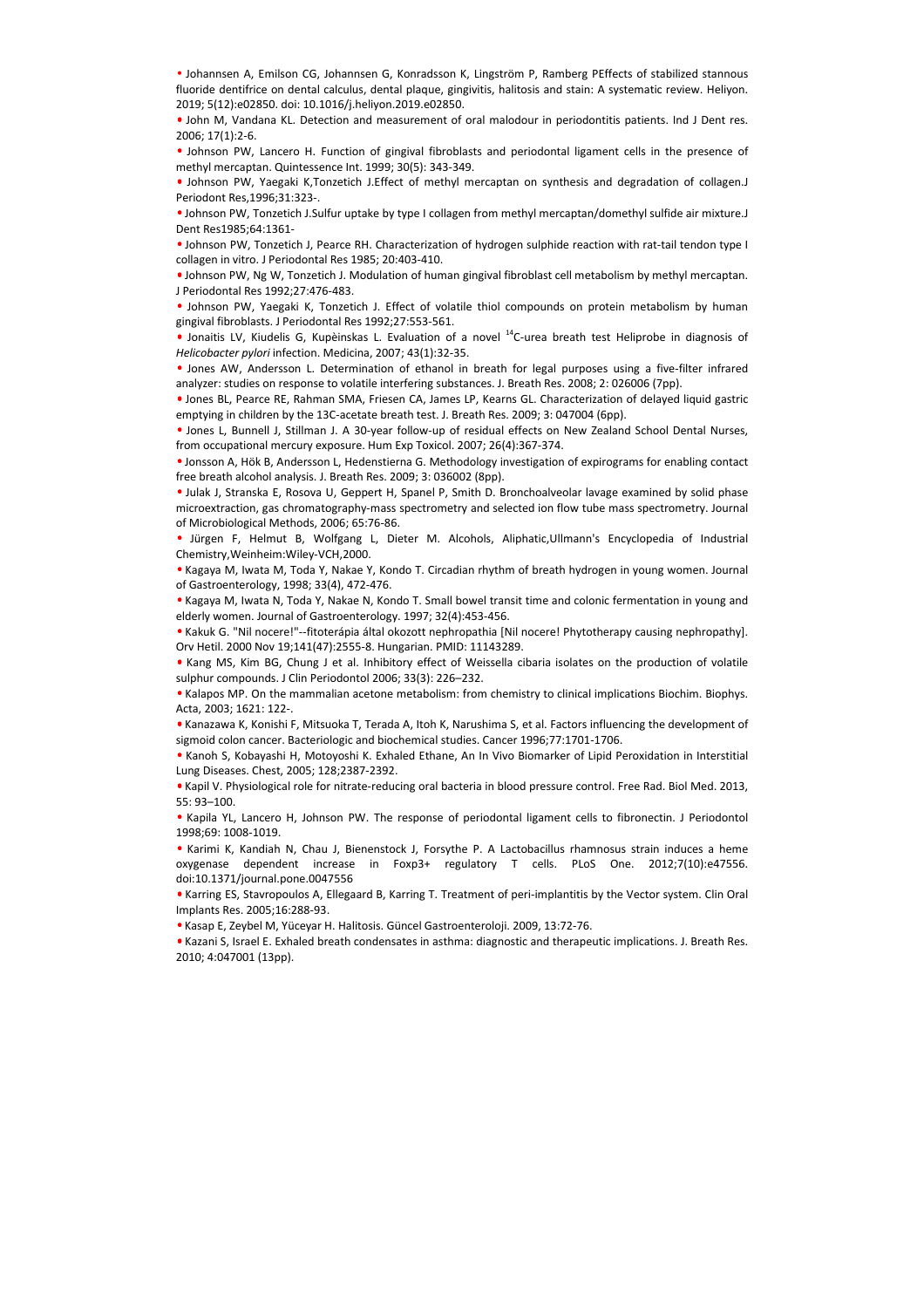• Katsinelos P, Tziomalos K, Chatzimavroudis G, Vasiliadis T, Katsinelos T, Pilpilidis I, Triantafillidis I, Paroutoglou G and Papaziogas B. Eradication therapy in Helicobacter pylori-positive patients with halitosis: long-term outcome Med. Princ. Pract, 2007; 16: 119-123.

• Kawamoto A, Sugano N, Motohashi M, Matsumoto S, Ito K. Relationship between oral malodor and the menstrual cycle. J Periodont Res 2010; 45: 681–687.

• Kazor CE, Mitchell PM, Lee AM, Stokes LN, Loesche WJ, Dewhirst FE, Paster BJ. Diversity of bacterial populations on the tongue dorsa of patients with halitosis and healthy patients. J Clin Microbiol, 2003; 41: 558- 563.

• Kearney DJ, Hubbard T, Putnam D. Breath Ammonia Measurement in *Helicobacter pylori* Infection. Digestive Diseases and Sciences, 2002; 47(11): 2523-2530.

• Keceli TI, Gulmez D, Dolgun A, Tekcicek M. The relationship between tongue brushing and halitosis in children: A randomized controlled trial. Oral Diseases. 2015; 21: 66–73.

• Kerr AR, Corby PM, Kalliontzi K, McGuire JA, Charles CA. Comparison of two mouthrinses in relation to salivary flow and perceived dryness. Oral Surg Oral Med Oral Pathol Oral Radiol. 2015;119(1):59-64.

• Khalid TY, Saad S, Greenman J, Costello BL, Probert CSJ, Ratcliffe NM. Volatiles from oral anaerobes confounding breath biomarker discovery. J. Breath Res. 2013;7: 017114 (12pp).

• Kharitonov SA, Barnes PJ. Biomarkers of some pulmonary diseases in exhaled breath. Biomarkers. 2002;7(1):1- 32.

• Khalefa M, Finke C, Jost-Brinkmann PG. Effects of air-polishing devices with different abrasives on bovine primary and second teeth and deciduous human teeth. J Orofac Orthop. 2013 Sep;74(5):370-80. doi: 10.1007/s00056-013-0168-6. Epub 2013 Aug 23. PMID: 23974443.

• Khouri MR, Huang G, Shiau YF. Sudan stain of fecal fat: new insight into an old test. Gastroenterology. 1989;96(2):421-427.

• Kılıçarslan MA. Sabit protez X. Ve X1. sınıf ders kitabı. Ankara: Şule Ofset Matbaacılık; 2005.

• Kilian M. The oral microbiome–an update for oral healthcare professionals. Br Dent J. 2016; 221: 657–666.

• Kim DJ, Lee JY,Kho HS,Chung JW,Park HK, Kim YK. A new organoleptic testing method for evaluating halitosis. J Periodontol,2009;80:93-.

• Kim JG, Kim YJ, Yoo SH, Lee SJ, Chung JW, Kim MH, Park DK, Hahm KB. Halimeter ppb Levels as the Predictor of Erosive Gastroesophageal Reflux Disease. Gut Liver. 2010; 4(3):320-325.

• Kimura K, Sekine Y, Furukawa S, Takahashi M, Oikawa D. Measurement of 2-nonenal and diacetyl emanating from human skin surface employing passive flux sampler-GCMS system. J. Chromatogr. B Analyt. Technol. Biomed. Life Sci. 2016, 1028, 181–185. primary and second sets have a decidibute human teeth . Drank Dethand the Statistics and the Statistics Press) pp 95–109 1996.<br>
When the Northern Results of the Statistics Press) pp 95–109 1996. Murat Aydin and the Statist

• Kinberg S, Stein M, Zion N, Shaoul R. The gastrointestinal aspects of halitosis. Can J Gastroenterol. 2010; 24(9):552-556.

• King J, Koc H, Unterkofler K, Mochalski P, Kupferthaler A, Teschl G, Teschl S, Huber H, Amann A. Physiological modeling of isoprene dynamics in exhaled breath. Journal of Theoretical Biology, 2010; 267:626-637.

• King J, Kupferthaler A, Unterkofler K, Koc H, Teschl S, Teschl G, Miekisch W, Schubert J, Hinterhuber H, Amann A. Isoprene and acetone concentration profiles during exercise on an ergometer. J. Breath Res. 2009; 3: 027006 (16pp)

• Kilburn KH, Warshaw RH. Hydrogen sulfide and reduced-sulfur gases adversely affect neurophysiological functions. Toxicol. Ind. Health, 1995; 11:185-197.

• King J, Mochalski P, Kupferthaler A, Unterkofler K, Koc H, Filipiak W, Teschl S, Hinterhuber H, Amann A. Dynamic profiles of volatile organic compounds in exhaled breath as determined by a coupled PTR-MS/GC-MS study. Physiol. Meas. 2010; 31:1169-1184.

• King J, Kupferthaler A, Frauscher B, Hackner H, Unterkofler K, Teschl G, Hinterhuber H, Amann A, Hogl B. Measurement of endogenous acetone and isoprene in exhaled breath during sleep Physiol. Meas.2012; 33 413– 28

• Kislig K, Wilder-Smith CH, Bornstein MM, Lussi A, Seemann R. Halitosis and tongue coating in patients with erosive gastroesophageal reflux disease versus nonerosive gastroesophageal reflux disease. Clin Oral Investig. 2013; 17(1):159-165.

• Kleinberg I, Wolf MS, Codipilly DM. Role of saliva in oral dryness, oral feel and oral malodour. Int Dent J, 2002; 52:236-240.

• Kleinberg I, Codipilly M. Modeling of the oral malodor system and methods of analysis. Quintessence Int. 1999; 20:357-369.

• Kleinberg I, Codipilly DM. Cystein challenge testing: a powerful tool for examining oral malodour processes and treatments in vivo. International Dental Journal. 2002; 52:221-228.

• Kleinberg I, Codipilly M and Globerman D. Oxygen depletion by the oral microbiota and its role in oral malodour formation Bad Breath: A Multidisciplinary Approach ed D Van Steenberghe and M Rosenberg (Leuven,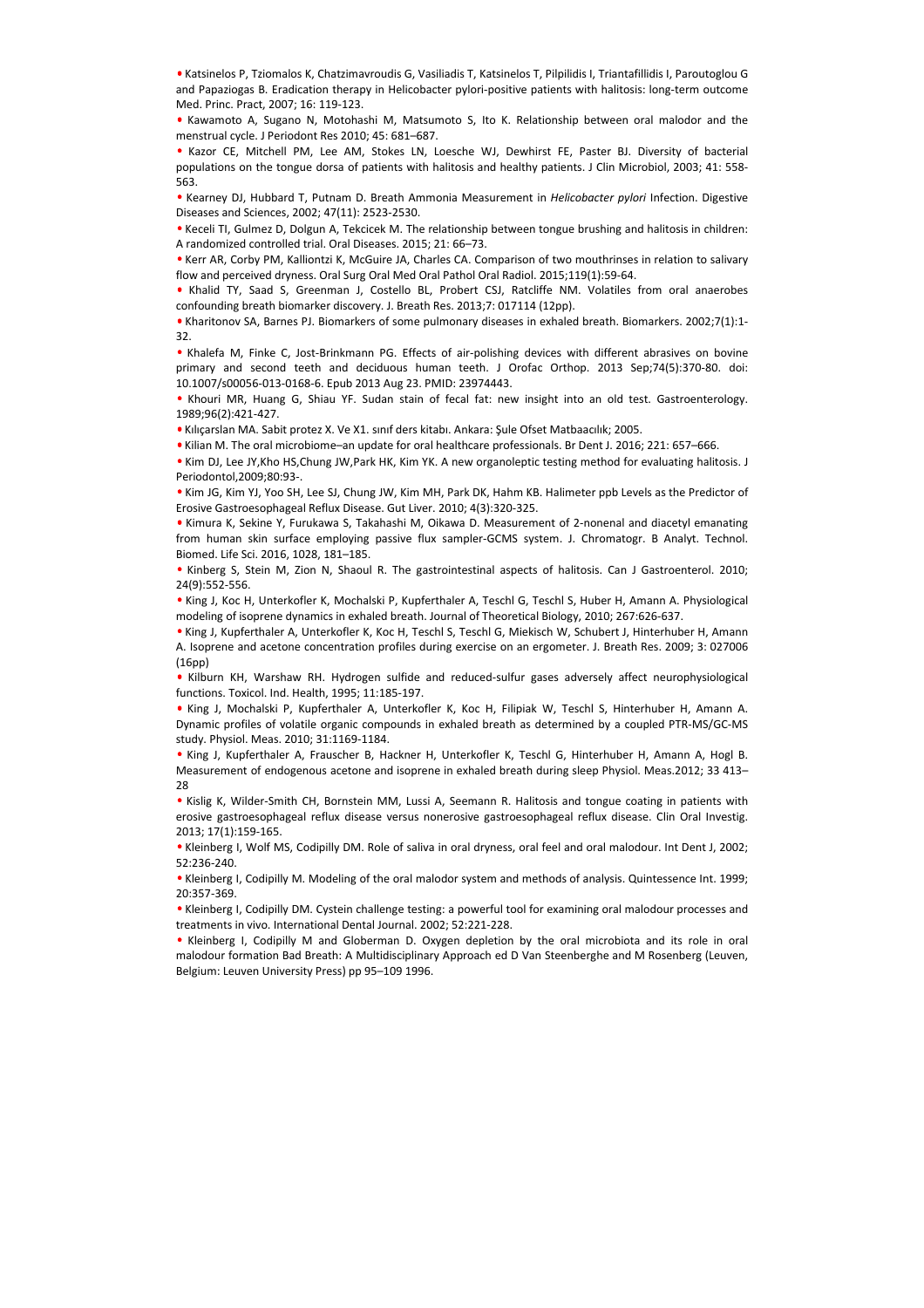• Kleinberg I, Codipilly DM. H2S generation and Eh reduction in cysteine challenge testing as a means of determining the potential of test products and treatments for inhibiting oral malodor. J. Breath Res, 2008;2:017019 10pp.

• Klerk N, Maudsdotter L, Gebreegziabher H, Saroj SD, Eriksson B, Eriksson OS, Roos S, Lindén S, Sjölinder H, Jonsson AB. *Lactobacilli* Reduce *Helicobacter pylori* Attachment to Host Gastric Epithelial Cells by Inhibiting Adhesion Gene Expression. Infect. Immun. 2016 84:1526-1535

• Klotzer WT , Langeland K . Tierexperimentelle Prufung von Materialen und Methoden der Kronen- und Brückenprothetik. Sckweiz Monatsschr Zahnheilkd 1973; 83: 163-232.

• Kocatürk S, Beriat GK, Doğan C. Zenker divertikülü: Olgu sunumu. Kulak Burun Bogaz Ihtis Derg. 2009;19(6):311- 315.

• Koga C, Yoneda M, Nakayama K, Yokoue S, Haraga M, Oie T, Suga A, Okada F, Matsuura M, Tsue F, Suzuki N, Hirofuji T. The Detection of Candida Species in Patients with Halitosis. International Journal of Dentistry, 2014; 857647. doi/10.1155/2014/857647

• Kohno M, Tanaka E, Nakamura T, Shimojo N, Misawa S. Influence of short-term inhalation of hydrogen sulfide in rats. Eisei Kagaku Japanese Journal of Toxicology and Environmental Health, 1991; 37:103-106.

• Kokoszka J, Nelson RL, Swedler WI, Skosey J, Abcarian H. Determination of inflammatory bowel disease activity by breath pentane analysis. Dis Colon Rectum, 1993; 36(6):597-601.

• Komai M, Goto T, Suzuki H, Takeda T, Furukawa Y. Zinc deficiency and taste dysfunction; contribution of carbonic anhydrase, a zinc-metalloenzyme, to normal taste sensation. Biofactors 2000;12(1-4):65-70.

• Kopczyk RA, Abrams H, Brown AT, Matheny JL, Kaplan AL. Clinical and microbiological effects of a sanguinariacontaining mouthrinse and dentifrice with and without fluoride during 6 months of use. J Periodontol. 1991; 62(10):617-622.

• Koshimune S, Awano S, Gohara K, Kurihara E, Ansai T, Takehara T. Low salivary flow and volatile sulfur compounds in mouth air. Oral Surg Oral med Oral Pathol Oral Radiol Endod, 2003;96:38-41.

• Koufman JA, Aviv JE, Casiano RR, Shaw GY. Laryngopharyngeal reflux: position statement of the committee on speech, voice, and swallowing disorders of the American Academy of Otolaryngology-Head and Neck Surgery. Otolaryngol Head Neck Surg. 2002; 127:32-35.

• Kowalik K , Krzeski A. The role of pepsin in the laryngopharyngeal reflux. Otolaryngol Pol 2017; 71 (6): 7-13 DOI: 10.5604/01.3001.0010.7194

• Kozlowski Z, Miklaszewska BB, Konopka T. Kawa ZD, Lewzcyk. Using a Halitometer to Verify the Symptoms of Halitosis. Adv Clin Exp Med 2007, 16(3): 411-416.

• Kozlovsky A, Gordon D, Gelernter I, Loesche WJ, Rosenberg M. Correlation between the BANA test and oral malodor parameters. J Dent Res 1994; 73:1036-1042.

• Kozlovsky A, Rosenberg M.The complaint of oral malodor: Possible psychopathological aspects.Psychosomatic Medicine.1996;58:156-.

• Kozlovsky A, Goldberg S, Natour I, Rogatky-Gat A, Gelernter I, Rosenberg M. Efficacy of a two phase oil water mouthrinse in controlling oral malodor, gingivitis and plaque. J Periodontol, 1996; 67(6): 577-578.

• Krespi YP, Shrime MG, Kacker A. The relationship between oral malodor and volatile sulfur compound– producing bacteria. Otolaryngology–Head and Neck Surgery, 2006; 135: 671-676.

• Kundu SK, Bruzek JA, Nair R, Judilla AM. Breath Acetone Analyzer: DiagnosticTool to Monitor Dietary Fat Loss. Clin.Chem,1993;39(1):87-.

• Kozeowski Z, Mikeaszewska BB, Konopka T, Kawa ZD, Lewcyzk E. Using a Halitometer to Verify the Symptoms of Halitosis. Adv Clin Exp Med.2007; 16(3): 411-416.

• Kumar S, Kumar SS, Gupta A, Roy S, Sareen S, Khajuria S. A Profilometric Study to Assess the Role of Toothbrush and Toothpaste in Abrasion Process. J Dent Shiraz Univ Med Sci, 2015 16(3): 267-273.

• Kuntze K, Vogt C, Richnow HH, Boll M. Combined Application of PCR-Based Functional Assays for the Detection of Aromatic-Compound-Degrading Anaerobes. Applied and Environmental Microbiology. 2011; 77(14):5056- 5061.

• Kursun S, Acar B, Atakan C, Oztas B, Paksoy CS. Relationship between genuine and pseudohalitosis and social anxiety disorder. J Oral Rehabil. 2014; 41:822-. https://doi.org/10.1111/joor.12206

• Kushch I, Arendacka B, Stolc S, Mochalski P, Filipiak W, Schwarz K, Schwentner L, Schmid A, Dzien A, Lechleitner M, Witkovsky V, Miekisch W, Schubert J, Unterkofler K, Amann A. Breath isoprene - aspects of normal physiology related to age, gender and cholesterol profile as determined in a proton transfer reaction mass spectrometry study. Clin Chem Lab Med, 2008; 46(7): 1011-1018. viscomy is a controlled material of the methodological sets of a sequence of the sets of the sets of a sequence of the sets of the sets of the sets of the sets of the sets of the sets of the sets of the sets of the sets of

• Kushch I, Schwarz K, Schwentner L, Baumann B, Dzien A, Schmid A, Unterkofler K, Gastl G, Spanel P, Smith D, Amann A. Compounds enhanced in a mass spectrometric profile of smokers' exhaled breath versus non-smokers as determined in a pilot study using PTR-MS. J. Breath Res. 2008; 2: 026002 (26pp).

• Kwak J, Yi W, Willse A, Preti G, Mennella J,Steinmeyer A, Wahl J, Yamazaki K, Beauchamp G. Effect of Diet on Volatile Profiles of Urines and Sweat in Humans, Poster: Vetmeduni Vienna on October 1, 2015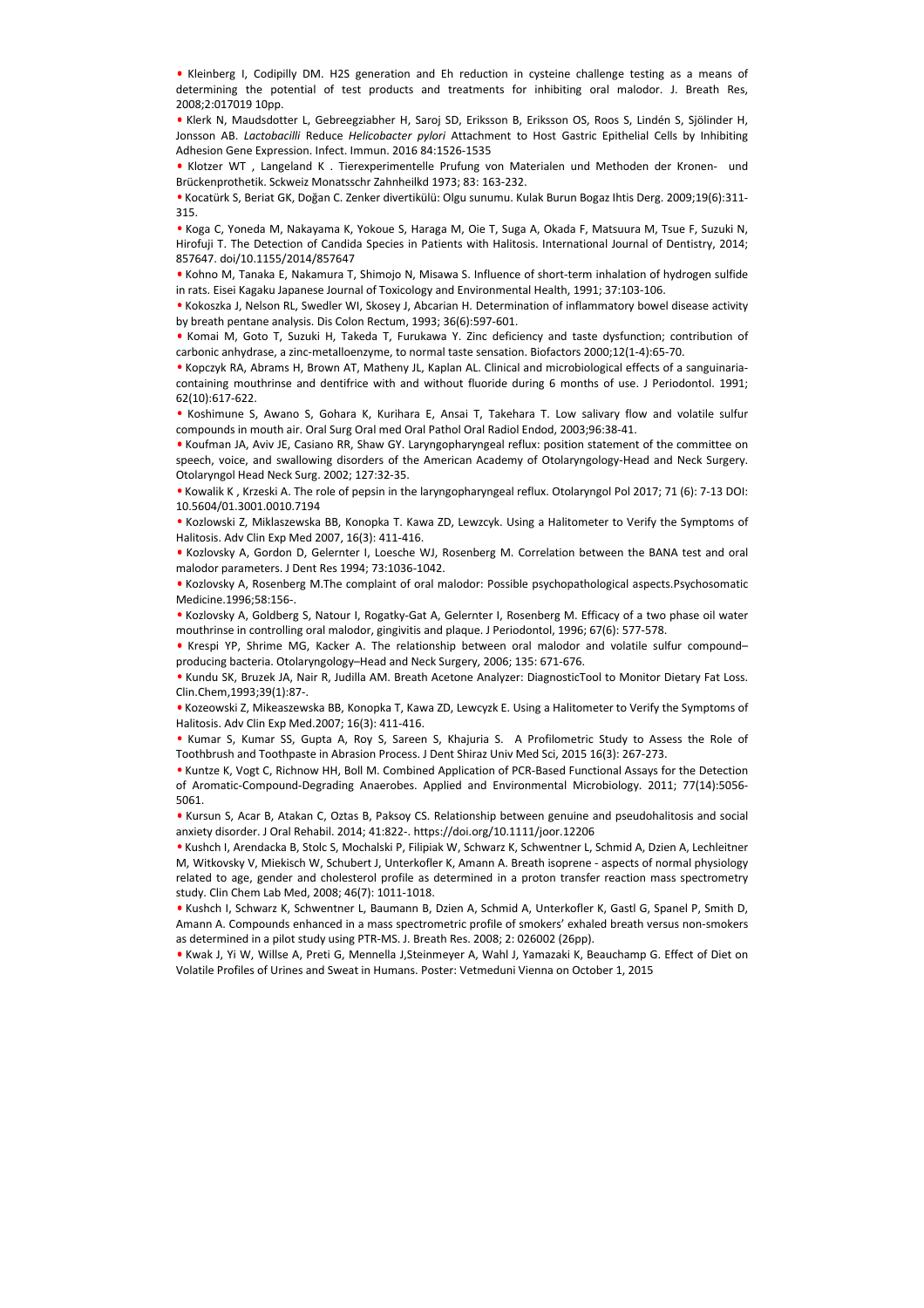• Kyoizumi H, Yamada J, Suzuki T, Kanehira M, Finger WJ, Sasaki K. Effects of toothbrush hardness on in vitro Wear and roughness of composite resins. J Contemp Dent Pract 2013; 14(6):1137-1144.

• Lachenmeier DW, Gumbel-Mako S, Sohnius EM, Keck-Wilhelm A, Kratz E, Mildau G. Salivary acetaldehyde increase due to alcohol-containing mouthwash use: a risk factor for oral cancer. Int J Cancer, 2009; 125(3):730-5.

• Laleman I, Dadamio J, De Geest S, Dekeyser C, Quirynen M. Instrumental assessment of halitosis for the general dental practitioner. J Breath Res. 2014; 8: 017103.

• Lambert TW, Goodwin VM, Stefani D, Strosher L. Hydrogen sulfide (H2S) and sour gas effects on the eye A historical perspective. Sci Total Environ. 2006;367:1-22.

• Lancero H, Johnson PW. Methyl mercaptan modulates the expression of alfa5beta1 in periodontal cells. J Den Res. 1996; 75:324-.

• Lancero H, Niu J, Johnson PW. Exposure of periodontal ligament cells to methyl mercaptan reduces intracellular pH and inhibits cell migration. J Dent Res. 1996;75:1994-2002.

• Lancero H, Niu J, Johnson PW. Thiols modulate metabolism of gingival fibroblasts and periodontal ligament cells. In: van Steenbeghe SD, Rosenberg M, editors. Bad breath, a multidisciplinary approach. Leuven: Leuven University Press; 1996. p. 63-78.

• Landis BN, StowNW, Lacroix JS, Hugentobler M, Hummel T. Olfactory disorders: The patients' view. Rhinology. 2009, 47: 454-459.

• Landis BN, Hummel T, Lacroix JS. Basic and Clinical Aspects of Olfaction. Advances and Technical Standards in Neurosurgery, 2016, Vol. 30 Edited by J.D. Pickard DOI: 10.1007/3-211-27208-9\_3.

• Lang HP, Ramseyer JP, Grange W, Braun T, Schmid D, Hunziker P, Jung C, Hegner M, Gerber C. An Artificial Nose Based on Microcantilever Array Sensors. Journal of Physics. 2007; 61: 663-667.

• Lang NP, Catalanotto FP, Knopfli R, Antzak AAA Quality specific taste impairment following application of chlorhexidine gluconate mouthrinses. 1 Clin Periodontol. 1988; 15:43-48.

• Lanza DC. Diagnosis of chronic rhinosinusitis. Ann Otol Rhinol Laryngol 2004; 193(1): 10–14.

• Laughon BE, Syed SA, Loesche WJ. API ZYM system for identification of *Bacteroides* spp., *Capnocytophaga* spp., and *spirochetes* of oral origin. Journal of clinical microbiology. 1982;15:97-102.

• Lauritano EC, Bilotta AL, Gabrielli M, Scarpellini E, Lupascu A, Laginestra A, Novi , Sottili S, Serricchio M, Cammarota G, Gasbarrini G, Pontecorvi A, Gasbarrini A. Association between hypothyroidism and small intestinal bacterial overgrowth. J Clin Endocrinol Metab. 2007; 92(11):4180-4184. doi: 10.1210/jc.2007-0606. e Land II: Ramoye (P. General Mealtain of Distribution (1998). The state is the control of the state of Artistian Nets Can also the state is the NP, Calibratic CAR Artistian Nets Land II: Murat Aydingthroenterol 1998; 15:4

• Lawson RA, Carroll K. Delayed halitosis-a rare cause. Postgrad Med J. 1982; 58(675):52-54.

• Lechner J, Baehr V. Stimulation of proinflammatory cytokines by volatile sulfur compounds in endodontically treated teeth. International Journal of General Medicine. 2015; 8: 109-118.

• Lechner M, Karlseder A, Niederseer D, Lirk P, Neher A, Rieder J, Tilg H. *H. pylori* infection increases levels of exhaled nitrate. Helicobacter. 2005; 10(5): 385-390.

• Lee H,Kho HS,Chung JW,Chung SC,Kim YK.Volatile sulfur compounds produced by *Helicobacter pylori*.J ClinGastroenterol.2006;40(5):421-

• Lee CH, Kho HS, Chung SC, Lee SW, Kim YK. The relationship between volatile sulfur compounds and major halitosis-inducing factors. J Periodontol. 2003; 74(1): 32-37.

• Lee SH, Choi BK. Antibacterial Effect of Electrolyzed Water on Oral Bacteria. The Journal of Microbiology. 2006, 44(4):417-422.

• Lee ES, Yim HK, Lee HS, Choi JH, Lee JH, Kim BI. Clinical assessment of oral malodor using autofluorescence of tongue coating. Photodiagnosis and Photodynamic Therapy. 2016; 13:323–329.

• Lee KN, Lee OY, Koh DH, Sohn W, Lee SP, Jun DW, Lee HL, Yoon BC, Choi HS, Hahm JS. Association between symptoms of irritable bowel syndrome and methane and hydrogen on lactulose breath test. J Korean Med Sci. 2013; 28:901-907.

• Leo G, Triulzi F, Incorvaia C. Diagnosis of chronic rhinosinusitis. Pediatr Allergy Immunol. 2012; 23(22): 20-26.

• Leonardos G, Kendall D, Barnard N. Odor Threshold Determinations of 53 Odorant Chemicals, Journal of the Air Pollution Control Association, 1969; 19:2, 91-95.

• Leopold DA, Preti G, Mozell MM, Youngentob SL, Wright HN. Fish-odor syndrome presenting as dysosmia. Arch Otolaryngol Head Neck Surg. 1990; 116:354-355.

• Leopold, D. Distortion of olfactory perception: Diagnosis and treatment. Chemical Senses 2002; 27(7): 611–615.

• Leonte II, Sehra G, Cole M, Hesketh P, Gardner JW. Taste sensors utilizing high-frequency SH-SAW devices. Sensors and Actuators B. 2006; 118:349-355.

• Létoffé S, Audrain B, Bernier SP, Delepierre M, Ghigoa JM. Aerial Exposure to the Bacterial Volatile Compound Trimethylamine Modifies Antibiotic Resistance of Physically Separated Bacteria by Raising Culture Medium pH. MBio. 2014; 5(1):e00944-13.

• Levine J, Ellis CJ, Furne JK, Springfield J, Levitt MD. Fecal hydrogen sulfide production in ulcerative colitis.Am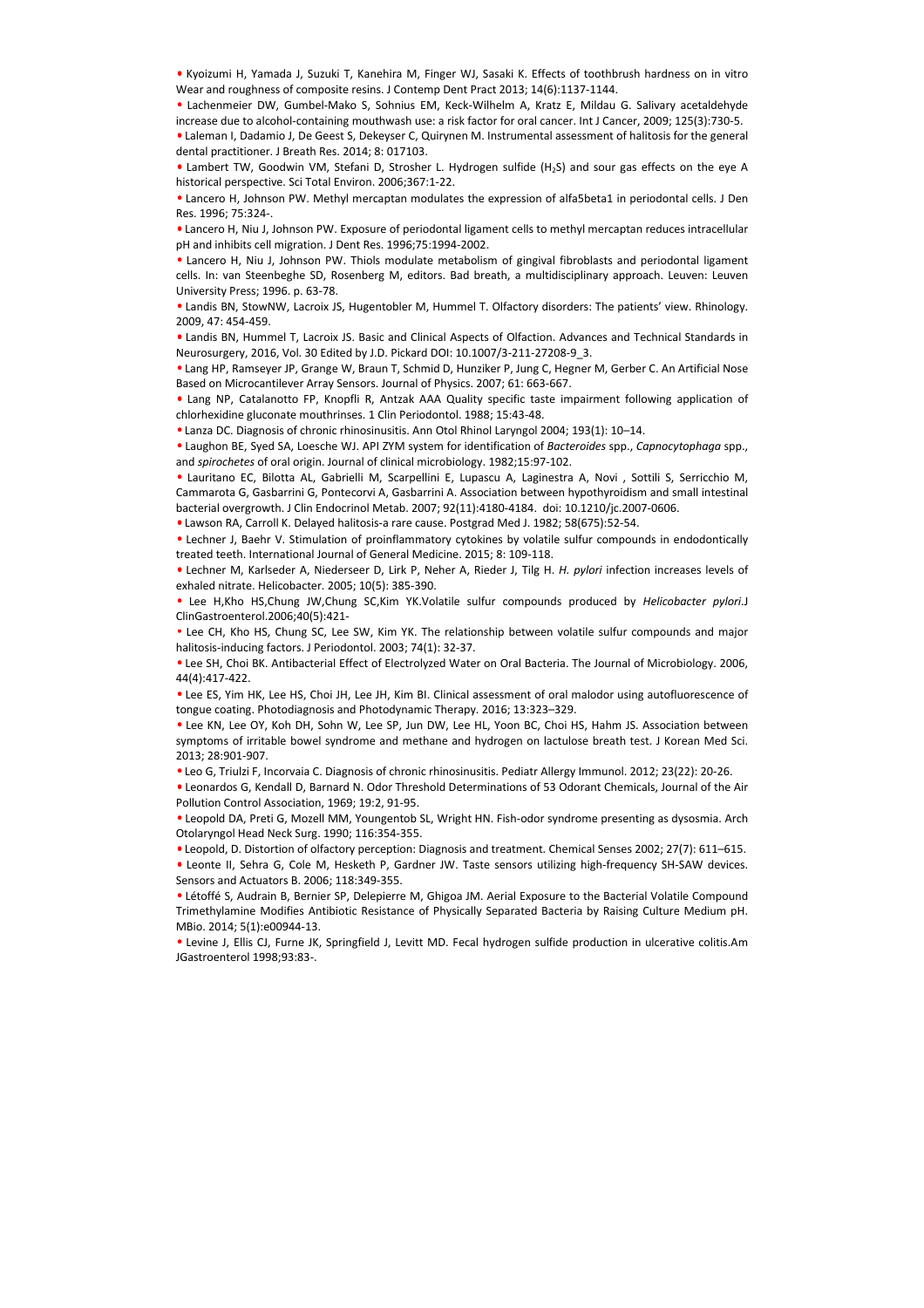• Levitt MD, Springfield J, Furne J, Koenig T, Suarez FL. Physiology of sulfide in the rat colon: use of bismuth to assess colonic sulfide production. J Appl Physiol. 2002; 92: 1655-1660.

• Levit MD, et al. Detoxification of hydrogen sulfide and methanethiol in the cecal mucosa. J Clin Invest 1999; 104:1107-1114.

• Levitt MD. Production and excretion of hydrogen gas in man. New Engl J Med. 1969; 281: 122–127.

• Lie Ma, Veijden GA, Timmerman MF, Loos BG, Steenbergen TJM, Velden U. Oral microbiota in smokers and non-smokers in natural and experimental induced gingivitis. J Clin periodontol. 1998; 25:667-686.

• Ligor M, Ligor T, Bajtarevic A, Ager C, Pienz M, Klieber M, Denz H, Fiegl M, Hilbe W, Weiss W, Lukas P, Jamnig H, Hackl M, Buszewski B, Miekisch W, Schubert J, Amann A. Determination of volatile organic compounds in exhaled breath of patients with lung cancer using solid phase microextraction and gas chromatography mass spectrometry. Clin Chem Lab Med. 2009; 47(5):550-560.

Ligor T, Szeliga J, Jackowski M, Buszewski B. Preliminary study of volatile organic compounds from breath and stomach tissue by means of solid phase microextraction and gas chromatography–mass spectrometry. J. Breath Res. 2007; 1:1 (6pp).

• Lin MI, Flaitz CM, Moretti AJ, Seybold SV, Chen JW. Evaluation of halitosis in children and mothers. Pediatr Dent. 2003; 25(6):553-558.

• Linde K, Jonas WB, Melchart D, Willich S. The methodological quality of randomized controlled trials of homeopathy, herbal medicines and acupuncture. International Journal of Epidemiology. 2001; 30 (3): 526–31. doi:10.1093/ije/30.3.526. PMID 11416076.

• Litofsky NS, Resnick AG. The relationships between depression and brain tumors. J Neurooncol. 2009; 94:153- 161.

• Liu RT, Walsh RFL, Sheehan AE. Prebiotics and probiotics for depression and anxiety: A systematic review and meta-analysis of controlled clinical trials. Neurosci Biobehav Rev. 2019;102:13-23. doi: 10.1016/ j.neubiorev. 2019.03.023

• Lochner C, Stein DJ. Olfactory reference syndrome: diagnostic criteria and differential diagnosis. J Postgrad Med. 2003;49(4): 328-331.

• Loesche WJ, Kazor C. Microbiology and treatment of halitosis. Periodontol 2000, 2002; 28, 256–279.

• Loesche WJ, Lopatin DE, Giordino J, Alcoforado G, Hujoel P. Comparison of the Benzoyl-DL-Arginine-Naphthylamide (BANA) Test, DNA Probes, and Immunological Reagents for Ability to Detect Anaerobic Periodontal Infections Due to *Porphyromonas gingivalis, Treponema denticola* and *Bacteroides forsythus.* J Clin Microbiol 1992; 30;427-433.

• Loesche WJ, Syed SA, Stoll J. Trypsin like activity in subgingival plaque. A diagnostic marker for *spirochetes* and periodontal disease? Journal of periodontology 1987; 58:266-273.

• Loesche WJ, Giordano J, Hujoel PP. The utility of the BANA test for monitoring anaerobic infections due to spirochetes (*Treponema denticola*) in periodontal disease. Journal of Dental Research. 1990;69:1696-702.

• Lopes RG, Godoy CHL, Deana AM, Santi MES, Prates RA, França CM, Fernandes KPS, Ferrari RAM, Bussadori SK. Photodynamic therapy as a novel treatment for halitosis in adolescents: study protocol for a randomized controlled trial. Trials. 2014; (15):1-1.

• Lopes RG, Mota ACC,Soares C,Tarzia O,Deana AM, Prates RA,França CM,Fernandes KPS, Ferrari RAM, Bussadori SK. Immediate results of photodynamic therapy for the treatment of halitosis in adolescents: A randomized, controlled,clinical trial.Lasers Med Sci.2016;31(1):41-.

• López JAS, Ziere A, Martins S, Zimmermann R, Yeretzian C. Persistence of aroma volatiles in the oral and nasal cavities: real-time monitoring of decay rate in air exhaled through the nose and mouth. J. Breath Res. 2016; 10: 036005 doi:10.1088/1752-7155/10/3/036005.

• Lu X, Rasco BA, Jabal JMF, Aston De, Lin M, Konkel ME. Investigating Antibacterial Effects of Garlic (Allium sativum) Concentrate and Garlic-Derived Organosulfur Compounds on Campylobacter jejuni by Using Fourier Transform Infrared Spectroscopy, Raman Spectroscopy, and Electron Microscopy. Applied Environmental Microbiology, 2011; 77(15): 5257-5269. • Lindsky NS, Resnick AG. The relationships between depression and brain tumors. J Neuroannol. 2009; 94:15.<br>• Lind. W. Wells HRL, Sheekan A&, Predictions and problemist for depression and anisotic experimental energies and

• Lundstrom JN, Hummel T, Olsson, MJ. Individual differences in sensitivity to the odor of 4,16-androstadien-3 one. Chem. Senses. 2003; 28:643–650. doi: 10.1093/ chemse/bjg057.

• Lupascu A,Lauritano C,et al.Small intestinal bacterial overgrowth prevalence in Parkinson's disease.Gastroenterology. 2005;128:W1742

• Lüssen AW, Husner A, Wolfensberger M, Hummel T. Influence of simultaneous gustatory stimuli on orthonasal and retronasal olfaction. Neuroscience Letters. 2009; 454: 124–128.

• Malasi TH, El-Hilu SR, Mirza IA, Fakhr El-Islam M. Olfactory delusional syndrome with various aetiologies. Br J Psychiatry.1990;156:256-.

• Malik IA, Gopalan S. Use of CAM results in delay in seeking medical advice for breast cancer. European Journal of Epidemiology. 2002; 18 (8): 817-22. doi: 10.1023/A:1025343720564. PMID 12974558.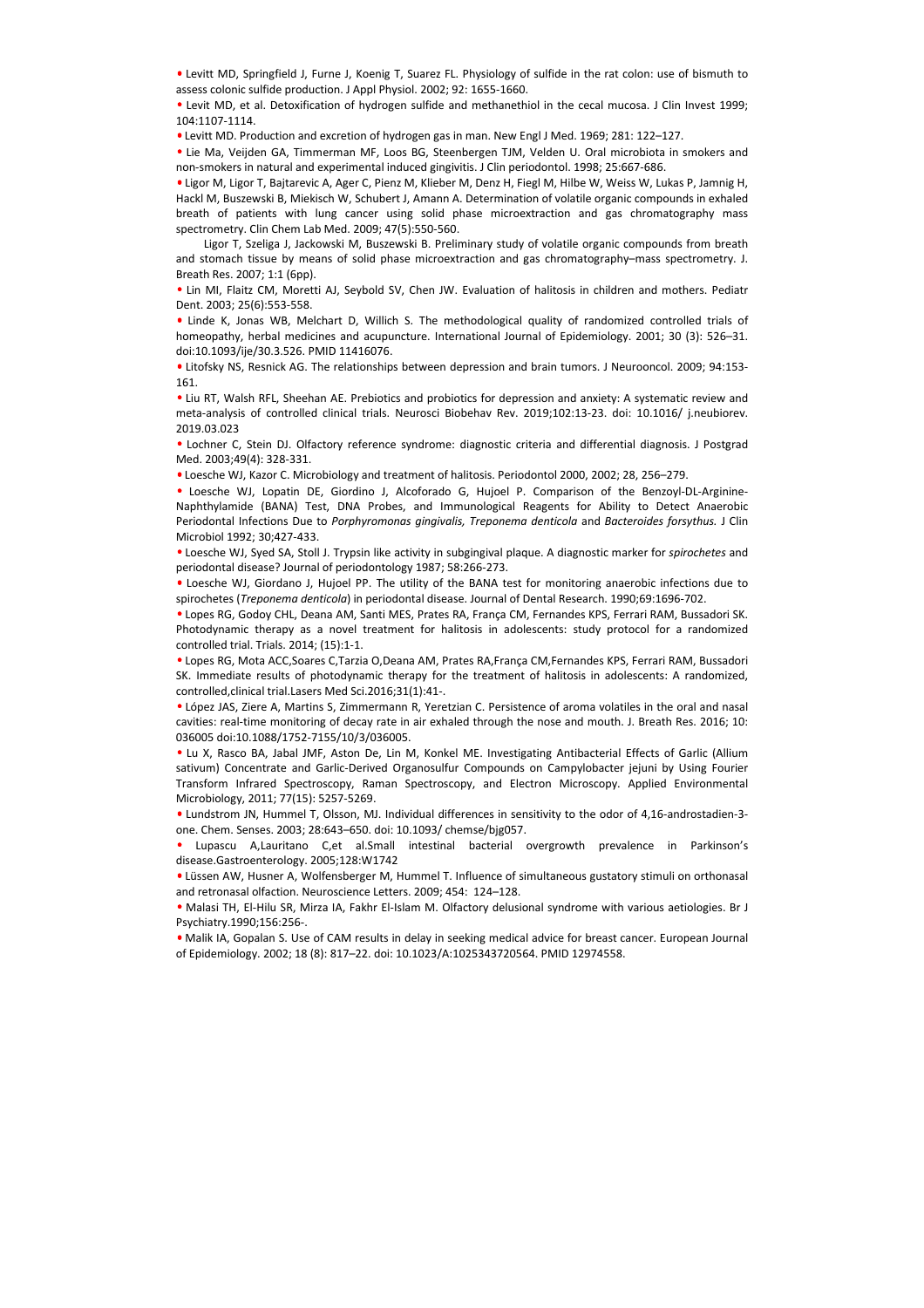• Mantini A, Di Natale C, Macagnano A, Paolesse R, Finazzi-Agro A, D'Amico A. Biomedical application of an electronic nose. Crit Rev Biomed Eng. 2000; 28:481–485.

• Marawar PP, Sodhi NKA, Pawar RR, Mani MM. Halitosis: A silent affliction! Chronicles of Young Scientists. 2012; 3(4): 251-257.

• Marais JT, Brözel VS. Electro-chemically activated water in dental unit water lines. British Dental J. 1999;187(3):154-158.

• Marek EM, Volke J, Hawener I, Platen P, Müuckenhoff K, Marek W. Measurements of lactate in exhaled breath condensate at rest and after maximal exercise in young and healthy subjects. J. Breath Res. 2010; 4: 017105.

• Markley EJ, Mattes-Kulig DA, Henkin RI. A classification of dysgeusia. J Am Diet Assoc. 1983; 83:578-80.

• Maruniak JA, Silver WL, Moulton DG. Olfactory receptors respond to blood-borne odorants. Brain Res. 1983;265(2): 312-316.

• Marone G, Columbo A, De Paulis A, Cirillo R, Giugliano R, Condorelli M. Physiological concentrations of zinc inhibit the release of histamine from human basophils and lung mast cells. Agents Actions. 1986; 18(5), 607-.

• Maruta H, He H, Tikoo A, Vuong T, Nur-E-Kamal M. G proteins, phosphoinositides, and actin-cytoskeleton in the control of cancer growth. Microsc Res Technol. 1999;47:61-66.

• Marttila O, Jaakkola JJ, Partti-Pellinen K, Vilkka V, Haahtela T. South Karelia Air Pollution Study: daily symptom intensity in relation to exposure levels of malodorous sulfur compounds from pulp mills. Environ Res. 1995;71:122-127.

• Masamune O, Takahashi T, Nagasaki A, Iwabuchi J, Ishikawa M. Diagnostic significance of the sudan III staining for fecal fat. Tohoku J Exp Med. 1977;122(4):397-402.

• Matias S, Attene-Ramos MS, Wagner ED, Plewa MJ, et al. Evidence that hydrogen sulfide is a genotoxic agent. Mol Cancer Res.2006;4:9-

• Mazzone PJ. Exhaled breath volatile organic compound biomarkers in lung cancer. J. Breath Res. 2012; 6:027106.

• Mbodj E, Faye B, Faye D, Seck M, Sarr M, Ndiaye C, Dabo P, Diallo P. Prevalence of halitosis in patients with dental prostheses in Senegal. Med. Tropic. Rev. Corps Sante Colon. 2011; 71: 272-.

• McCulloch M, Jezierski T, Broffman M, Hubbard A, Turner K, Janecki T. Diagnostic accuracy of canine scent detection in early- and late-stage lung and breast cancers. Intergrative Cancer Ther. 2006; 5: 30-39.

• McCullough MJ, Farah CS. The role of alcohol in oral carcinogenesis with particular reference to alcoholcontaining mouthwashes. Aust Dent J. 2008; 53(4):302-305. for fores lat. Torbus Use Medi. 1977:1244-1324-1324-1432.<br>In ferrel for the general population of the general population of the general population. Here is a probable population of the general population. Murat Ayding the

• McGinley C M (ed) 2000 'Odor Basics': Understanding and Using Odor Testing (Lake Elmo, MN: St. Croix Sensory Inc.)

• McNamara TF, Alexander JF, Lee M. The role of microorganisms in the production of oral malodor. Oral surgery, Oral Medicine, and Oral Pathology. 1972; 34:41-48.

• Meers PD, Chow CK. Bacteriostatic and bactericidal actions of boric acid against bacteria and fungi commonly found in urine. J Clin Pathol. 1990;43:484 487.

• Meggs WJ. Neurogenic inflammation and sensitivity to environmental chemicals Environ. Health Perspect. 1983; 101: 234-238.

• Mehli M, Karslıoğlu T, Akgün S, Koruk M. Comparison of the Urea Breath Test And The Rapid Cassette Test (Card Test) in Diagnosis of *Helicobacter pylori*. Gaziantep Tıp dergisi. 2008; 12:5-10.

• Melchart D, Vogt S, Köhler W, Streng A, Weidenhammer W, Kremers L, Hickel R, Felgenhauer N, Zilker T, Wühr E, Halbach S. Treatment of health complaints attributed to amalgam. J Dent Res. 2008; 87(4): 349-353

• Melissa A. Pynnonen; Shraddha S. Mukerji; H. Myra Kim; Meredith E. Adams; Jeffrey E. Terrell. Nasal Saline for Chronic Sinonasal Symptoms. Arch Otolaryngol Head Neck Surg. 2007;133(11):1115-1120.

• Metsala M, Schmidt FM, Skytta M, Vaittinen O, Halonen L. Acetylene in breath: Background levels and real-time elimination kinetics after smoking. J. Breath Res. 2010; 4:046003 (8pp).

• Milanowski M. Pomastowski P. Ligor T. Buszewski B. Saliva - Volatile Biomarkers and Profiles. Crit. Rev. Anal. Chem. 2017; 47: 251–266.

• Milella L. The Negative Effects of Volatile Sulphur Compounds. J Vet Dent. 2015; 32(2):99-102.

• Minamide T, Mitsubayashi K, Jaffrezic-Renault N, Hibi K, Endo H, Saito H. Bioelectronic detector with monoamine oxidase for halitosis monitoring. Analyst. 2005; 130: 1490-1494.

• Mirondo R, Barringer S. Deodorization of Garlic Breath by Foods, and the Role of Polyphenol Oxidase and Phenolic Compounds. Journal of Food Science. 2016; 81(10):2425-2430. doi: 10.1111/1750-3841.13439.

• Mitro S, Gordon AR, Olsson MJ, Lundström JN. The smell of age: Perception and discrimination of body odors of different ages. PLoS ONE. 2012; 7: e38110.

• Mitsubayashi K, Minamide T, Otsuka K, Kudo H, Saito H. Optical bio-sniffer for methyl mercaptan in halitosis. Anal Chim Acta. 2006;573:75-80. doi: 10.1016/j.aca.2006.01.062.

• Miyazaki H, Sakao S, Katoh Y. Correlation between volatile sulphur compounds and certain oral health measurements in the general population. J Periodontol. 1995;66(8):679-684.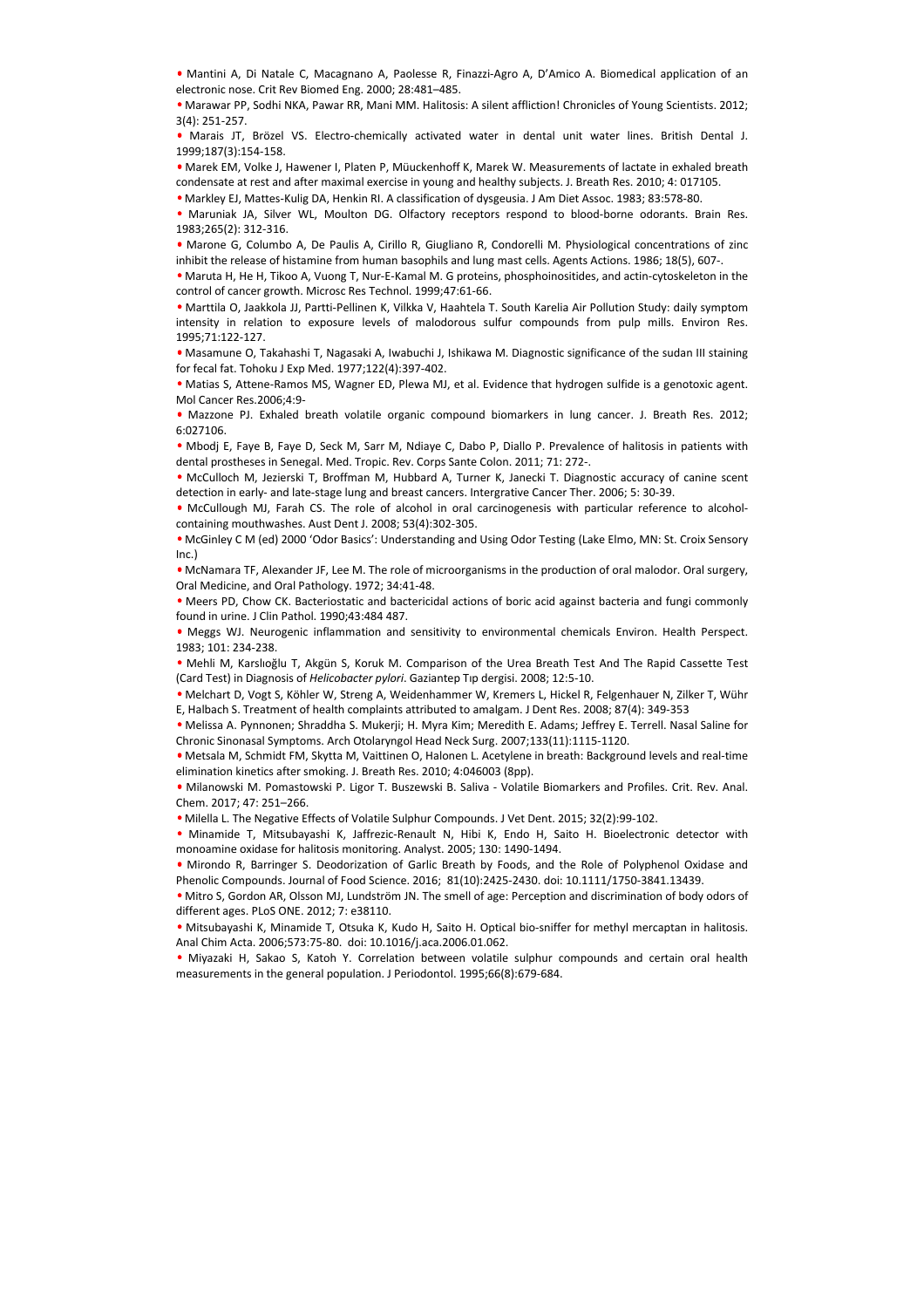• Miyazaki H, Arao M, Okamura K, Kawaguchi Y, Toyofuku A, Hoshi K, Yaegaki K. Tentative classification of halitosis and its treatment needs. Niigata Dental Journal. 1999; 32: 7–11.

• Moberg P J, Agrin R, Gur R E, Gur R C, Turetsky B I and Doty R L. Olfactory dysfunction in schizophrenia: a qualitative and quantitative review. Neuropsychopharmacology. 1999; 21: 325–340.

• Mock J, Zheng Y, Mueller AP, Ly S, Tran L, Segovia S, Nagaraju S, Köpke M, Dürre P, Thauer RK. Energy conservation associated with ethanol formation from H<sub>2</sub> and CO<sub>2</sub> in *Clostridium autoethanogenum* involving electron bifurcation. J Bacteriol. 2015; 197:2965–2980. doi:10.1128/JB.00399-15.

• Modak AS. Barriers to overcome for transition of breath tests from research to routine clinical practice. J. Breath Res. 2011; 5:030202.

• Modak AS. Stable isotope breath tests in clinical medicine: A review. J. Breath Res. 2007; 1(1):014003.

• Moen B, Hollund B, Riise T. Neurological symptoms among dental assistants: A cross-sectional study. J Occup Med Toxicol. 2008; 18:3:10.

• Mogilnicka I, Bogucki P, Ufnal M. Microbiota and Malodor—Etiology and Management. Int. J. Mol. Sci. 2020; 21:2886-. doi:10.3390/ijms21082886.

• Montain SJ, Cheuvront SN, Lukaski HC. Sweat mineral-element responses during 7 h of exercise-heat stress. International journal of Sport nutrition and exercise metabolism. 2007; 17(6): 574–582.

• Montalto M, Gallo A, Ojetti V, Gasbarrini A. Fructose, trehalose and sorbitol malabsorption. Eur Rev Med Pharmacol Sci. 2013; 17 (2): 26–9. PMID 24443064.

• Moore PK, Whiteman M. Chemistry, Biochemistry and Pharmacology of Hydrogen Sulfide. Springer International Publishing Switzerland 2015 DOI 10.1007/978-3-319-18144-8

• Moore JG, Jessop LD, Osborne DN. Gas-chromatographic and mass-spectrometric analysis of the odor of human feces. Gastroenterology. 1987; 93(6):1321-1329.

• Morath SU, Hung R, Benett JW. Fungal volatile organic compounds: A review with emphasis on their biotechnological potential. Fungal Biology Reviews. 2012; 26:73-83.

• Motta LJ, Bachiega JC, Guedes CC, Laranja LT, Bussadori SK. Association between halitosis and mouth breathing in children. Clinics 2011;66(6):939-942 DOI:10.1590/S1807-59322011000600003.

• Mott AE, Leopold DA. Disorders in taste and smell. Med Clin North Am. 1991; 75:1321-1353.

• Mott AE, Grushka M,Sessle BJ.Diagnosis andmanagement of taste disorders and burning mouth syndrome.DentClinNorthAm.1993;37:33-

• Moretti M, Phillips M, Abouzeid A, Cataneo RN, Greenberg J. Increased breath markers of oxidative stress in normal pregnancy and in preeclampsia. American Journal of Obstetrics and Gynecology. 2004; 190:1184-1190.

• Morice AH. Post-nasal drip syndrome-a symptom to be sniffed at? Pulm Pharmacol Ther. 2004;17(6):343-345.

• Morita M, Wang HL. Relationship of sulcular sulfide level to severity of periodontal disease and BANA test. J Periodontol. 2001;72:74-78.

• Morita M, Wang HL. Relationship between sulcular sulfide level and oral malodor in subjects with periodontal disease. J Periodontol. 2001b; 72:79-84.

• Morimatsu H, Takahashi T, Matsusaki T, Hayashi M, Matsumi I, Shimizu H, Matsumi M, Morita K. An increase in exhaled CO concentration in systemic inflammation/sepsis. J. Breath Res. 2010, 4(4): 047103.

• Moshkowitz M, Horowitz N, Leshno M, Halpern Z. Halitosis and gastroesophageal reflux disease: A possible association. Oral diseases. 2007;13:581-585.

• Mott AE, Leopold DA. Disorders in taste and smell. Med Clin North Am. 1991; 75:1321-1353.

• Motta LJ, Bachiega JC, Guedes CC, Laranja LT, Bussadori SK. Association between halitosis and mouth breathing in children. Clinics Sao Paulo. 2011;66(6):939-942.

• Murata T, Yaegaki K, Qian W, Herai M, Calenic B, Imai T, et al. Hydrogen sulfide induces apoptosis in epithelial cells derived from human gingiva. J Breath Res. 2008; 2:017007.

• Naik BS, Shetty N and Maben EVS. Drug-induced taste disorders. Eur. J. Intern. Med. 2010; 21 240-243.

• Nair S, Cope K, Risby TH, Diehl AM. Obesity and female gender increase breath ethanol concentration: potential implications for the pathogenesis of nonalcoholic steatohepatitis. Am J Gastroenterol. 2001; 96(4):1200-1204.

• NakanoY, Yoshimura M, Koga T. Correlation between oral malodor and periodontal bacteria. Microbes Infect 2002: 4: 679–683.

• Nakano Y, Suzuki N, Kuwata F. Predicting oral malodour based on the microbiota in saliva samples using a deep learning approach. BMC Oral Health. 2018; 18: 128-.

• Nachnani S. The effects of Oral Rinse on halitosis. JCDA, 1997; 25(2):145-150.

• Nachnani S. Efficiecy of Zinc Chloride based mouth rinse (BreathRx) compared to chlorine dioxide based mouth rinse (Oxyfresh). Clinical data and safety. 2000; 1-12.

• Nachnani S. Oral malodor: Causes, assessment, and treatment. Compend Contin Educ Dent. 2011, 32(1):22-24.

• Nagraj S K, George RP, Shetty N, Levenson D, Ferraiolo DM, Shrestha A. Interventions for managing taste International Publishing Solutions 2001; 0.1007/978-3-31-3544-8<br>
More 50, Jessep LD, Obbene DN. 63x Archmategraphic and mass pectrometric amalysis of the odor of<br>
human frees. Gasterostettology, 1982; 936(1322-1323).<br>
More disturbances. Cochrane Database Syst Rev. 2017;12:CD010470.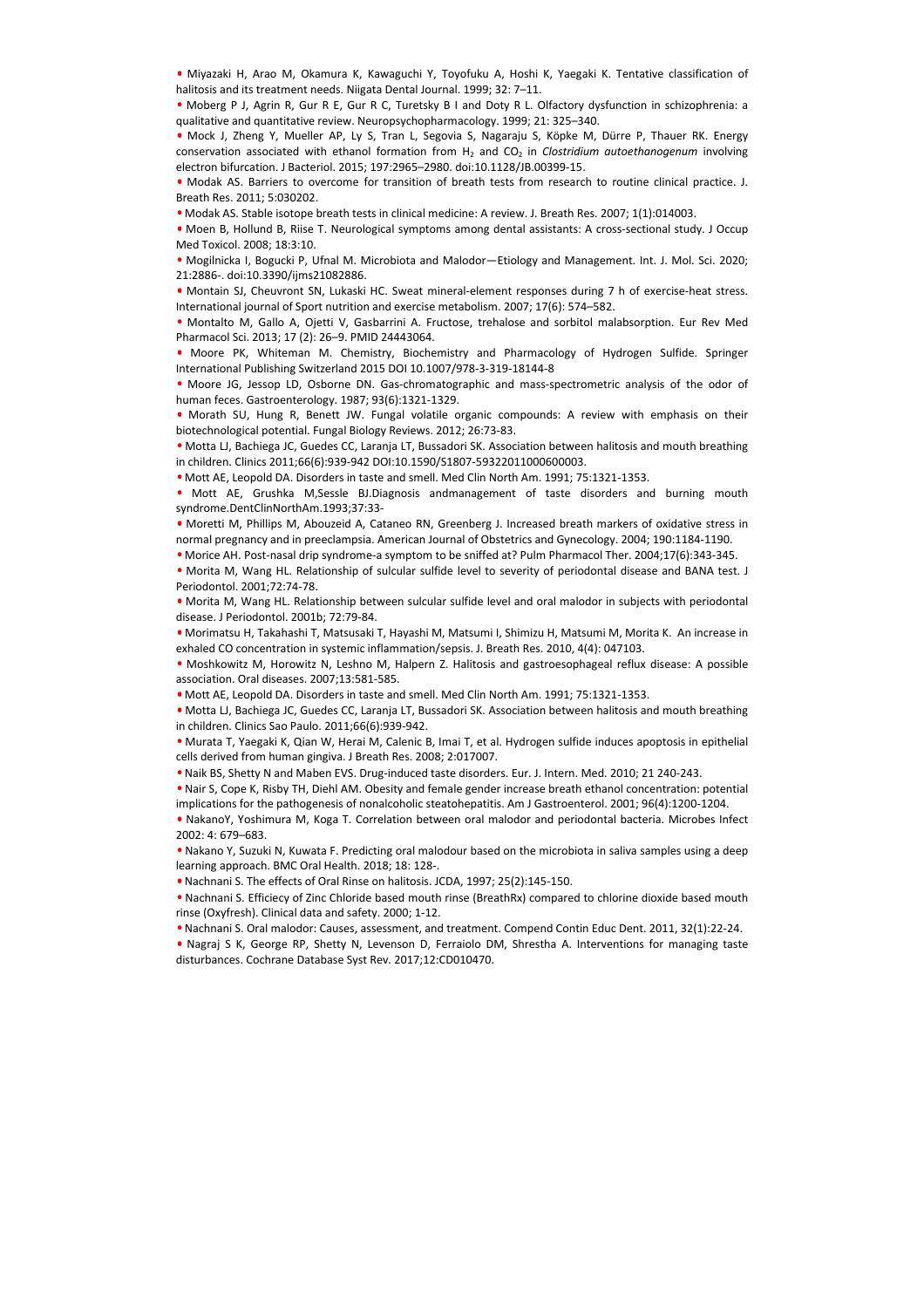• Nakhleh MK, Quatredeniers M, Haick H. Detection of Halitosis in Breath: Between the Past, Present and Future. Oral Dis. 2018;24(5):685-695. doi: 10.1111/odi.12699.

• Nani BD, Lima PO, Marcondes FK, Groppo FC, Rolim GS, Moraes AB, Cogo-Müller K, Franz-Montan M. Changes in salivary microbiota increase volatile sulfur compounds production in healthy male subjects with academicrelated chronic stress. PLoS One. 2017; 12(3):e0173686. doi: 10.1371/journal pone.0173686.

• Nalçacı R, Dülgergil T, Oba AA, Gelgör IE. Prevalence of breath malodour in 7–11-year-old children living in Middle Anatolia, Turkey. Community Dent. Health. 2008; 25: 173-177.

• Narasimhan LR, Goodman W, Kumar C, Patel N. Correlation of breath ammonia with blood urea nitrogen and creatinine during hemodialysis. Proceedings of the National Academy of Sciences. 2001; 98 (8):4617-4621.

• Natsch A, Derrer S, Flachsmann F, Schmid J. A broad diversity of volatile carboxylic acids, released by a bacterial aminoacylase from axilla secretions, as candidate molecules for the determination of human-body odor type. Chem. Biodivers. 2006; 3:1–20.

• Ndiaye D, Faye B, Benoist FL, Lecor PA, Bane K, Boustany K, Touré B. Evaluation of the level of knowledge regarding treatment of halitosis: investigation among dental surgeons in Burkina Faso. Journal of Oral Health Research. 2015; 6:1-6.

• Ng W, Tonzetich J. Effect of Hydrogen Sulfide and Methyl Mercaptan on the Permeability of Oral Mucosa. J Dent Res, 1984; 63(7): 994-.

• Ng DK, Chow PY, Kwok KL. Halitosis and the nose. Hong Kong Med J. 2005; 11(1):71-72.

• Nicholoson RA, Roth SH, Jian Zheng AZ, Brookes J, Skrajny B, Bennington R. Inhibition of respiratory and bioenergetic mechanisms by hydrogen sulfide in mammalian brain. J Toxicol Environ Health Part A 1998; 54:491– 507. (PMID: 9661914)

• Niel CB, Cohen AL. On the metabolism of *Candida albicans*. Journal of Cellular and Comparative Physiology 2005; 20(1): 95-102.

• Nijland R, Burgess JG. Bacterial olfaction. Biotechnol J. 2010 Sep;5(9):974-7. doi: 10.1002/biot.201000174.

• Nigiz R,Dağ A,Zengingül Aİ,Akkus M. Sabit Protezlerde Köprü Gövdesinin Ağız Mukozasında Oluşturduğu Histopatolojik ve Klinik Değişiklikler. Dicle Tıp Dergisi 2006;33(2):59-62.

• Nohno K, Yamaga T, Kaneko N, Miyazaki H. Tablets containing a cysteine protease, actinidine, reduce oral malodor: a crossover study. J. Breath Res. 2012;6: 017107 (5pp).

• Norbert W. Tietz (Ed) Clinical Guide to laboratory tests 3rd edition. W.B. Saunders Company Pennsylvania, 1995 • Nose K, Shimouchi A. Case study on changes in exhalation of carbon monoxide and nitrogen oxide in breath and skin gas during 2-day smoking cessation and restart. J. Breath Res. 2008; 2(3):037026. doi: 10.1088/1752- 7155/2/3/037026. bloomegiet mechanisms by hydrogen unifor the mammalikan brain. J Tranca Errorich and Comparative Physiology<br>
300. [PMD: 9651314]<br>
• Niel Cas, Cohen AL. On the metabolism of Condida albicans: Journal of Cellular and Compara

• Novak BJ, Blake DR, Meinardi S, Rowland FS, Pontello A, Cooper DM, Galassetti PR. Exhaled methyl nitrate as a noninvasive marker of hyperglycemia in type 1 diabetes. PNAS, 2007; 104(40):15613-15618.

• Nukazawa S, Yoshimi H, Sato S. Autonomic nervous activities associated with bruxism events during sleep. Cranio. 2018; 36(2):106-112.

• Nunesa DC, Sahuquillo AM, Cameira MJ, Marques HD. Halitosis: Are dentists being prepared for this challenge? – A questionnaire survey in a dental school. Rev Port Estomatol Med Dent Cir Maxilofac. 2011;52(3):142–146.

• Oda M, Kito s, Tanaka T, et al. Prevalence and imaging characteristics of detectable tonsilloliths on 482 pairs of consecutive CT and panoramic radiographs. BMC Oral Health. 2013 14;13:54. doi: 10.1186/1472-6831-13-54.

• Odajima T, et al, Effect of frequent application of carcinogen upon lingual carcinogenesis experiment. J Jpn Stomatol Soc. 1979; 25:523-.

• Ogawa F, Shimizu K, Muroi E, Hara T, Hasegawa M, Takehara K, Sato S. Serum levels of 8-isoprostane, a marker of oxidative stress, are elevated in patients with systemic sclerosis. Rheumatology. 2006; 1093:1-4.

• Oguri T, Schneider B, Reitzer L. Cysteine Catabolism and Cysteine Desulfhydrase (CdsH/STM0458) in *Salmonella enterica* Serovar *Typhimurium*. Journal of Bacteriology, 2012; 194(16):4366–4376.

• Ogura T; Urade M, Matsuya T. Prevention of malodor from intraoral gauze with the topical use of Clindamycin. Oral Surg Oral Med Oral Pathol. 1992; 74(1):58-62. doi: 10.1016/0030-4220(92)90216-d.

• Ogunwande SA. Halitosis and abuse of antibiotics. Report of a case. Ceylon Med J. 1989; 34(3):131-133.

• Oho T, Yoshida Y, Shimazaki Y, Yamashita Y, Koga T. Characteristics of patients complaining of halitosis and the usefulness of gas chromatography for diagnosing halitosis. Oral Surg Oral med Oral Pathol Oral Radiol Endod. 2001; 91:531-534.

• O'Hara ME, Brock THC, Green S, Mayhew CA. Endogenous volatile organic compounds in breath and blood of healthy volunteers: examining breath analysis as a surrogate for blood measurements. J. Breath Res. 2009; 3:027005 (10pp).

• Oleszkiewicz A, Pellegrino R, Pusch K, Margot C, Hummel T. Chemical complexity of odors increases reliability of olfactory threshold testing. Scientific Reports. 2017; 7:39977· DOI: 10.1038/srep39977.

· Oliveira AC, Reber M, Lanzoni V, Ferraz ML, Parise ER. <sup>13</sup>C-methacetin breath test in chronic hepatitis C liver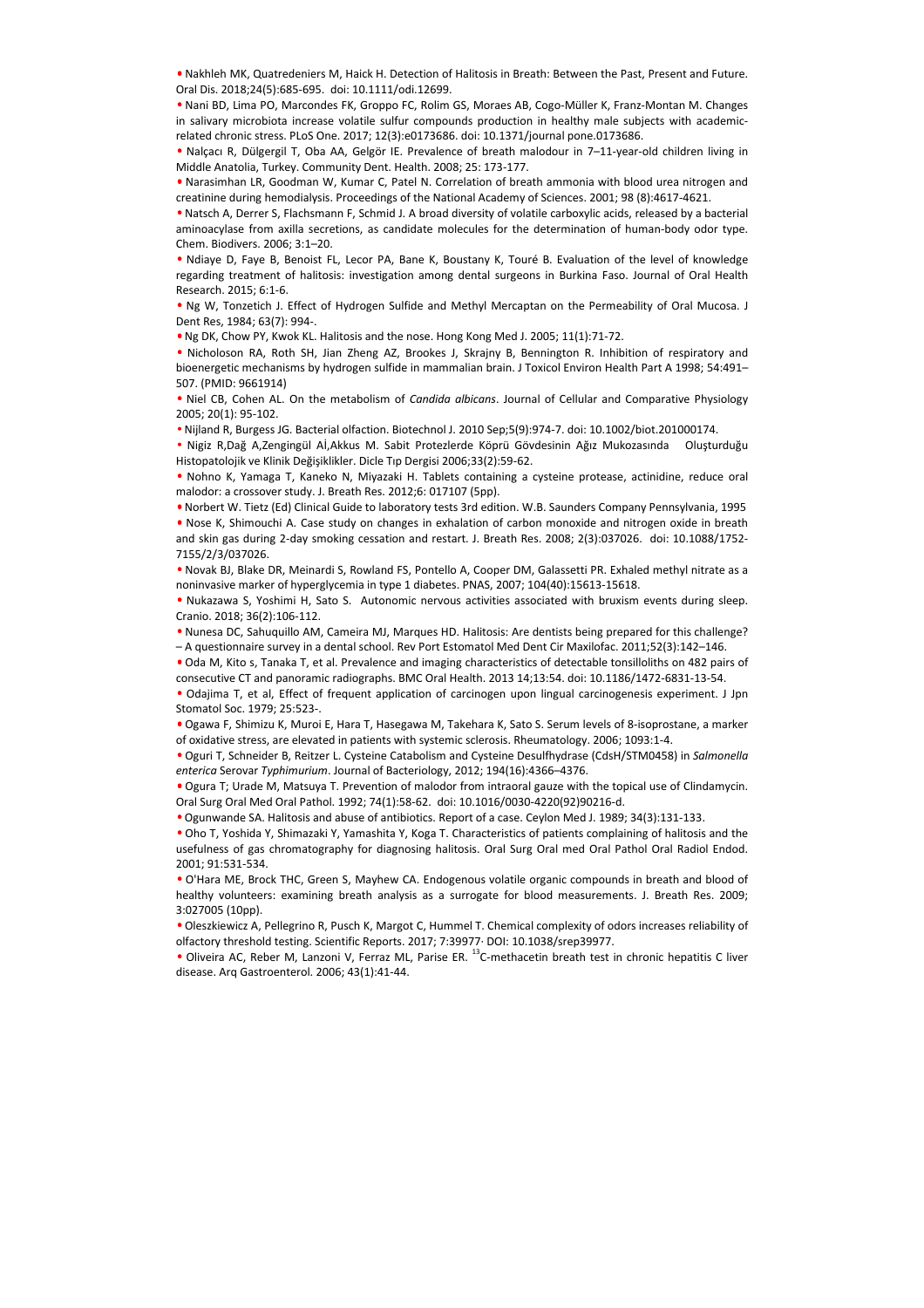• Olson DE, Rasgon BM,Hilsinger RL.Radiographic comparison ofthree methods for nasal saline irrigation.Laryngoscope.2002;112(8):1394-.

• Omar ME, Valvano MA. Putrescine Reduces Antibiotic-Induced Oxidative Stress as a Mechanism of Modulation of Antibiotic Resistance in Burkholderia cenocepacia. Antimicrob. Agents Chemother. 2014; 58(7): 4162-4171. • Ommaty R. Vademacum. Deva Holding. Ankara, 2007.

• Ondrula D, Nelson RL, Andrianopoulos G, Schwartz D, Abcarian H, Birnbaum A, Skosey J. Quantitative determination of pentane in exhaled air correlates with colonic inflammation in the rat colitis model. Dis Colon Rectum. 1993; 36(5): 457-462.

• Ongole R, Shenoy N. Halitosis: Much beyond oral malodor. Kathmandu University Medical Journal. 2010; 8(2- 30), 269-275.

• Oshima H, Kajiwara M. <sup>13</sup>C-urea breath test. Nihon Rinsho. 2003; 61(1):67-71.

• Osaki T, Ohshima M, Tomita Y, Matsugi N, Nomura Y. Clinical and physiological investigations in patients with taste abnormality. J Oral Pathol Med. 1996; 25:38–43.

• Oshiro A, Zaitsu T, Ueno M, Kawaguchi Y. Characterization of oral bacteria in the tongue coating of patients with halitosis using 16S rRNA analysis. Acta Odontol Scand. 2020; 1-6. doi: 10.1080/00016357.2020.1754459.

• Outhouse TL, Al-Alawi R, Fedorowicz Z, Keenan JV. Tongue scraping for treating halitosis. Cochrane Database Syst Rev. 2006; 2:CD005519.

• Outhouse TL, Fedorowicz Z, Keenan JV, Al-Alawi R. A Cochrane systematic review finds tongue scrapers have short-term efficacy in controlling halitosis. Gen Dent. 2006; 54(5): 352-359.

• Özcan M, Şahin C, Tezer MS. Koku bozukluklarının tedavisi. Dirim; 2006, 4:235-240.

• Özdemir A, Sayal A, Akça E, Aydın A. The determination of saliva zinc level following delivery from zinc containing toothpaste. J Medical Sciences. 1998; 28:281-283.

• Özen ME, Aydin M. Unremitting halitosis: A case of Olfactory Reference Syndrome. Klinik Psikiyatri 2016;19:149-151 DOI: 10.5505/kpd.2016.36844.

• Özen ME, Aydin M. Subjective halitosis: definition and classification. J N J Dent Assoc. 2015; 86(4):20 -24.

• Özen ME, Aydin M. Olfactory Reference Syndrome: A Separate Disorder Or Part Of A Spectrum. British Journal of Pharmaceutical and Medical Research. 2019; 4(1):1617-1625.

• Ozen ME, Aydin M, Derici C, Orum MH, Kalenderoglu A. Successful treatment of olfactory reference syndrome with clomipramine. Psiq Biol. 2018;25(1):29–31.

• Pacheco GA, Hart SP, Morice AH. Relationship Between Gastro-Oesophageal Reflux and Airway Diseases: The Airway Reflux Paradigm. Arch Bronconeumol. 2011;47(4):195-203.

• Pal VK, Bandyopadhyay P, Singh A. Hydrogen sulfide in physiology and pathogenesis of bacteria and viruses. IUBMB life. 2018; 70: 393–.

• Papsin B, McTavish A. Saline nasal irrigation: Its role as an adjunct treatment. Can Fam Physician. 2003; 49:168- 173.

• Pasternak CA. Virus, toxin, complement: common actions and their prevention by Ca2+ or Zn2+. Bio Essays. 1987; 6:14-19.

• Patrikainen M, Pan P, Kulesskaya N, Voikar V, Parkkila S. The role of carbonic anhydrase VI in bitter taste perception: Evidence from the Car6−/− mouse model. J. Biomed. Sci. 2014; 21:82. doi: 10.1186/s12929-014- 0082-2.

• Payne JP, Hill DW, King NW. Observations on the Distribution of Alcohol in Blood, Breath, and Urine. British Medical Journal Bnt. Med. J. 1966; 1:196-202.

• Persson S, Edlund MB, Claesson R, Carlsson J. The formation of hydrogen sulfide and methyl mercaptan by oral bacteria. Oral Microbiol. Immunol. 1990, 5, 195–201.

• Persson GR, Samuelsson E, Lindahl C, Renvert S. Mechanical non-surgical treatment of peri-implantitis: a singleblinded randomized longitudinal clinical study. II. Microbiological results. J Clin Periodontol. 2010;37:563-73

• Pelli MA, Trovarelli G, Capodicasa E, De Medio GE, Bassotti G. Breath alkanes determination in ulcerative colitis and Crohn's disease. Dis Colon Rectum. 1999; 42(1):71-76.

• Penn D J, Oberzaucher E, Grammer K, Fischer G, Soini HA, Wiesler D, Novotny MV, Dixon S J, Xu Y, Brereton RG. Individual and gender fingerprints in human body odour. J. R. Soc. Interface. 2007;4:331–340.

• Penault C, Spanel P, Smith D. Detection of *H. pylori* infection by breath ammonia following urea ingestion. in A. Amann, D. Smith (Eds.), Breath Analysis for Clinical Diagnosis and Therapeutic Monitoring, World Scientific, Singapore, 2005. pp. 393-399. e Octom M, Shahn, C, Tear MS. Kolu hazarıklarının tedavisi Dirim; 2006, 2:13-240.<br>
2010cmi A, Sayal A, Akga E, Mydn A. The determination of 14:10s and cells of lowing delivery from ainconstant<br>
2010cmi A, Aydin M, Untern

• Persson S. Hydrogen sulfide and methyl mercaptan in periodontal pockets. Oral Microbiol Immunol. 1992;7:378- 379.

• Persson S, Edlund MB, Claesson R, Carlsson J. The formation of hydrogen sulfide and methyl mercaptan by oral bacteria. Oral Microbiol Immunol. 1990; 5(4):195-201.

• Pham TA. Comparison between self-estimated and clinical oral malodor. Acta Odontol Scand. 2012B; 71(1):263-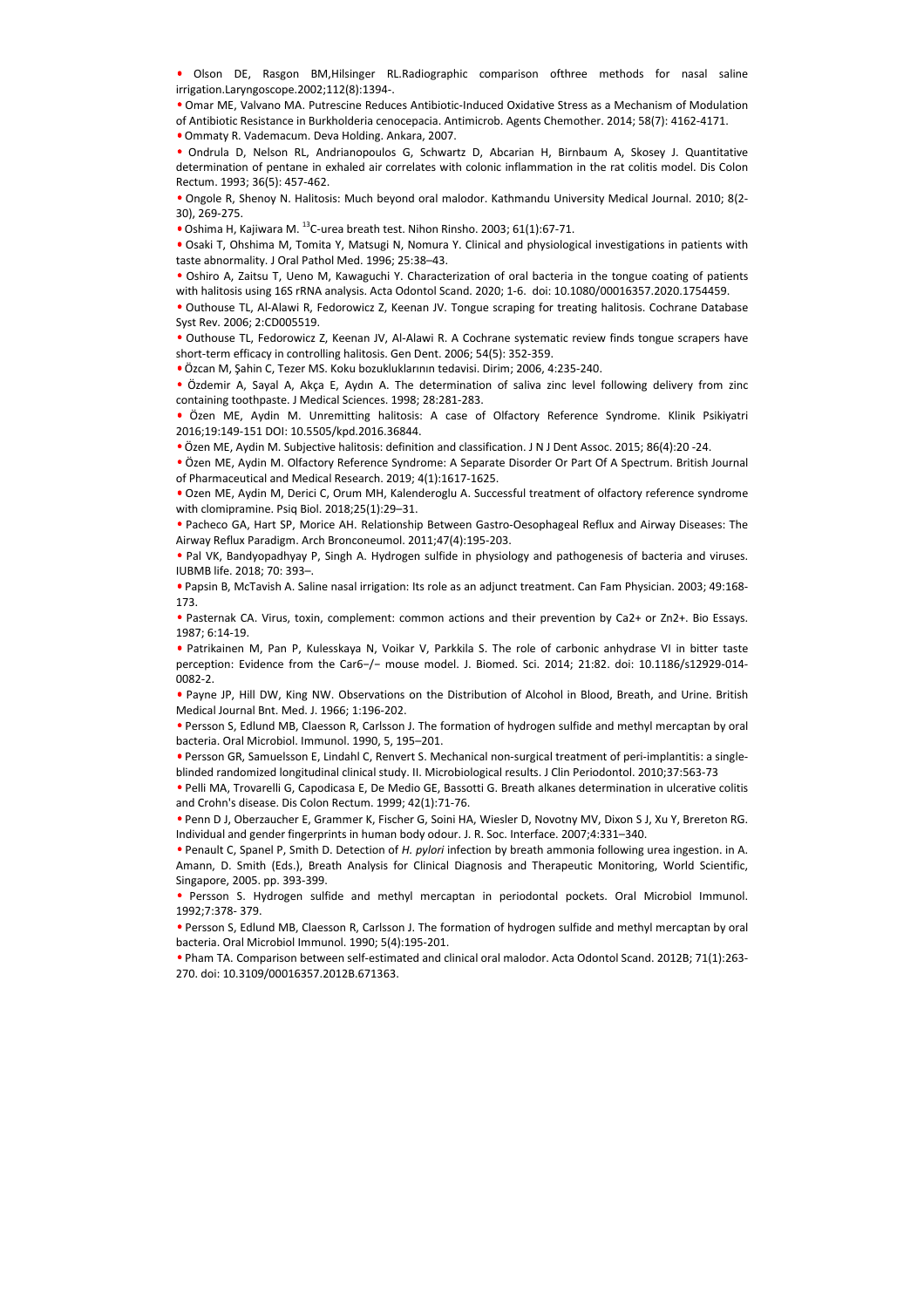• Pham TA, Ueno M, Shinada K, Kawaguchi Y. Comparison between self-perceived and clinical oral malodor. Oral Surg Oral Med Oral Pathol Oral Radiol. 2012A; 113:70-80.

• Phillips KA. Delusion of body odor causes shame, social isolation. The Journal of Family Practice. 2007; 6(3):1-.

• Phillips KA, Menard W. Olfactory reference syndrome: Demographic and clinical features of imagined body odor. Gen Hosp Psychiatry. 2011; 33(4):398-406.

• Pehlivan F. Biyolojik reseptörler ve psikofizik. Bölüm 16. Biyofizik. 2.baskı. 1997, Ankara

• Persson S, Edlund MB, Claesson R et al. The formation of hydrogen sulphide and methylmercaptan by oral bacteria. Oral Microbiol Immunol. 1990; 5(4):195-201. doi: 10.1111/j.1399-302x.1990.tb00645.x. PMID: 2082242 • Persson S, Claesson R, Carlsson J. The capacity of subgingival microbiotas to produce volatile sulfur compounds in human serum. Oral microbiology and immunology. 1989;4:169-172.

• Petrini M, Trentini P, Ferrante M, D'Alessandro L, Spoto G. Spectrophotometric assessment of salivary Bgalactosidases in halitosis. J Breath Res. 2012; 6(2):021001. doi: 10.1088/1752-7155/6/2/021001

• Philips M. Analysis of Organic Compounds in Breath. In disease markers in exaled breath. pp 219-231. eds Marczin N, Kharitonov SA, Yacoub MH, Barnes PJ. Marcel Dekker, New york, 2002

• Philips M. Method for the Collection and Assay of Volatile Organic Compounds in Breath. Analytical Biochemistry. 1997; 247: 272-278.

• Phillips M, Altorki N, Austin JHM, Cameron RB, Cataneo RN, Kloss R, Maxfield RA, Munawar MI, Pass HI, Rashid A, Romi WN, Schmitt P, Wai J. Detection of lung cancer using weighted digital analysis of breath biomarkers. Clinica Chimica Acta. 2008; 293:76-84.

• Phillips M, Altorki N, Austin JHM, Cameron RB, Cataneo RN, Greenberg J, Kloss R, Maxfield RA. Prediction of lung cancer using volatile biomarkers in breath. Cancer Biomarkers. 2007; 3:95-109.

• Phillips M, Boehmer JP, Cataneo RM, Cheema T, Eisen HJ, Fallon JT, Fisher PE, Gass A, Greenberg J, Kobashigawa J, Mancini D, Rayburn B, Zucker MJ. Prediction of Heart Transplant Rejection With a Breath Test for Markers of Oxidative Stress. Am J Cardiol. 2004; 94:1593-1594.

• Phillips M, Boehmer JP, Cataneo RM, Cheema T, Eisen HJ, Fallon JT, Fisher PE, Gass A, Greenberg J, Kobashigawa J, Mancini D, Rayburn B, Zucker MJ. Heart Allograft Rejection: Detection With Breath Alkanes in Low Levels (the HARDBALL Study). The Journal of Heart and Lung Transplantation 2004; 23(6):701-708. s Phillips M, Alterno R, Komen R, Chare P, B, Chare R, Genehrenia. Here, P. Assochizophrenia. Here, The Mathematical Murat Ayadic Murat Ayadic Murat Ayadic Murat Ayadic Murat Ayadic Murat Ayadic Murat Ayadic Murat Ayadic M

• Phillips M, Cataneo RM, Chaturvedi A, Danaher PJ, Devadiga A, Legendre DA, Nail KI, Schmitt P, Wai J. Effect of influenza vaccination on oxidative stress products in breath. J. Breath Res. 2010; 4: 026001 (8pp)

• Phillips M, Cataneo RN, Cheema T, Greenberg J. Increased breath biomarkers of oxidative stress in diabetes mellitus. Clinica Chemica Acta. 2004A; 344:189-194.

• Phillips M, Cataneo RN, Condos R, Erickson GAR, Greenberg J, Bombardie VL, Munawara MI, Tietjef O. Volatile biomarkers of pulmonary tuberculosis in the breath. Eur Respir J. 2004; 24(48):467-.

• Phillips M, Cataneo RN, Cummin ARC, Gagliardi AJ, Gleeson K, Greenberg J, Maxfield R, Rom WN. Detection of Lung Cancer With Volatile Markers in the Breath. Chest. 2003; 123: 2115-2123.

• Phillips M, Cataneo RN, Ditkoff BA, Fisher P, Greenberg J, Gunawardena R, Kwon CS, Tietje O, Wong C. Prediction of breast cancer using volatile biomarkers in the breath. Breast Cancer Research and Treatment. 2006; 10:10549-.

• Phillips M, Cataneo RN, Ditkoff BA, Fisher P, Greenberg J, Gunawardena R, Kwon CS, Oskoui FR, Wong C. Volatile Markers of Breast Cancer in the Breath. The Breast Journal. 2003A; 9(3): 184-191.

• Phillips M, Cataneo RN, Greenberg J. Grodman R, Salazar M. Breath Markers of Oxidative Stress in Patients with Instable Angina. Hearth Diseas, 2003B; 5(2): 85-99.

• Phillips M, Cataneo RN, Greenberg J, Gunawardena R, Naidu A, Oskui FR. Effect of age on the breath methylated alkane contour, a display of apparent new markers of oxidative stress. J Lab Clin Med. 2000; 136(3):243-249.

• Phillips M, Cataneo RN, Greenberg J, Gunawardena R, Oskoui FR. Increased oxidative stress in younger as well as in older humans. Clinica Chimica Acta. 2003; 328:83-86.

• Phillips M, Cataneo RN, Greenberg J, Munawar MI, Nachnani S, Samtani S. Pilot study of a breath test for volatile organic compounds associated with oral malodor: Evidence for the role of oxydative stress. Oral Diseases. 2005; 11(1):32-34.

• Phillips M, Cataneo RN, Greenberg J, Grodman R, Gunawardena R, Naidu A. Effect of oxygen on breath markers of oxydative stress. Eur Respir J. 2003;21:1-5.

• Phillips M, Cataneo RN, Saunders C, Hope P, Schmitt P, Wai J. Volatile biomarkers in the breath of women with breast cancer. J. Breath Res. 2010B;4: 026003 (8pp)

• Phillips M, Dalay VB, Bothamley G, Cataneo RN, Lam PK, Natividad MPR, Schmitt P, Wai J. Breath biomarkers of active pulmonary tuberculosis. Tuberculosis. 2010; 90(2):145-151.

• Phillips M, Erickson GA, Sabas M, Smith JP, Greenberg J. Volatile organic compounda in breath of patients with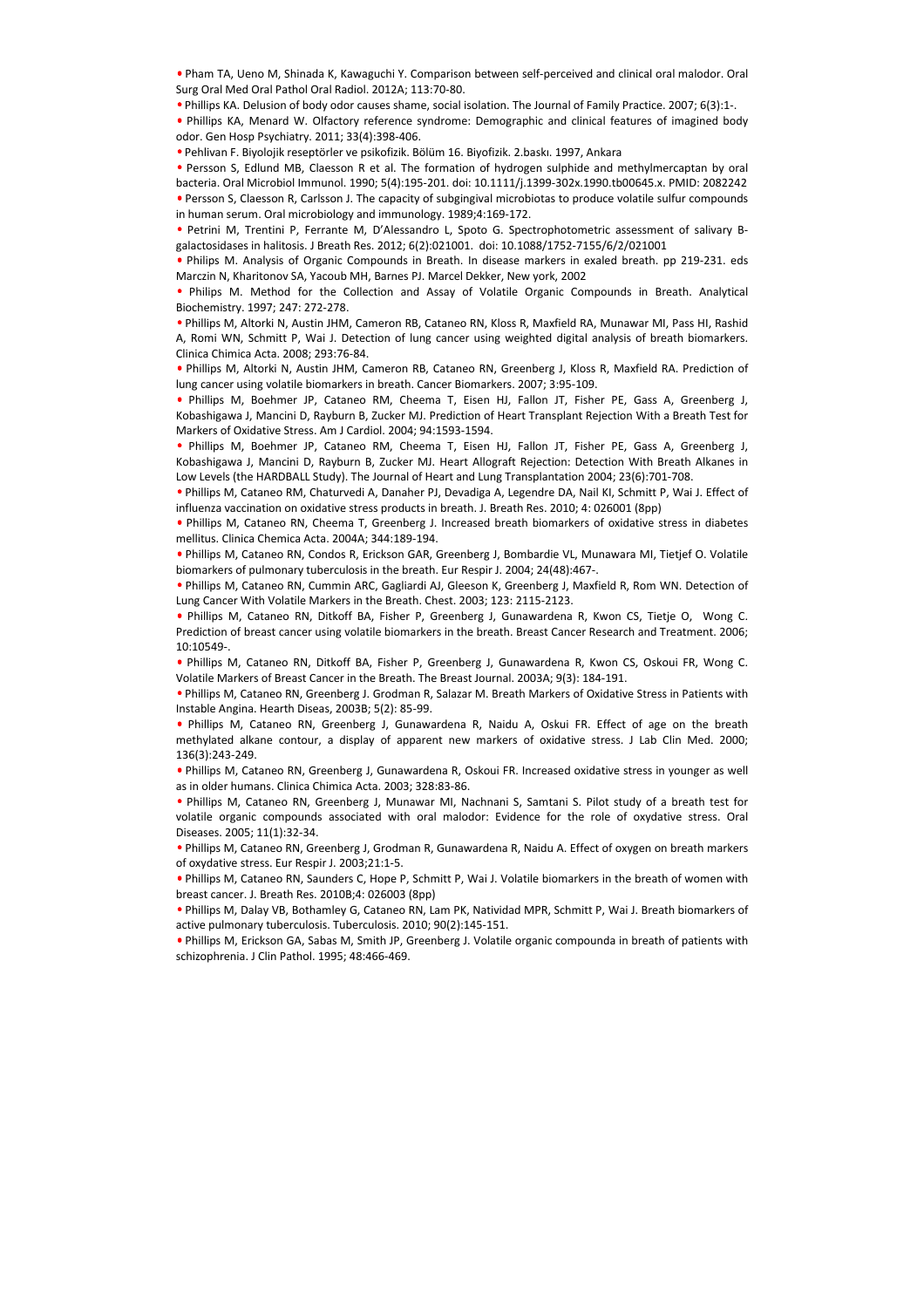• Phillips M, Gleeson K, Huges JMB, Greenberg J, Cataneo RN, Baker L, McVay WP. Volatile organic compounds in breath as markers of lung cancer: a cross sectional study. The Lancet. 1999;353:1930-1933.

• Phillips M, Greenberg J, Cataneo RN. Effect of age on the Profile of Alkanes in Normal Human Breath. Free Rad Res. 2000A; 33:57-63.

• Phillips M, Greenberg J, Martinez V. Elevated Concentrations of Acetone and Unidentified Compounds in the Breath of Alcohol Abusers. Alcoholism Clinical and Experimental research. 1989; 13(4):523-526.

• Phillips M, Herrera J, Krishnan S, Zain M, Greenberg J, Cataneo RN. Variation in volatile organic compounds in the breath of normal humans. J Chromatogr B. 1999; 729:75-88.

• Phillips M, Herrera J, Krishnan S, Zain M, Greenberg J, Cataneo RN. Variation in volatile organic compounds in the breath of normal humans J. Chromatogr. B: Biomed. Sci. Appl. 1999; 729: 75–88.

• Phillips M, Sabas M, Greenberg J. Increased pentane and carbon disulfide in the breath of patients with schizophrenia. J Clin Pathol. 1993; 44:861:864.

• Phillips M. Detection of carbon disulfide in breath and air: a possible new risk factor for coronary artery disease. International Archives of Occupational and Environmental Health, 1992; 64(2):119-123.

• Pitcher MC, Cummings JH. Hydrogen sulfide: A bacterial toxin in ulcerative colitis? Gut. 1996;39:1-4.

• Pimentel M, Chow EJ, Lin HC. Normalization of lactulose breath testing correlates with symptom improvement in irritable bowel syndrome. A doubleblind, randomized, placebo-controlled study. Am J Gastroenterol 2003;98:412–419.

• Pimentel M, Wallace D, Hallegua D, Chow E, Kong Y, Park S, Lin HC. A link between irritable bowel syndrome and fibromyalgia may be related to findings on lactulose breath testing. Ann Rheum Dis 2004; 63:450–452. PMID: 15020342 DOI: 10.1136/ard.2003.011502

• Pleil JD. Role of Exhaled Breath Biomarkes in Environmental Health Science. Journal of Toxicology and Environmental Health. 2008; 11:613-629.

• Pleil JD, Hansel A. Submarines, spacecraft and exhaled breath. J. Breath Res. 2012; 6:019001 (3pp)

• Pol A, Renkema GH, Tangerman A, Winkel EG, Engelke UF, de Brouwer APM, Lloyd KC, Araiza RS, van den Heuvel L, Omran H, Olbrich H, Oude Elberink M, Gilissen C, Rodenburg RJ, Sass JO, Schwab KO, Schäfer H, Venselaar H, Sequeira JS, Op den Camp HJM, Wevers RA. Mutations in SELENBP1, encoding a novel human methanethiol oxidase, cause extraoral halitosis. Nat Genet. 2018 Jan;50(1):120-129. doi: 10.1038/s41588-017- 0006-7. PMID: 29255262 and Richargington yar berlatatio findings on lactaiose breath testing. Am Riceum Dis 2004; 83-152-452. PMD:<br>
4 Phil 10. Nels of Exhabit Breath Siomates in Environmental Health Sicience. Journal of Tosicology and<br>
4 Phil 10

• Polonczyk PJ, Konturek SJ, Karczewska E, Bielański W, Stachowska KA. Oral cavity as permanent reservoir of Helicobacter pylori and potential source of reinfection. J Physiol Pharmacol, 1996, 47:121-129. PMID: 8777292

• Porter SR. Diet and halitosis. Current opinion in clinical nutrition and metabolic care 2011;14:463-468.

• Posadzki P, Alotaibi A, Ernst E. Adverse effects of homeopathy: A systematic review of published case reports and case series. International Journal of Clinical Practice. 2012; 66 (12): 1178–1188. doi:10.1111/ijcp.12026. PMID 23163497.

• Pratten J, Pasu M,Jackson G,Flanagan A,Wilson M.Modelling oral malodour in a longitudinal study. Arch Oral Biol. 2003;48,737- .

• Probert CSJ, Ahmed I, Khalid T, Johnson E, Smith S, Ratcliffe N. Volatile Organic Compounds as Diagnostic Biomarkers in Gastrointestinal and Liver Diseases. J Gastrointestin Liver Dis. 2009; 18(3):337-343.

• Pryse-Phillips W. An olfactory reference syndrome. Acta Psychiatr. Scand. 1971; 47: 484–509.

• Pysanenko A, Spanel P, Smith D. A study of sulfur-containing compounds in mouth- and nose-exhaled breath and in the oral cavity using selected ion flow tube mass spectrometry. J. Breath Res. 2 (2008) 046004 (13pp).

• Quirynen M, Van den Velde S, Vandekerckhove B, Dadamio J in Newman MG, Takei HH, Klokkevold PR, Carranza FA (editors) Carranza's clinical periodontology 11th edition 2012 Elsevier/Saunders, St. Louis, Mo. pp. 331-338 .

• Quirynen M, Dadamio J, Van den Velde S, Smit M, Dekeyser C, Van Tornout M, Vandekerckhove B. Characteristics of 2000 patients who visited a halitosis clinic. J. Clin. Periodontol. 2009; 36(11), 970–975.

• Quirynen M, Zhao H, Soers C, Dekeyser C, Pauwels M, Coucke W, Steenberghe D. The impact of periodontal therapy and the adjunctive effect of antiseptics on breath odor-related outcome variables: a double-blind randomized study. J Periodontol. 2005; 76(5):705-712.

• Quirynen M, Zhao H, Avontroodt P, Soers C, Pauwels M, Coucke W, van Steenberghe D. A salivary incubation test for evaluation of oral malodor: A pilot study. J Periodontol, 2003; 74: 937-944.

• Rabago D, Zgierska A, Mundt M, Barrett B, Bobula J, Maberry R. Efficacy of daily hypertonic saline nasal irrigation among patients with sinusitis: A randomized controlled trial. Fam Pract. 2002; 51(12):1049-1055.

• Ramasamy S, Singh S, Taniere P, Langman MJS and Eggo MC. Sulfide-detoxifying enzymes in the human colon are decreased in cancer and upregulated in differentiation Am. J. Physiol. Gastrointest. Liver Physiol. 2006; 291: 288-296.

• Ramji N, Ramji N, Iyer R, Chandrasekaran S. Phenolic antibacterials from Piper betle in the prevention of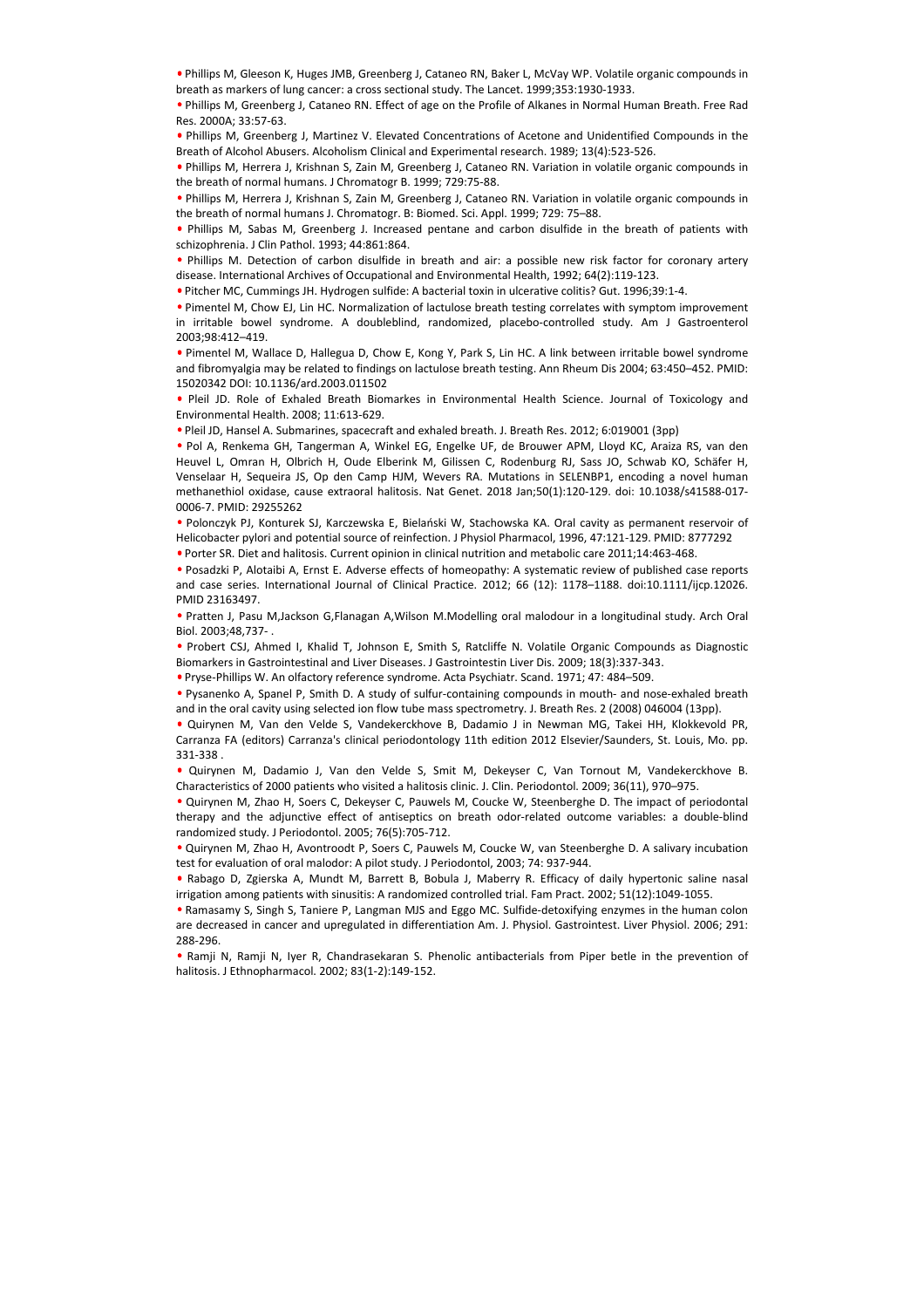• Rareshide E, Amedee RG. Disorders of taste. J La State Med Soc. 1989; 141(9):9-11.

• Rasines G. Mercury released from amalgam restorations does not give rise to toxic effects on the nervous system of children. Evid Based Dent. 2008; 9(1):25-27.

• Rassameemasmaung S, Sirikulsathean A, Amornchat C, Hirunrat K, Rojanapanthu P, et al. Effects of herbal mouthwash containing the pericarp extract of *Garcinia mangostana* L on halitosis,plaque and papillary bleeding index.J Int Acad Periodontol.2007;9(1): 19-.

• Ratcliff PA, Johnson PW. Relationship between oral malodor, gingivitis and periodontitis. A review. J Periodontol 1999, 70(5):485-489.

• Ratkay LG, Waterfield JD, Tonzetich J. Stimulation of enzyme and cytokine production by methyl mercaptan in human gingival fibroblast and monocyte cell cultures. Arch Oral Biol. 1995;40:337-344.

• Ratkay LG, Tonzetich J, Waterfield JD. Antibodies to extracellular matrix proteins in the sera of MRL-Ipr mice. Clin Immunol Immunopathol. 1991;59:236-245.

• Rau I, Bössmann K. Effects of dequalinium chloride and sanguinarine on the ultrastructure of early supragingival plaque. Oralprophylaxe. 1991; 13(4):133-141.

• Rawal S. Hoffman HJ, Bainbridge KE, Medina TBH, Duffy VB. Prevalence and Risk Factors of Self-Reported Smell and Taste Alterations: Results from the 2011–2012 US National Health and Nutrition Examination Survey (NHANES). Chemical Senses; 2016; 41: 69–76.

• Rawal S, Hoffman HJ, Chapo AK, Duffy VB. Sensitivity and Specificity of Self-Reported Olfactory Function in a Home-Based Study of Independent-Living, Healthy Older Women. Chemosens Percept. 2014; 7(3-4):108-116. doi: 10.1007/s12078-014-9170-7.

• Rau I, Bössmann K. Effects of dequalinium chloride and sanguinarine on the ultrastructure of early supragingival plaque. Oralprophylaxe. 1991;13(4):133-141.

• Rayman S. Almas K. Halitosis among racially diverse populations: An update. Int J Dent Hygiene. 2008; 6:2–7.

• Rehman HU. Fish odour syndrome. Postgrad Med J, 1999;75:451-452.

• Reichard GA, Haff AC, Skutches CL, Paul P, Holroyde CP, Owen OE. Plasma Acetone Metabolism in the Fasting Human. J. Clini. Inivest. 1979; 63:619-626.

• Reidy JT, McHugh EE, Stassen LF. A review of the role of alcohol in the pathogenesis of oral cancer and the link between alcohol-containing mouthrinses and oral cancer. J Ir Dent Assoc. 2011,57(4):200-202.

• Reiffenstein RJ, Hulbert WC, Roth SH. Toxicology of hydrogen sulfide. Annu Rev Pharmacol Toxicol 1992;32:109–34. PMID: 1605565.

• Richardson CJ, Magee EA, Cummings JH. A new method for the determination of sulphide in gastrointestinal contents and whole blood by microdistillation and ion chromatography. Clin Chim Acta. 2000;293:115-125.

• Richter JL. Diagnosis and treatment of halitosis. Compendium, 1996; 17(4):370-386.

• Righettoni M, Tricoli A. Toward portable breath acetone analysis for diabetes detection. J. Breath Res, 2011, 5(3): 037109.

• Riley P, Moore D, Ahmed F, Sharif MO, Worthington HV. Xylitol-containing products for preventing dental caries in children and adults. The Cochrane Database of Systematic Reviews (3): 2015 CD010743.

• Riordan SM, McIver CJ, Walker BM, Duncombe VM, Bolin TD, Thomas MC. The lactulose breath hydrogen test and small intestinal bacterial overgrowth. Am J Gastroenterol. 1996; 91(9):1795-803.

• Ritchie KA, Burke FJ, Gilmour WH, Macdonald EB, Dale IM, Hamilton RM, McGowan DA, Binnie V, Collington D, Hammersley R. Mercury vapour levels in dental practices and body mercury levels of dentists and controls. Br Dent J. 2004; 197(10):625-632.

• Roediger WE, Duncan A, Kapaniris O, Millard S. Reducing sulfur compounds of the colon impair colonocyte nutrition: implications for ulcerative colitis. Gastroenterology. 1993; 104: 802-809.

• Roldán S, Winkel EG, Herrera D, Sanz M, Van Winkelhoff AJ. The effects of a new mouthrinse containing chlorhexidine, cetylpyridinium chloride and zinc lactate on the microflora of oral halitosis patients: a dual-centre, double-blind placebo-controlled study. J Clin Periodontol. 2003; 30: 427-434.

• Roldán S, Herrera D, O'Connor A, González I, Sanz M. A combined therapeutic approach to manage oral halitosis: a 3-month prospective case series. J Periodontol. 2005; 76(6):1025-1033.

• Rolla G, Heffler E, Bommarito L, Guida G, Badiu I, Bergia R, Marsico P, Pizzimenti S, Nebiolo F. Exhaled nitric oxide in persistent rhinitis with or without lower airway involvement: a review of the literature. J. Breath Res.  $2007:1:(8nn)$ . easi. 1. Backletter A. Murat Aydre Matter of equalistion chorids and sanguinarine on the ultrastructure of early<br>suppropriate Real in Stomaton K. Effects of dequalistion choicel and sanguinarine on the ultrastructure of ea

• Romano F, Pigella E, Guzzi N, Manavella V, Campanelli L, Aimetti M. Etiology and characteristics of halitosis in patients of a halitosis center in Northern Italy. Minerva Stomatol. 2020; 69(3): 174-182. doi: 10.23736/S0026- 4970.19.04186-4.

• Romeo E, Ghisolfi M, Carmagnola D. Peri-implant diseases. A systematic review of the literature. Minerva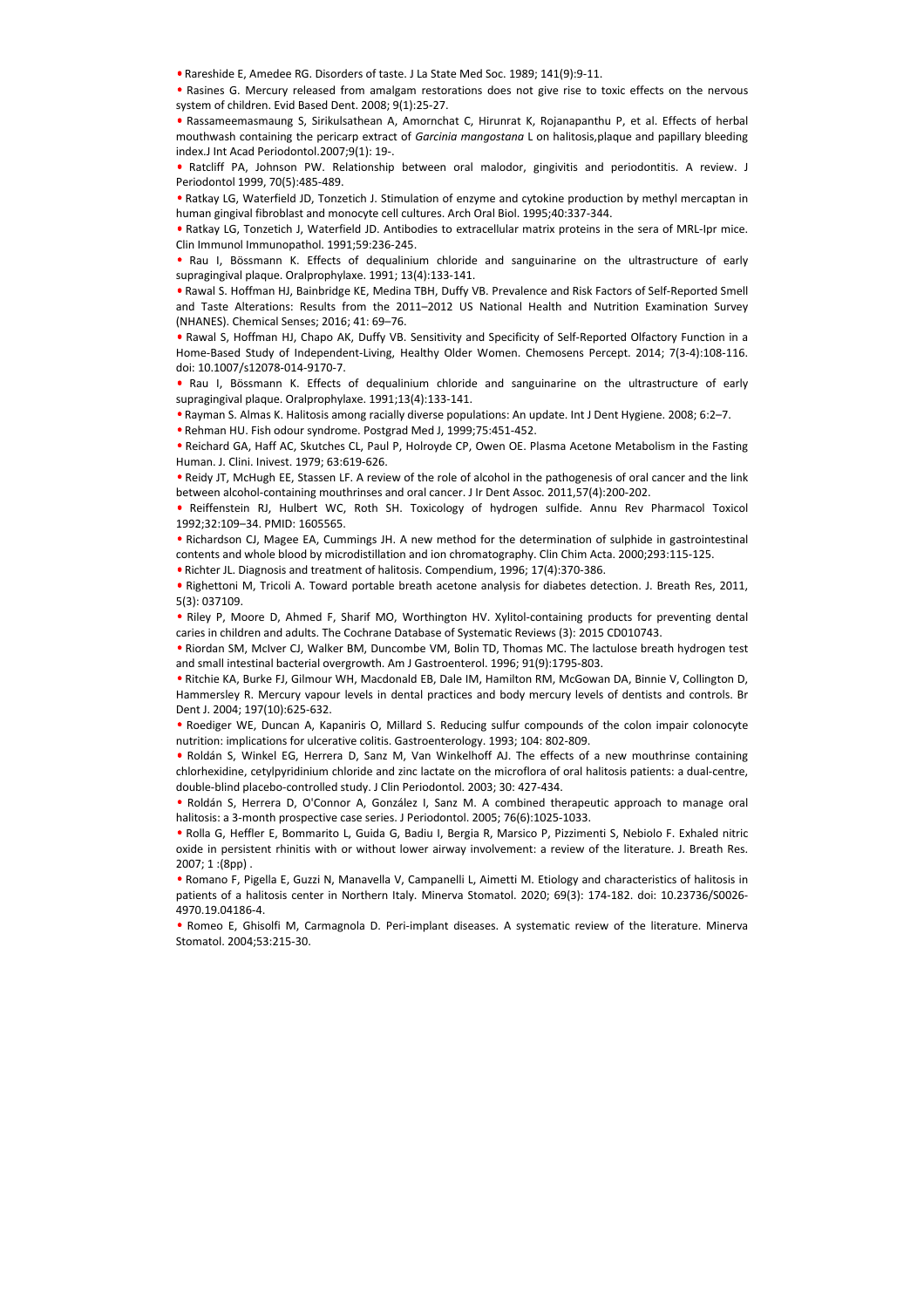• Romeo E, Lops D, Chiapasco M, Ghisolfi M, Vogel G. Therapy of peri-implantitis with resective surgery. A 3-year clinical trial on rough screw-shaped oral implants. Part II: radiographic outcome. Clin Oral Implants Res. 2007;18:179-87.

• Rosenberg M. Clinical assesment of bad breath: Current concepts. JADA, 1996; 127:475- .

• Rosenberg M. Bad breath: Diagnosis and treatment. U Toronto Dent J 1990;3:7–11.

• Rosenberg M, Septon I, Eli I, Bar-Ness R, Gelernter I, Brenner S, Gabbay J. Halitosis measurement by an industrial sulphide monitor. J Periodontol, 1991; 62(8):487-489.

• Rosenberg M. Amann A. Bad breath and exhaled breath analysis-common fields with common denominators.J.BreathRes.2008;2:040201

• Rosenberg M, Kozlovsky A, Gelernter I, Cherniak O, Gabbay J, Baht R, Eli I. Self-estimation of oral malodor J. Dent. Res,1995;74 1577-

• Rosenberg M, Leib E. Introduction. In Rosenberg M (editor). Bad breath: Research perspectives, 2nd edition. Ramot Publishing - Tel Aviv University; 1997 pp. 9-13.

• Rosenberg M, Kulkarni GV, Bosy A, McCulloch CAG. Reproducibility and sensitivity of oral malodor measurements with a portable sulphide monitor. JDent Res, 1991; 70:1436-1440.

• Rosenberg M, McCulloch CA. Measurement of oral malodor: Current methods and future prospects. J Periodontol.1992; 63:776-782.

• Rosenberg M, Kozlowsky A, Wind Y, Mindel E. Self-assesment of oral malodor 1 year following initial consultation. Quintissence International. 1999; 30:324-3271999.

• Rosengerg M. The science of bad breath,. Science American. 2002; 285:72-79.

• Rosenberg M, Barki M, Portnoy S. A simple method for estimating oral microbial levels. Microbiol Meth, 1989; 9:253-256.

• Rosenberg M, Septon I, Eli I, Bar-Ness R, Gelernter I, Brenner S, Gabbay J. Halitosis measurement by an industrial sulfide monitor. J Periodontol, 1991;62:487-489.

• Rosenberg M, Gelentre I, Barki M, Barness. Daylong reduction of oral malodor by two-phase oil water mouthrinse as compared to chlorhexidine and placebo rinses. J Periodontol, 1992; 63 (1): 39-43.

• Rosenthal R .The file drawer problem and tolerance for null results. Psychological Bulletin. 1989; 86 (3): 638– 41.

• Rölla G, Jonski G, Young A. The significance of the source of zinc and its anti-VSC effect. International Dental Journal, 2002; 52:233-236

• Rösing CK, loesche W. Halitosis: An overview of epidemiology, etiology and clinical management. Braz Oral Res. 2011;25(5):466-471.

• Rumessen JJ, Gudmand-høyer E, Bachmann E, Justesen T. Diagnosis of Bacterial Overgrowth of the Small Intestine: Comparison of the <sup>14</sup>C-D-Xylose Breath Test and Jejunal Cultures in 60 Patients. Scandinavian Journal of Gastroenterology. 1985; 20(10): 1267-1275.

• Ruzsanyi V. Volatile compounds released through skin. International conference on breath Research 8-12 June 2013 Germany

• Ruzsanyi V, Erian PH, Entenmann A, Karall D, Müller T, Schimkowitsch A, Amann A, Bürgi SS. Diagnosing lactose malabsorption in children: dificulties in interpreting hydrogen breath test results. J. Breath Res. 2016;10: 016015 doi:10.1088/1752-7155/10/1/016015 e Notentegt RV. The science of back best h, Science American: 2002, 285-72-29.<br>
Notenberg M, Sindi M, Portuny S. A simple method for estimating and microbial levels. Microbiol Meth, 1989,<br>
9-23-256.<br>
Houseburg M, Sindi M,

• Ryter SW. Special issue on carbon monoxide and exhaled biomarkers in human disease (editorial). J. Breath Res. 2010; 4: 040201 (3pp)

• Ryter WS, Choi AMK. Carbon monoxide in exhaled breath testing and therapeutics. J. Breath Res. 2013;7: 017111 (14pp)

• Saad RJ, Chey WD. Breath testing for small intestinal bacterial overgrowth: Maximizing test accuracy. Clin Gastroenterol Hepatol. 2014;12(12):1964-1972doi: 10.1016/j.cgh.2013.09.055.

• Saad S, Greenman J, Duffield J, Sudlow K. Use of n-butanol as an odorant to standardize the organoleptic scale of breath odour judges. Oral Dis. 2005;11 (1):45-47.

• Saad S, Hewett K, Greenman J. Effect of mouth-rinse formulations on oral malodour processes in tonguederived perfusion biofilm model. J. Breath Res. 2012; 6: 016001 (11pp).

• Sabah Y, Sabah E, Berktay A. Doğal zeolitlerin (klinoptilolit) su yumuşatımında kullanımı. Mühendislik Bilimleri dergisi. 1999; 5(2-3): 1155-.

• Sackett DL. Bias in analytic research". Journal of Chronic Diseases. 1979; 32 (1–2): 51–63. doi:10.1016/0021- 9681(79)90012-2.

• Sax I, Dangerous Properties of Industrial Materials (Sixth Edition). Van Nostrand Reinhold; 6th edition, Toronto, 1984.

• Sakallı Nİ, Sakallı C, Tosun Ö, Bıçak A. Comparative Evaluation of the Effects of Adenotonsillar Hypertrophy on Oral Health in Children. Biomed Res Int. 2021 Apr 2;2021:5550267. doi: 10.1155/2021/5550267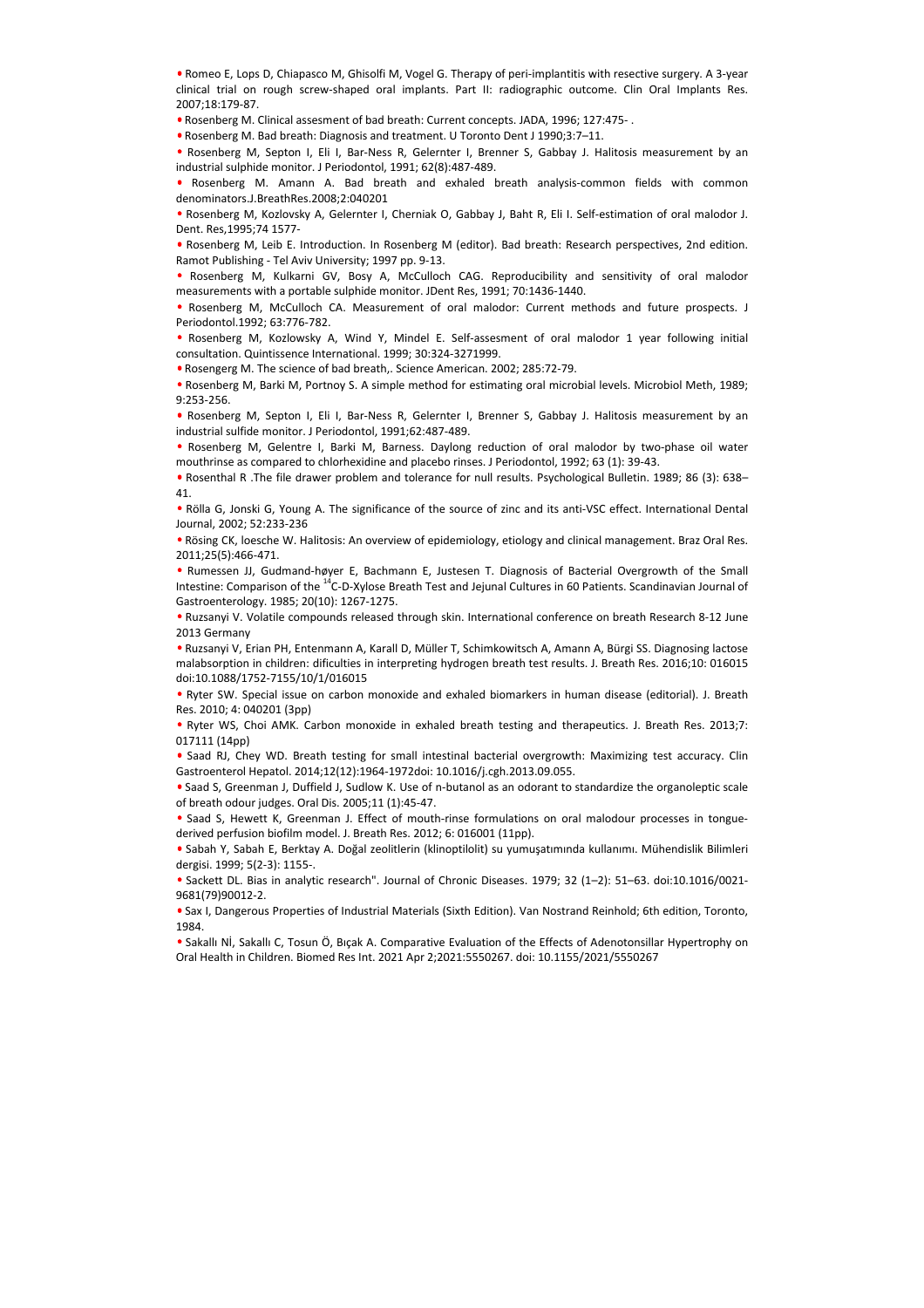• Salako NO, Philip L. Comparison of the Use of the Halimeter and the Oral Chroma TM in the Assessment of the Ability of Common Cultivable Oral Anaerobic Bacteria to Produce Malodorous Volatile Sulfur Compounds from Cysteine and Methionine. Med Princ Pract, 2011; 20:75-79.

• Sanchez E, Donat E, Koninckx CR, Murga MLR, Sanz Y. Duodenal-Mucosal Bacteria Associated with Coeliac Disease in Children. Applied and Environmental Microbiology, 2013; 79(18): 5472–5479.

• Sanchez E, Palma GD, Capilla A, Nova E, Pozo T, Castillejo G, Varea V, Marcos A, Garrote JA, Polanco I, Lo´pez A, Koninckx CR, Novo MDG, Calvo C, Ortigosa L, Palau F, Sanz Y. Influence of Environmental and Genetic Factors Linked to Coeliac Disease Risk on Infant Gut Colonization by Bacteroides Species. Applied and Environmental Microbiology, 2011; 77(15):5316-5323.

• Sanchez E, Laparra JM, Sanz Y. Discerning the Role of *Bacteroides fragilis* in Coeliac Disease Pathogenesis. Appl. Environ. Microbiol. 2012; 78(18):6507-6515.

• Sato K, Kang WH, Saga K, Sato KT. Biology of sweat glands and their disorders. I. Normal sweat gland function. Journal of the American Academy of Dermatology, 1989; 20 (4): 537–563.

• Schellinger D, Henkin RT and Smirniotopoulos JG. CT of the brain in taste and smell dysfunction. Am.J. Neuroradiol. 1983; 4: 752–754.

• Schield HW. The influence of bridge pontics on oral health. J Mich Dent Assoc 1968; 50: 143-7.

• Schiffman SS, Gatlin CA. Clinical physiology of taste and smell. Ann Rev Nutr. 1993; 13: 405-436.

• Schiffman SS. Taste and smell in disease (second of two parts). N Engl J Med. 1983; 308(22):1337-1343.

• Schmidt FM, Vaittinen O, Metsälä M, Lehto M, Forsblom C, Groop PH, Halonen L. Ammonia in breath and emitted from skin. J. Breath Res. 2013. 7: 017109.

• Schlosser RJ, Harvey RJ.Diagnosis of Chronic Rhinosinusitis. In: Rhinosinusitis. Thaler ER, Kennedy DW,eds.NewYork:Springer,2008, p.43.

• Schlüter R, Schauer F. Biotransformation and Detoxification of Environmental Pollutants with Aromatic Structures by Yeasts Chapter in book Yeast Diversity in Human Welfare. Eds: Satyanarayana T, Kunze G Springer International Publishing AG. 2017 pp: 323-369.

• Schwarz K, Filipiak W, Amann A. Determining concentration patterns of volatile compounds in exhaled breath by PTR-MS. J. Breath Res. 2009; 3: 027002 (15pp).

• Schwarz F, Bieling K, Latz T, Nuesry E, Becker J. Healing of intrabony peri-implantitis defects following application of a nanocrystalline hydroxyapatite (Ostim) or a bovine-derived xenograft (Bio-Oss) in combination with a collagen membrane (Bio-Gide). A case series. J Clin Periodontol. 2006;33:491-9.

• Schwarz F, Sculean A, Bieling K, Ferrari D, Rothamel D, Becker J. Two-year clinical results following treatment of peri-implantitis lesions using a nanocrystalline hydroxyapatite or a natural bone mineral in combination with a collagen membrane. J Clin Periodontol. 2008;35:80-7.

• Schmidt EF, BretzWA, Hutchinson RA, Loesche WJ. Correlation of the Hydrolysis of Benzoyl-Arginine Naphthylamide (BANA) by Plaque with Clinical Parameters and Subgingival Levels of Spirochetes in Periodontal Patients. J Dent Res 67(12):1505-1509.

• Schmidt FM, Vaittinen O, Metsala M, Lehto M, Forsblom C, Groop PH, Halonen L. Ammonia in breath and emitted from skin. J. Breath Res. 7 (2013) 017109 (14pp).

• Schneider JS, Tobe EH, Mozley PD, Barniskis L and Lidskyn TI. Persistent cognitive and motor deficits following acute hydrogen sulfide poisoning. Occup. Med. 1998; 48 255-260.

• Schooten FJV.Profile of volatile organic compounds in exhaled breath changes as aresult of gluten-free diet.JBreath Res.2013;7:037104.

• Schwarz K, Pizzini A, Arendacka B, Zerlauth K, Filipiak W, Schmid A, Dzien A, Neuner S, Lechleitner M, Burgi SS, Miekisch W, Schubert J, Unterkofler K, Witkovsky V, Gastl G, Amann A. Breath acetone-aspects of normal physiology related to age and gender as determined in a PTR-MS study. J. Breath Res., 2009A; 3: 027003 (9pp).

• Secco DD, Cunha TM, Freitas A, Alves-Filho JC, Souto FO, Fukada SY, et al. Hydrogen sulfide augments neutrophil migration through enhancement of adhesion molecule expression and prevention of CXCR2 internalization: role of ATP-sensitive potassium channels. J Immunol 2008;181:4287-4298.

• Schmidt EF, Missan SR, Tarbet WJ, Cooper AD. The correlation between organoleptic mouth-odor ratings and levels of volatile sulfur compounds. Oral Surg, 1978; 45: 560–567.

• Schredl M, Atanasova D, Hörmann K, Maurer JT, Hummel T, Stuck BA. Information processing during sleep: the effect of olfactory stimuli on dream content and dream emotions. J Sleep Res. 2009;18(3):285-90. doi: 10.1111/j.1365-2869.2009.00737.x e-miniteric form sizes. Daten Reach Reach Constraints: Finance Mathematical Finance Schools P. Schools Newton-Experimental Policinations of Environmental Policinations of Environmental Policinations of Environmental Polici

• Schupbach NA, Wetzel AC, Lopatin DE, Lang NP. Application of BANA during experimental gingivitis. Application of N-alpha-benzoyl-DL-arginine 2 naphtilamide (BANA) hydrolysis to identify periodontopathic environments during experimental gingivitis in man. Schweiz Monatsschr Zahnmed. 1992; 102(11):1315-1320.

• Shillingburg HT, Hobo S, Whitsett LD, Jacobi R, Brackett SE. Çeviren: Ünsal MK, Üşümez A. Sabit Protezin Temelleri. 3. Baskı. İstanbul: Quintessence Yayıncılık Ltd. Şti; 2010.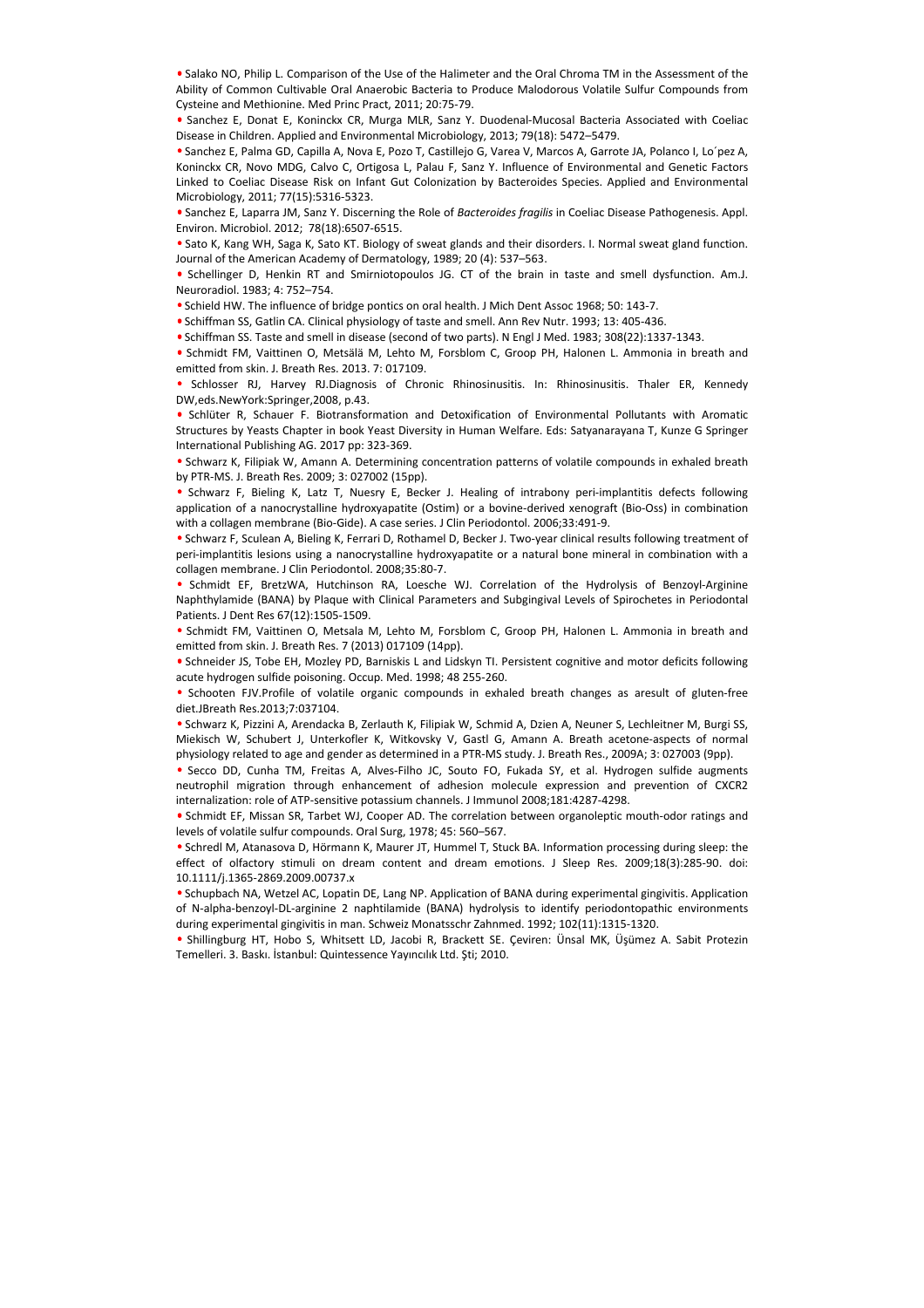• Sieczkowska A, Landowski P, Gibas A, Kamińska B, Lifschitz C. Long-term proton pump inhibitor therapy leads to small bowel bacterial overgrowth as determined by breath hydrogen and methane excretion. J. Breath Res. 2018; 12 036006

• Scully C, Porter S, Greenman J. What to do about halitosis. BMJ. 1994, 308:217-218.

• Sedghi S, Keshavarzian A, Klamut M, Eiznhamer D, Zarling EJ. Elevated breath ethane levels in active ulcerative colitis: evidence for excessive lipid peroxidation. Am J Gastroenterol. 1994;89 (12):2217-2221.

• Seemann R, Bizhang M, Djamchidi C, Kage A, Nachnani S. The proportion of pseudo-halitosis patients in a multidisciplinary breath malodour consultation. Int Dent J. 2006; 56(2):77-81.

• Seeman R, Kison A, Bizhang M, Zimmer S. Effectiveness of mechanical tongue cleaning on oral levels of volatile sulfur compounds. J Am Dent Assoc 2001;132;1263-1267.

• Seemann R, Conceicao MD, Filippi A, Greenman J, Lenton P, Nachnani S, Quirynen M, Roldan S, Schulze H, Sterer N, Tangerman A, Winkel EG, Yaegaki K, Rosenberg M. Halitosis management by the general dental practitioner—results of an international consensus workshop. J. Breath Res. 8: (2014) 017101 (6pp) doi:10.1088/1752-7155/8/1/017101.

• Seethalakshmi C, Reddy RCJ, Asifa N, Prabhu S. Correlation of Salivary pH, Incidence of Dental Caries and Periodontal Status in Diabetes Mellitus Patients: A Cross-sectional Study. J Clin Diagn Res;2016, 10: ZC12–ZC14.

• Seerangaiyan K, Winkelhoff AJV, Harmsen HJM, Rossen JWA, Winkel EG. The tongue microbiome in healthy subjects and patients with intra-oral halitosis. J Breath Res. 2017, 11(2): 036010.

• Sehra G, Cole M, Gardner JW. Miniature taste sensing system based on dual SH-SAW sensor device: an electronic tongue. Sensors and Actuators B, 2004; 103:233-239.

• Seida K, Saito A, Yamada S, Ishihara K, Naito Y, Okuda K. A sensitive enzymatic method (SK-013) for detection of *Treponema denticola, Porphyromonas gingivals* and *Bacteroides forsythus* in subgingival plaque samples. J Periodontal Res 1992;27:86-91.

• Selene JC. Hydrogen sulfide: Human health aspects. Concise International Chemical Assessment Document (53) of World Health Organization, Geneva, 2003

• Semkova K, Gergovska M, Kazandjieva J, Tsankov N. Hyperhidrosis, bromhidrosis, and chromhidrosis: Fold (intertriginous) dermatoses. Clin. Dermatol. 2015, 33, 483–491

• Serin E, Gumurdulu Y, Kayaselcuk F, Ozer B, Yilmaz U, Boyacioglu S. Halitosis in patients with *Helicobacter pylori*-positive non-ulcer dyspepsia: an indication for eradication therapy? Eur. J. Intern. Med. 2003; 14: 45-48.

• Sharma NC, Galustians HJ, Qaqish J, Galustians A, Rustogi K, Petrone ME, Chaknis P, Garcia L, Volpe AR, Proskin HM. Clinical effectiveness of a dentifrice containing triclosan and a copolymer for controlling breath odor. Am J Dent. 2007; 20(2):79-82.

• Shatzman AR, Henkin RI. Gustin concentration changes relative to salivary zinc and taste in humans. Proc. Natl. Acad. Sci. USA. 1981;78:3867–3871. doi: 10.1073/pnas.78.6.3867.

• Shepherd SF, McGuire ND, Costello BPJ, Ewen RJ, Jayasena DH, Vaughan K, Ahmed I, Probert CS, Ratcliffe NM. The use of a gas chromatograph coupled to a metal oxide sensor for rapid assessment of stool samples from irritable bowel syndrome and inflammatory bowel disease patients. J. Breath Res. 2014;8: 026001 (6pp) doi:10.1088/1752-7155/8/2/026001. elektronic troppe Sabron advantatoria, 2001; 2013-23-23<br>
young 24 Social K, Saino A, Vannada S, Mahlara K, Natio V, Okual K. A sensitive envymatic method (SK-013) for detection of<br>
Periodental Res 1982/27.86-91.<br>
Periodent

• Shimizu M, Cashman JR, Yamazaki H. Transient trimethylaminuria related to menstruation. BMC Medical Genetics 2007, 8:2 doi:10.1186/1471-2350-8-2.

• Shurmer HV, Gardner JW. Odour discrimination with an electronic nose. Sensors and Actuaiors B, 1992; 8(1):11-.

• Shykhon ME, Morgan DW, Dutta R, Hines EL, Gardner JW. Clinical Evaluation of th Electronic Nose in the Diagnosis of ear, Nose, Throat infection: Apriliminary STUDY. The Journal of Laryngology & Otology, 2004; 118:706-7809.

• Sikorska-Żuk M, Bochnia M. Halitosis in children with adenoid hypertrophy. J Breath Res. 2018;12(2):026011.

• Silbernagl S, Despopoulos A. Koklama duyusu In Fizyoloji Atlası Çeviri: Solakoğlu Z. İstanbul yayınevi, 2012

• Silber G, Proud D, Warner J, Naclerio R, Kagey-Sobotka A, Lichtenstein L, Eggleston P. In vivo release of inflammatory mediators by hyperosmolar solutions. Am Rev Respir Dis. 1988;137(3):606-612.

• Silva FF, Nobre M, Fernandes A, Antunes R, Almeida D, Garcia G, Mason NJ, Vieira PL. Spectroscopic studies of ketones as a marker for patients with diabetes. J. Phys: Conf. 2008; 101: 012011.

• Silva AM, Miranda LFB, AraÚjo ASM, Prado JÚnior RR, Mendes RF. Electric toothbrush for biofilm control in individuals with Down syndrome: a crossover randomized clinical trial. Braz Oral Res. 2020;34:e057. doi: 10.1590/1807-3107bor-2020.vol34.0057

• Silva MF, Leite FRM, Ferreira LB, Pola NM, Scannapieco FA, Demarco FF, Nascimento GG. Estimated prevalence of halitosis: a systematic review and meta-regression analysis. Clin Oral Investig. 2017. doi: 10.1007/s00784-017- 2164-5

• Silva MF, Nascimento GG, Leite FRM, Horta BL, Demarco FF. Periodontitis and self-reported halitosis among young adults from the 1982 Pelotas Birth Cohort. Oral Dis. 2020. doi: 10.1111/odi.13286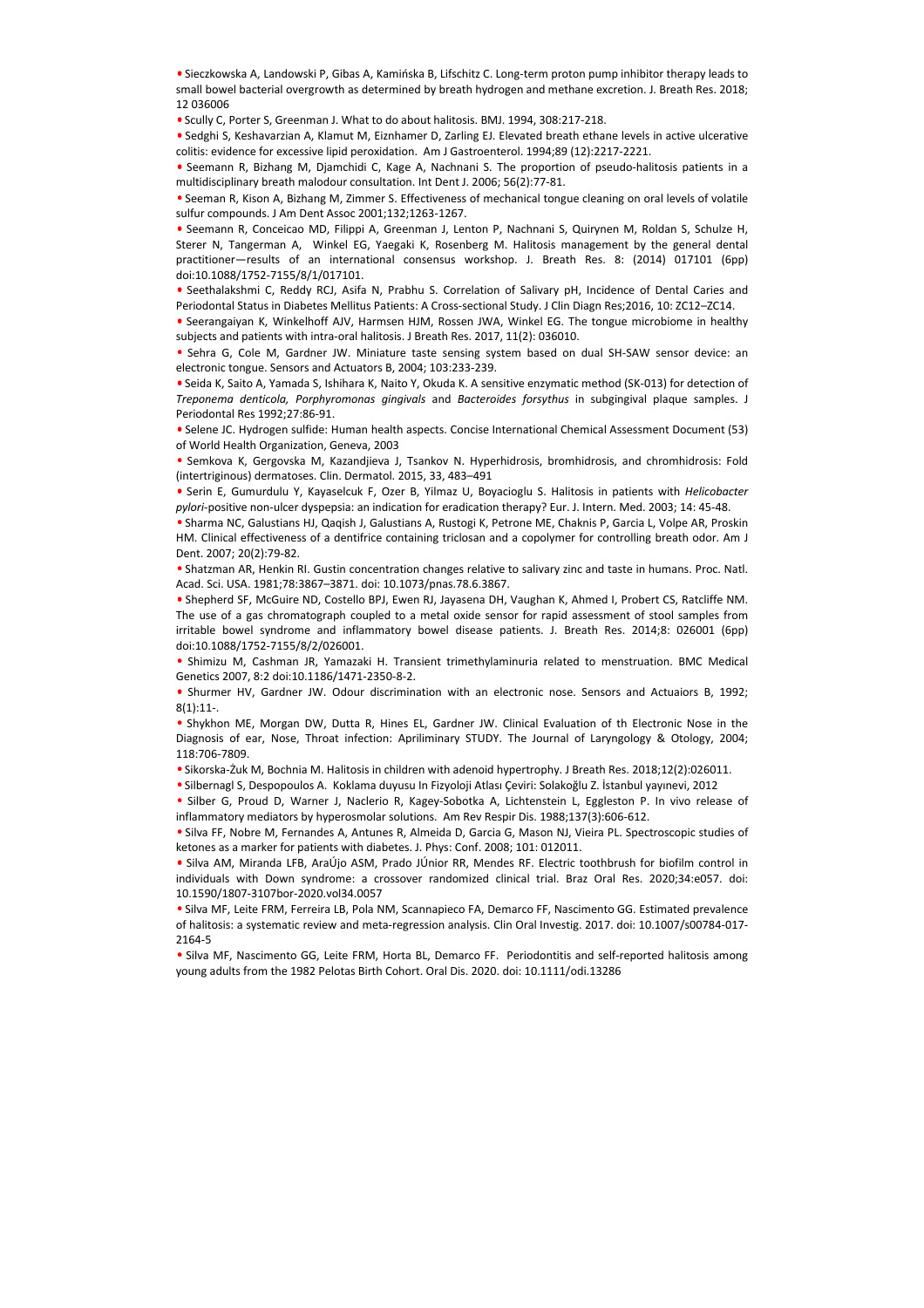• Silwood CJ, Grootveld MC, Lynch E. A multifactorial investigation of the ability of oral health care products (OHCPs) to alleviate oral malodour. J Clin Periodontol. 2001 Jul;28(7):634-41.

• Sim AM, Shaman P, Moulton DG. Topographic coding of olfactory quality: odorant-specific patterns of epithelial responsivity in the salamander. J Neurophysiol. 1982; 48(2):584-596.

• Simrén M, Stotzer P. Use and abuse of hydrogen breath tests. Gut 2006;55:297– 303 PMID: 16474100 DOI: 10.1136/gut.2005.075127

• Siragusa RJ, Cerda JJ, Baig MM, Burgin CW, Robbins FL. Methanol production from the degradation of pectin by human colonic bacteria. Am. J. Clin. Nutr. 1988; 47:848-851.

• Slot DE, De Geest S, van der Weijden FA, Quirynen M. Treatment of oral malodour. Medium-term efficacy of mechanical and/or chemical agents: -a systematic review-. J Clin Periodontol 2015; 42 (16): 303–316. doi: 10.1111/jcpe.12378.

• Smallegange RC, Verhulst NO, Takken W. Sweaty skin: an invitation to bite? Trends in Parasitology, 2011; 27 (4):143-148.

• Smith D, Turner C, Spanel P. Volatile metabolites in the exhaled breath of healthy volunteers: their levels and distributions. J. Breath Res. 2007; 1: 014004 (12pp).

• Smith D, Wang T, Pysanenko A, Spane P. A selected ion flow tube mass spectrometry study of ammonia in mouth- and nose-exhaled breath and in the oral cavity. Rapid Commun. Mass Spectrom. 2008; 22: 783-789.

• Smith D, Spanel P. The challenge of breath analysis for clinical diagnosis and therapeutic monitoring. The Analyst. 2007; 132:390-396.

• Smith D, Ismail KMK, Diskin AM, Chapman G, Magnay JL, Spanel P, O'brien S. Increase of acetone emitted by urine in relation to ovulation. Acta Obstetricia et Gynecologica. 2006; 85: 1008, 1011.

• Smith D, Spanel P, Davies S. Trace gases in breath of healthy volunteers when fasting and after a protein-calorie meal: A preliminary study. J Appl Physiol. 1999; 87(5):1584-1588.

• Smith D, Wang T, Spanel P. Kinetics and isotope patterns of ethanol and acetaldehyde emissions from yeast fermentations of glucose and glucose-6,6-d2 using selected ion flow tube mass spectrometry: A case study. Rapid Commun Mass Spectrom. 2002;16:69-76.

• Smith D, Spanel P, Enderby B, Lenney W, Turner C, Davies SJ. Isoprene levels in the exhaled breath of 200 healthy pupils within the age range 7-18 years studied using SIFT-MS. J. Breath Res. 2010;4: 017101 (7pp)

• Smith D, Spanel P, Fryer AA, Hanna F, and Ferns GAA. Can volatile compounds in exhaled breath be used to monitor control in diabetes mellitus? J. Breath Res. 2011;5: 022001 (8pp).

• Soleymani B, Styrström M, Tjalve M, Uequiza S, Zachrisson G, Ahlud K. Effects of dental plaque accumulation on halitosis as measured with a Halimeter. (Unpunlished data, 2007)

• Solga SF, Mudalel M, Spacek LA, Lewicki R, Tittel FT, Loccioni C, Russo A, Ragnoni A, Risby TH. Changes in the concentration of breath ammonia in response to exercise: A preliminary investigation. Journal of Breath Research. 2014; 8 (3): 037103 e Somitho, the mail that particles in the Somiton of Murat Aydi, Sparticles There is for the some particles from the Aydination of the Somitho, Sparticles from the Symbol Cancer Cell Line Symbol Cancer Cell Line NC Murat A

• Solomons TWG and Fryhle CB. Organic Chemistry, 9th edition; John Wiley & Sons, New York, 2006.

• Solovyeva AM, Dummer PMH. Cleaning effectiveness of root canal irrigation with electrochemically activated anolyte and catholyte solutions: Pilot study. Int End J. 2000; 33:494-504.

• Song EL, Kyung HY, Suk HL, Hoon JC, Keun HK, Il BK. Plaque autofluorescence as potential diagnostic targets for oral malodor. J. Biomed. Opt. 2016; 21(8), 085005, doi: 10.1117/1.JBO.21.8.085005.

• Sowa M, Mürtz M, Hering P. Mid-infrared laser spectroscopy for online analysis of exhaled CO. J. Breath Res. 2010;4: 047101 (6pp).

• Spanel P, Davies S, Smith D. Quantification of Breath Isoprene Using the Selected Ion Flow Tube Mass Spectrometric Analytical Method. Rapid Commun. Mass Spectrom. 1999; 13:1733-1738.

• Spanel P, Dryahina K, Smith D. Acetone, ammonia and hydrogen cyanide in exhaled breath of several volunteers aged 4-83 years. J. Breath Res,2007; 1:011001.

• Spanel P, Dryahina K, Smith D. The concentration distributions of some metabolites in the exhaled breath of young adults. J. Breath Res, 2007A;1: 026001

• Spanel P, Smith D. Selected Ion Flow Tube - Mass Spectrometry: Detection and Real-time Monitoring of Flavours Released by Food Products. Rapid Commun. Mass Spectrom, 1999; 13: 585-596.

• Spanel P, Smith D. Quantification of trace levels of the potential cancer biomarkers formaldehyde, acetaldehyde and propanol in breath by SIFT-MS. J. Breath Res, 2008; 2:046003 (10pp)

• Spanel P, Turner C, Wang TS, Bloor R, Smith D. Generation of volatile compounds on mouth exposure to urea and sucrose: implications for exhaled breath analysis. Physiological Measurement, 2006; 27(2): 7-17.

• Spielman AI. Chemosensory function and dysfunction. Crit Rev Oral Biol Med. 1998; 9(3):267-291.

• Spielman Al, Ricketts DA, Brand IG. High resolution scanning electron micrographic study of dissociated mouse taste cells. Chem Senses. 1992b; 17:451-460.

• Sponring A, Filipak W, Mikoviny T, Acer C, Schubert J, Miekisch W, Amann A, Troppmair J. Release of Volatile Organic Compounds from the Lung Cancer Cell Line NCI-H2087 In Vitro. Anticancer Research, 2009; 29: 419-426.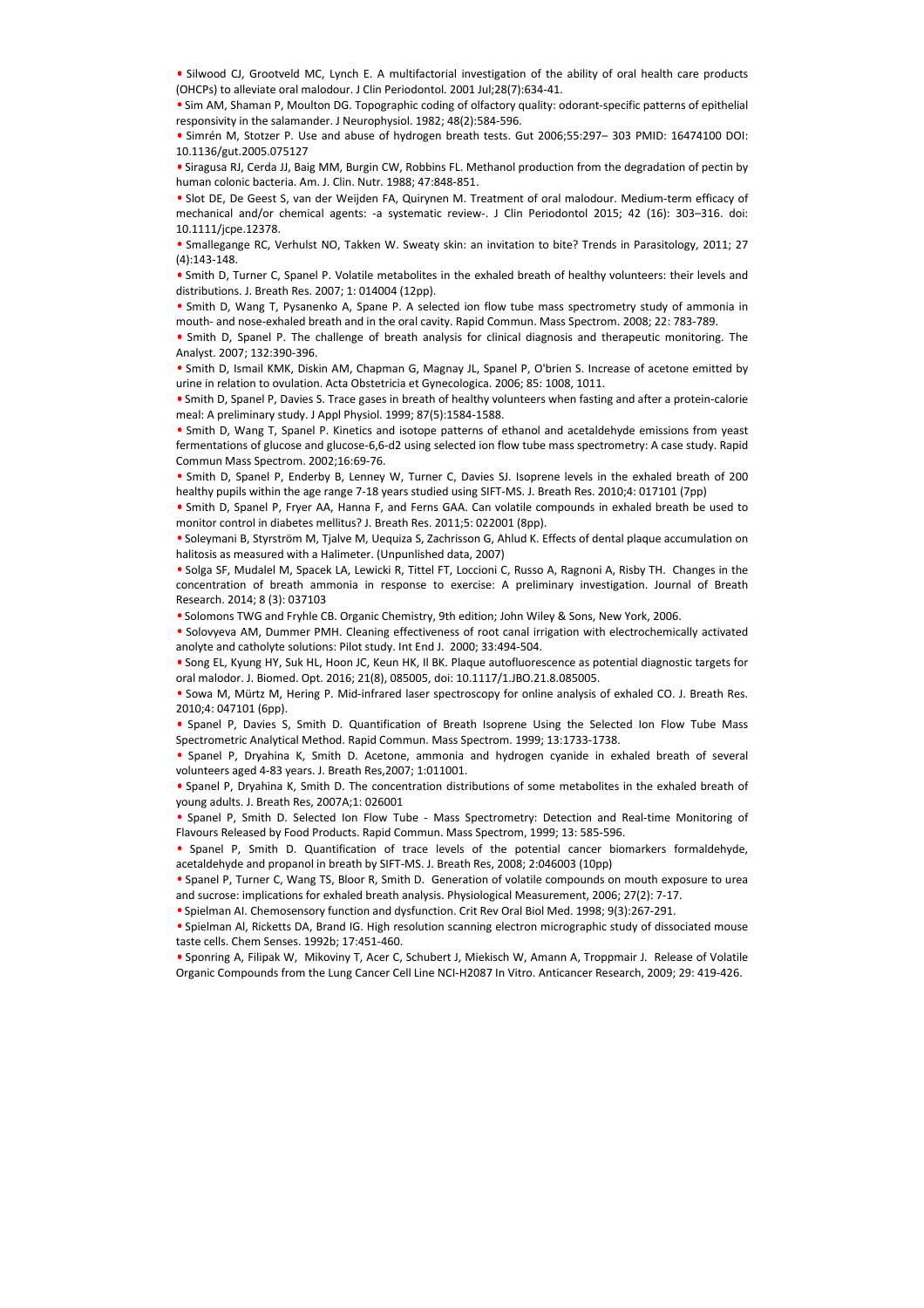• Springfield J, Suarez FL, Majerus GJ, Lenton PA, Furne JK, Levitt MD. Spontaneous fluctuations in the concentrations of oral sulfur-containing gases. J Dent Res 2001;80:1441-1444.

• Stammemberger H. Functional Endoscopic Sinus Surgery. Philadelphia: B.C. Decker. 1991; 161-169.

• Stein DJ, Roux LL, Bouwer C, Heerden BV. Is Olfactory Reference Syndrome an Obsessive-Compulsive Spectrum Disorder? Two Cases and a Discussion. The Journal of Neuropsychiatry and Clinical Neurosciences. 1998; 10:96- 99.

• Steenberghe vD, Rosenberg M. Bad Breath: A multidisciplinary approach. Leuven: Leuven University Press, 1996.

• Stefano M, Miceli E, Missanelli A, Malservisi S, Strocchi A, Corazza GR. Fermentation of endogenous substrates is responsible for increased fasting breath hydrogen levels in coeliac disease. J Lab Clin Med. 2004; 143:163–168.

• Stein RS. Pontic - residual ridge relationship: a research report. J Prosthet Dent 1966; 16: 251-85.

• Stephenson D, Halpern BP. No oral-cavity-only discrimination of purely olfactory odorants, Chem. Senses. 2009; 34: 121–126.

• Sterer N, Greenstein RB, Rosenberg M. Beta-galactosidase activity in saliva is associated with oral malodor. J Dent Res.2002;81:182-185.

• Sterer N, Hendler A, Davidi MP, Rosenberg M. A novel microscopic assay for oral malodor-related microorganisms. J. Breath Res. 2008; 2: 026003 (5pp)

• Sterer N, Shaharabany M, Rosenberg M. B-Galactosidase activity and H2S production in an experimental oral biofilm. J. Breath Res. 2009; 3: 016006.

• Sterer N, Slutzky H, Kohavi D, Matalon S. In vitro CPC retention and VSC adsorption by IPM oil droplets: Possible mechanisms of action of a two phase mouthwash. J. Breath Res, 2013; 7: 031001. doi:10.1088/1752- 7155/7/3/031001 e Steer N. Sicmity H. Komien o. Marshan is in with CPC retention and VSC ationprinciply international tendencies complete State and Nurat Aydes (1973/79/303000). This step is the model of state and Nurat Aydes (1973/9732).

• Sterne JAC, Smith DG. Sifting the evidence---what's wrong with significance tests? Another comment on the role of statistical methods. BMJ. 2001; 322 (7280): 226–231. doi:10.1136/bmj.322.7280.226. PMC 1119478. PMID 11159626.

• Stewart P. Guest commentaries: diffusion in biofilms. J. Bacteriol. 2003; 185 1485–1491.

• Storer M. Dummer J, Lunt H, Scotter J, McCartin F, Cook J, Swanney M, Kendall D, Logan F, Epton M. Measurement of breath acetone concentrations by selected ion flow tube mass spectrometry in type 2 Diabetes. J. Breath Res. 2011; 5:046011.

• Stoodley P, Debeer D, Longwell M, Nistico L, Hall-Stoodley L, Wenig B, Krespi YP. Tonsillolith: Not just a stone but a living biofilm. Otolaryngol Head Neck Surg. 2009; 141(3): 316-321.

• Struch F, Schwahn C, Wallaschofski H, Grabe HJ, Völzke H, Lerch MM, Meisel P, Kocher T. Self-reported Halitosis and Gastro-esophageal Reflux Disease in the General Population. J Gen Intern Med. 2007; 23(3):260-266.

• Stuck BA, Fadel V, Hummel T, Sommer JU. Subjective olfactory desensitization and recovery in humans. Chem Senses. 2014, 39(2):151–

• Suarez F, Furne J, Springfield J, Levitt M. Production and elimination of sulfur-containing gases in the rat colon. Am J Physiol Gastrointest Liver Physiol. 1998; 274:G727-G733.

• Suarez F, Furne J, Springfield J, Levitt M. Insights into human colonic physiology obtained from the study of flatus composition. Am J Physiol Gastrointest Liver Physiol. 1997; 272:(5) G1028-G1033.

• Suarez FL, Springfield J, Levitt MD. Identification of gases responsible for the odour of human flatus and evaluation of a device purported to reduce this odour. Gut 1998;43:100-104.

• Suarez FL, Furne JK, Springfield J, Levitt MD. Morning breath odor: Influence of treatments on sulfur gases. J Dent Res. 2000; 79:1773-.

• Suarez F, Springfield J, Furne J, Levitt M. Differentiation of mouth versus gut as site of origin of odoriferous breath gases after garlic ingestion. Am. J. Physiol. 1999; 276:425-430.

• Sukul P, Trefz P, Schubert JK, Miekisch W. Immediate effects of breath holding maneuvers onto composition of exhaled breath. J. Breath Res. 2014; 8: 037102 (10pp) doi:10.1088/1752-7155/8/3/037102

• Sukul P, Trefz P, Kamysek S, Schubert JK, Miekisch W. Instant effects of changing body positions on compositions of exhaled breath. J Breath Res. 2015; 9(4):047105. doi: 10.1088/1752-7155/9/4/047105.

• Sukul P, Oertel P, Kamysek S, Trefz P. Oral or nasal breathing? Real-time effects of switching sampling route onto exhaled VOC concentrations. J Breath Res .2017; 21; 11(2):027101. doi: 10.1088/1752-7163/aa6368.

• Suzuki N, Yoneda M, Naito T et al. Relationship between halitosis and psychologic status. Oral Surg Oral Med Oral Pathol Oral Radiol Endod 2008-A;106(4): 542–547.

• Suzuki N, Yoneda M, Naito T, Iwamoto T, Masuo Y, Yamada K, Hisama K, Okada I, Hirofuji T. Detection of Helicobacter pylori DNA in the saliva of patients complaining of halitosis. Journal of Medical Microbiology. 2008; 57, 1553-1559.

• Suzuki N, Yoneda M, Naito T, Inamitsu T, Yamada K, Okada I, Hatano Y, Iwamoto T, Masuo Y, Fuijimoto A, Hirofuji T. Association between oral malodour and psychological characteristics in subjects with neurotic tendencies complaining of halitosis. International Dental Journal. 2011; 61: 57-62.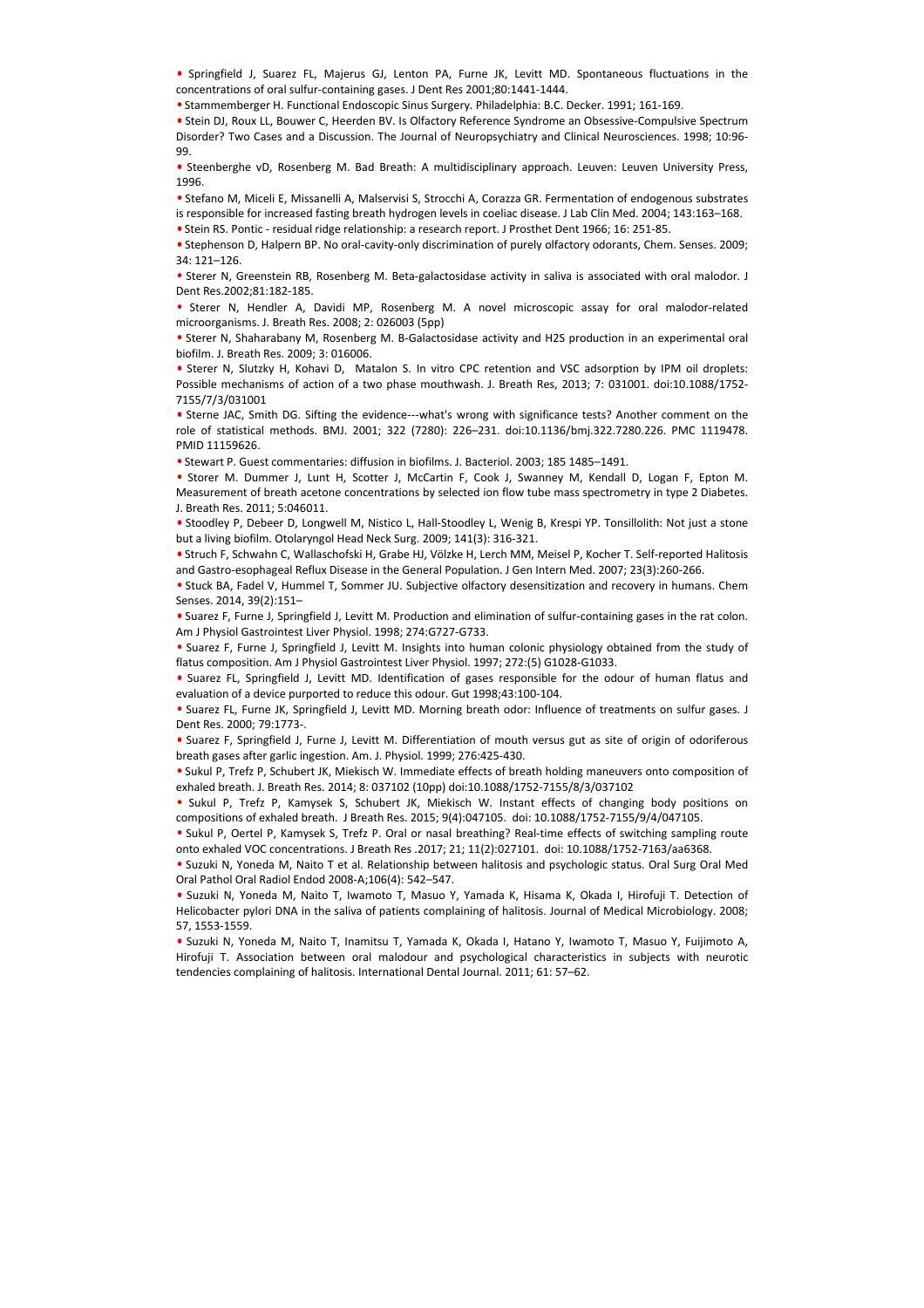• Suzuki N, Yoneda M, Naito T, Iwamoto T, Hirofuji T. Relationship between halitosis and psychologic status. Oral Surg Oral Med Oral Pathol Oral Radiol Endod. 2008;106:542-547.

• Syed SA, Gusberti FA, Loesche WJ, Lang NP. Diagnostic potential of chromogenic substrates for rapid detection of bacterial enzymatic activity in health and disease associated periodontal plaques. Journal of periodontal research. 1984;19:618-521.

• Szabó A, Ruzsanyi V, Unterkofler K, Mohácsi A, Tuboly E, Boros M, Szabó G, Hinterhuber H, Amann A. Exhaled methane concentration profiles during exercise on an ergometer. J. Breath Res. 2015; 9:016009.

• Tagg J. Prevention of streptococcal pharyngitis by anti-*Streptococcus pyogenes* bacteriocin-like inhibitory substances (BLIS) produced by *Streptococcus salivarius*. Indian J Med Res.2004; 119:13-16.

• Tang G, Wu L, Liang W, Wang R. Direct Stimulation of KATP channels by exogenous and endogenous hydrogen sulfide in vascular smooth muscle cells. Mol Pharmacol 2005;68:1757–1764.

• Takahashi T. A social club spontaneously formed by ex-patients who had suffered from anthropophobia. Int J Soc Psychiatry. 1975;21(2):137-140.

• Takatoshi M, Yuki Fujiyama, Rahardjo A, Noritaka O, Hideo M. Effect of 0.1% Zinc Chloride Mouthwash on Oral Malodor. Journal of Dental Health. 2002;52;3; 190-195.

• Takeshita T, Suzuki N, Nakano Y, Shimazaki Y, Yoneda M, Hirofuji T, Yamashita Y. Relationship between Oral Malodor and the Global Composition of Indigenous Bacterial Populations in Saliva. Appl. Environ. Microbiol. 2010; 76(9):2806.

• Takeshita T, Suzuki N, Nakano Y, Yasui M, Yoneda M, Shimazaki Y, Hirofuji T, Yamashita Y. Discrimination of the oral microbiota associated with high hydrogen sulfide and methyl mercaptan production. Scientific Reports, 2012; 2: 215, DOI: 10.1038/srep00215

• Takeuchi H, Setoguchi T, Machigashira M, Kanbara K, Izumi Y. Hydrogen sulfide inhibits cell proliferation and induces cell cycle arrest via an elevated p21 Cip1 level in Ca9-22 cells. J Periodontal Res 2008;43:90-95.

• Talbot AR, Herr TM, Parsons DS. Mucociliary clearance and buffered hypertonic saline solution. Laryngoscope. 1997; 107(4):500-503.

• Talebian A, Tazhibi M, IranpoorR, Semyari H, Taherzadeh M. Relationship between tonsil odor and oral malodor: a clinical study on 48 Iranian patients. J. Breath Res. 2008; 2: (3pp)

• Talebian A, Tazhibi M, Semyari H, Iranpoor R, Talebian H, Oreizy MS, Khansari M. Clinical evaluation of 222 Iranian patients with halitosis. J. Breath Res. 2008;2: (6pp)

• Tamaki N, Kasuyama K, Esaki M, Toshikawa T, Honda SI, Ekuni D, Tomofuji T, Morita M. A new portable monitor for measuring odorous compounds in oral, exhaled and nasal air. BMC Oral Health, 2011; 11:15-.

• Tamayo Y, Orozco JA and Cario AA. Dysgeusias Rev. Gastroenterol. Mex. 1978; 43 35–47.

• Tanabe SI, Desjardins J, Bergeron C, Gafner S, Villinski JR, Grenier D. Reduction of bacterial volatile sulfur compound production by licoricidin and licorisoflavan A from licorice. J. Breath Res.2012; 6016006.

• Tanaka M, Anguri H, Nishida N, Ojima M, Nagata H, Shizukuishi S. Reliability of clinical parameters for predicting the outcome of oral malodor treatment. J Dent Res 2003 82: 518-522.

• Tanda N, Washio J, Ikawa K, Suzuki K, Koseki T. Iwakura M. A new portable sulfide monitor with a zinc-oxide semiconductor sensor for daily use and field study. Journal of Dentistry, 2007; 35(7):552-557.

• Tang G, Wu L, Liang W, Wang R. Direct Stimulation of KATP channels by exogenous and endogenous hydrogen sulfide in vascular smooth muscle cells. Mol Pharmacol 2005; 68:1757–1764. (PMID: 16150926).

• Tangerman A. Measurement and biological significance of the volatile sulfur compounds hydrogen sulfide, methanethiol and dimethyl sulfide in various biological matrices. Journal of Chromatography B. 2009; 877:3366– 3377.

• Tangerman A. Halitosis in medicine: a review. International Dental Journal. 2002; 52:7-12.

• Tangerman A. Measurement and biological significance of the volatile sulfur compounds hydrogen sulfide, methanethiol and dimethyl sulfide in various biological matrices. J Chromatogr Analyt Technol Biomed Life Sci. 2009; 877(28):3366-3377. doi: 10.1111/j.1600-051X.2007.01116.x.

• Tangerman A, Winkel EG. Intra- and extra-oral halitosis: Finding of a new form of extra-oral blood-borne halitosis caused by dimethyl sulphide. J Clin Periodontol. 2007; 34: 748-755.

• Tangerman A, Winkel EG. Extra-oral halitosis: an overview. J. Breath Res. 2010; 4: 017003. Tangerman A, Winkel EG. Extra-oral halitosis: an overview. J. Breath Res., 2010; 4: 017003 doi: 10.1088/1752- 7155/4/1/017003. oral microbios associates with high hydrogen suifide and methyl mercaptas production. Scientific Reports,<br>Facebook associates with high hydrogen suifide and methyl mercaptas production. Sciences and order and distances cal

• Tangerman A, Winkel EG. The portable gas chromatograph OralChromaTM: a method of choice to detect oral and extra-oral halitosis. J. Breath Res. 2008; 2:017010.

• Tangerman A, Winkel EG, Laat L, Oijen AHV, Boer W. Halitosis and *Helicobacter pylori* infection. J. Breath Res. 2012; 6: 017102

• Tanner AC, Strzempko MN, Belsky CA, McKinley GA. API ZYM and API An-Ident reactions of fastidious oral Gram-negative species. Journal of clinical microbiology 1985;22:333-335.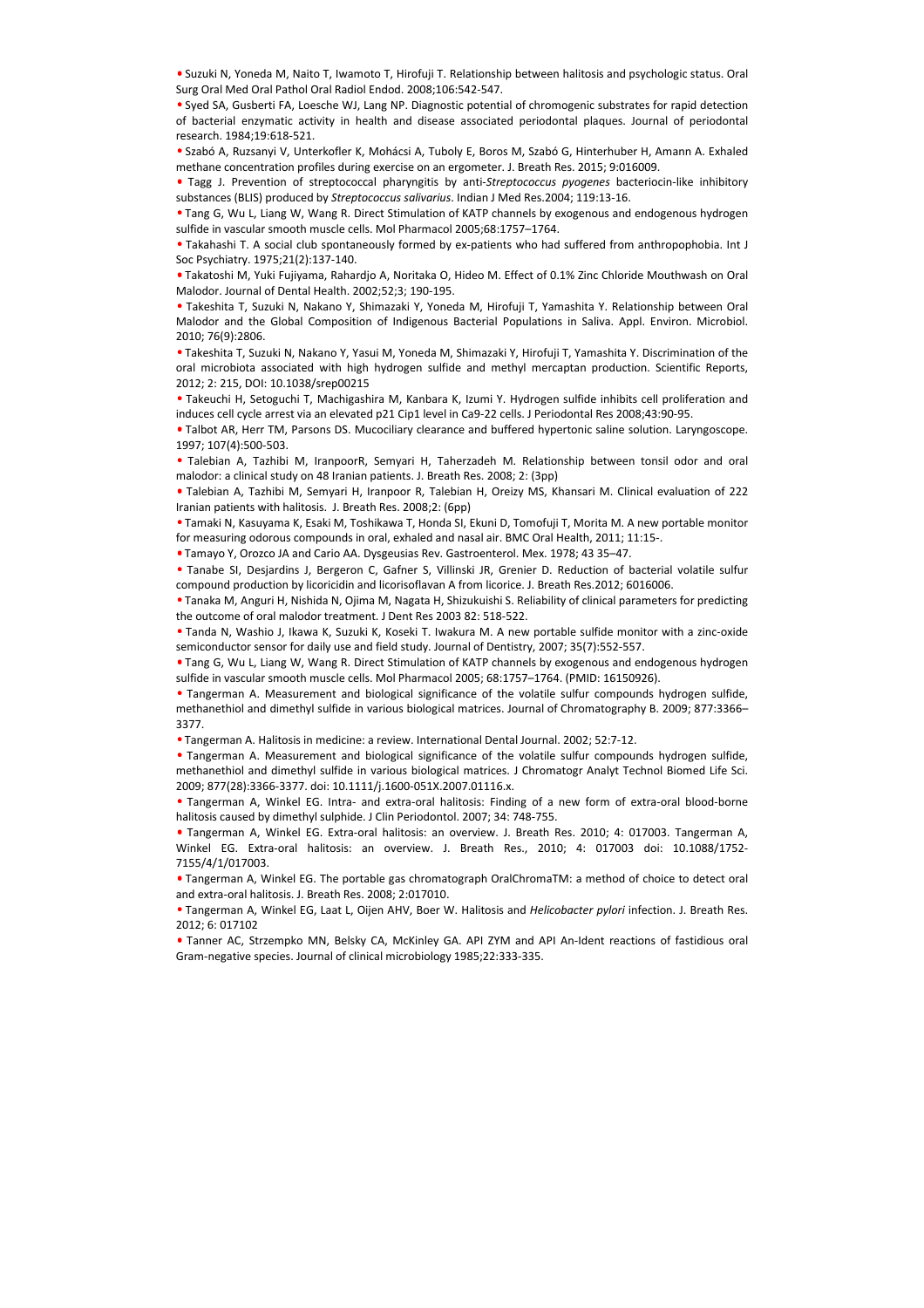• Haumann TJ, Kneepkens CM. Halitosis in two children caused by a foreign body in the nose. Ned Tijdschr Geneeskd. 2000; 144(23): 1129-.

• Tatli MM, San I, Karaoglanoglu M. Paranasal sinus computed tomographic findings of children with chronic cough. International Journal of Pediatric Otorhinolaryngology.2001; 60 :213–217.

• Tekdemir İ, Cömert E, Cömert A. Burun anatomisi in Temel Rinoloji, editör Koç C. Güneş Kitapevi, 2009, Ankara

• Tellefsen G, Liljeborg A, Johannsen A, Johannsen G. The role of the toothbrush in the abrasion process. Int J Dent Hyg. 2011; 9: 284-290.

• Tevdt B, Skyberg K,Aaserud O,etal.Brain damage caused by hydrogen sulfide; a follow-up study of six patients.Am J Ind Med1991;20: 91–

• Thrane PS, Young A, Jonski G, Rölla G. A new mouthrinse combining zinc and chlorhexidine in low concentrations provides superior efficacy against halitosis compared to existing formulations: A double–blind clinical study. J Clin Dent. 2007;18(3):82–86.

• Thrane PS, Jonski G, Houng A. Cpmparative effects of various comercially available mouth rinse formulations on halitosis. Dental Health, 2010;49(1):5-10.

• Thomas E, Plessis SD, Chiliza B, Lochner C, Stein D. Olfactory Reference Disorder: Diagnosis, Epidemiology and Management. CNS Drugs, 2015; DOI 10.1007/s40263-015-0292-5

• Thomas RZ, Mei HCVD, Veen MHVD, Soet JJD, Huysmans MCDNJM. Bacterial composition and red fluorescence of plaque in relation to primary and secondary caries next to composite: An in situ study. Oral Microbiol. Immunol. 2008;23(1), 7–13.

• Thorn RM, Reynolds DM, Greenman J. Multivariate analysis of bacterial volatile compound profiles for discrimination between selected species and strains in vitro. J Microbiol Methods. 2011;84:258–264.

• Tian M, Hanley AB, Dodds MWJ. Allyl isothiocyanate from mustard seed is effective in reducing the levels of volatile sulfur compounds responsible for intrinsic oral malodor. J Breath Res. 2013; 7: 026001.

• Tian N, Faller L, Leffler DA, Kelly CP, Hansen J, Bosch JA, Wei G, Paster BJ, Schuppan D Helmerhorst EJ. Salivary Gluten Degradation and Oral Microbial Profiles in Healthy Individuals and Coeliac Disease Patients. Appl Environ Microbiol. 2017; 83(6). pii: e03330-16. **• Thom RM, Reywides.** Ond, Geomann 1. Multivariate analysis of batterial volatio compound profiles for Tiam M, Hamley AB, Docks MW, Alwi brothoms for the matterial description of the first of the human Aya (and the matte

• Tiomny E, Arber N, Moshkowitz M, Peled Y,etal. Halitosis and *Helicobacter pylori*. A possible link? J Clin Gastroenterol.1992;15(3):236-7.

• Tokatli A. Coskun, T. Ozalp, I. Isovaleric acidemia. Clinical presentation of 6 cases. Turk. J. Pediatr. 1998, 40, 111–119.

• Tolboe H , Isıdor F, Budtz-Jorgensen E,Kaaeer S. The influence of oral hygiene on the mucosal conditions beneath bridge pontics. Scand J Dent Res 1987; 95: 475-82.

• Tolboe H, Isidor F, Budtz-Jörgensen E, et al: Influence of pontic material on alveolar mucosal conditions. Scand J Dent Res 1988; 96: 442-7.

• Tomlin J, Lowis C, Read NW. Investigation of normal flatus production in healthy volunteers. Gut, 1991,32,665- 669.

• Tomooka LT, Murphy C, Davidson TM. Clinical study and literature review of nasal irrigation. Laryngoscope. 2000;110(7):1189-1193.

• Tomita Y, Osaki T. Gustatory impairment and salivary gland pathophysiology in relation to oral cancer treatment. Int I Oral Maxillo Fac Surg. 1990, 19:299-304.

• Tonzetich J. Production and origin of oral malodour: A review of mechanisms and methods of analysis. J. Periodontol. 1977; 48:13-20.

• Tonzetich J, Ng SK. Reduction of malodor by oral cleansing procedures. Oral Surg Oral Med Oral Pathol. 1976; 42:172-81.

• Tonzetich J. Effect of volatile sulphur compounds on periodontal tissues and cellular metabolism: An overview. In: van Steenberghe SD, Rosenberg M, editors. Bad breath, a multidisciplinary approach. Leuven: Leuven University Press; 1996. p. 79—91.

• Tonzetich J, McBride BC. Characterization of volatile sulphur production by pathogenic and non-pathogenic strains of oral *Bacteroides*. Arch Oral Biol 1981;26:963-969.

• Tonzetich J. Oral malodor: An indicator of health status and oral cleanliness. Int Dent J, 1977; 28: 309-319.

• Toskes PP. Bacterial overgrowth of the gastrointestinal tract. Adv Intern Med. 1993; 38:387–.

• Trespi E, Ferrieri A. Intestinal bacterial overgrowth during chronic pancreatitis. Curr Med Res Opin. 1999; 15:47–52.

• Trinh CT, Li J, Blanch HW, Clark DS. Redesigning *Escherichia coli* Metabolism for Anaerobic Production of Isobutanol. Applied and Environmental Microbiology, 2011; 77(14):4894-4904.

• Trivedi SC, Talım ST. The response of human gingiva to restorative materials. J Prosthetic Dent 1973; 29: 73-80.

• Troccaz M, Starkenmann C, Niclass Y, van de Waal M, Clark AJ. 3-Methyl-3-sulfanylhexan-1-ol as a major descriptor for the human axilla-sweat odour profile. Chem. Biodivers. 2004, 1, 1022-1035.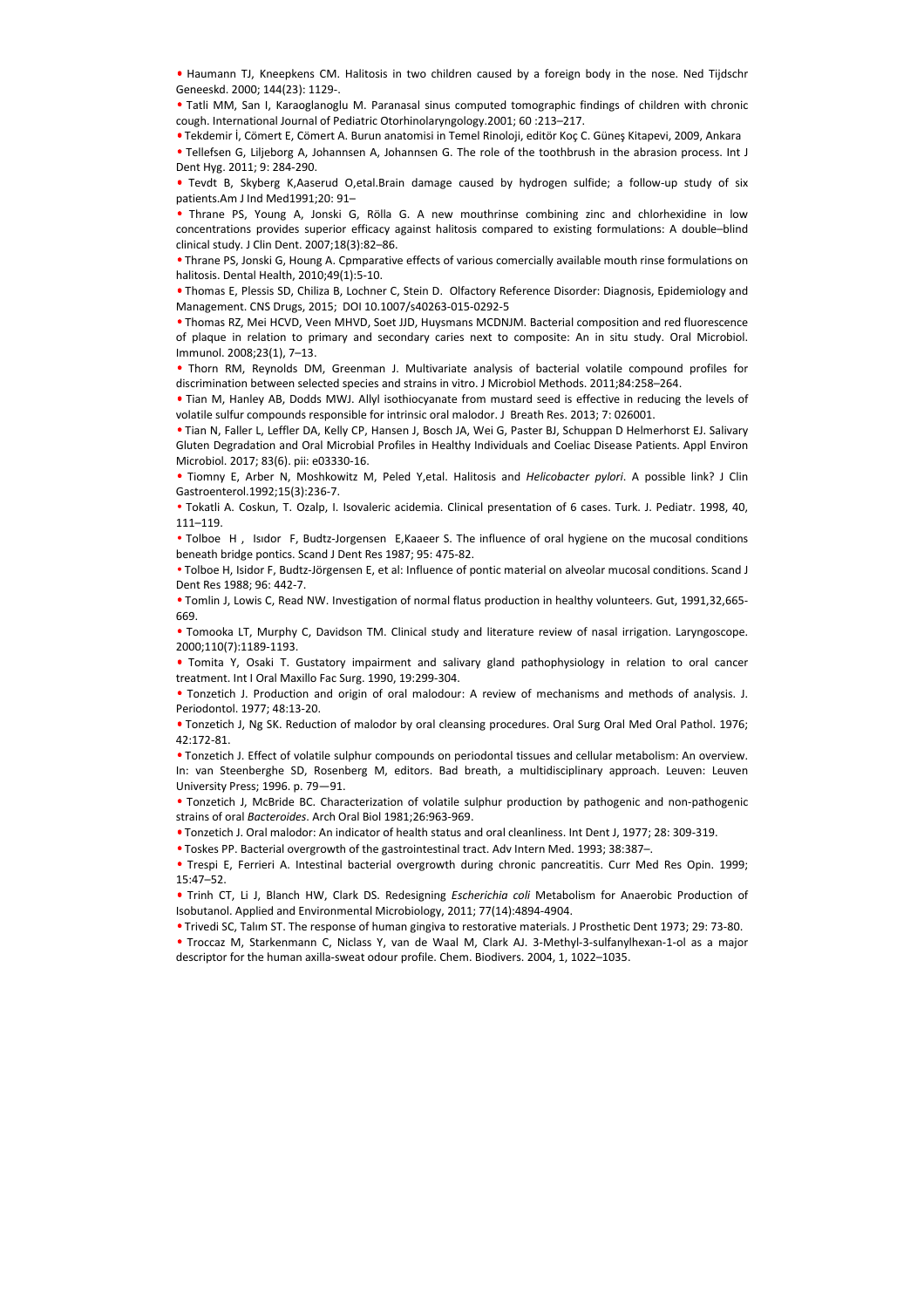• Troccaz M, Borchard G, Vuilleumier C, Raviot-Derrien S, Niclass Y, Beccucci S, Starkenmann C. Gender-specific differences between the concentrations of nonvolatile (R)/(S)-3-methyl-3-sulfanylhexan-1-Ol and (R)/(S)-3 hydroxy-3-methyl-hexanoic acid odor precursors in axillary secretions. Chem. Senses 2009, 34, 203–210.

• Troger B, Almeida HL, Duquia RP. Emotional impact of halitosis. Trends Psychiatry Psychother. 2013;36(4):219- 221

• Tso WW, Adler J. Negative chemotaxis in *Escherichia coli*. J Bacteriol. 1974; 118: 560–576.

• Turner C, Parekh B, Walton C, Spanel P, Smith D, Evans M. An exploratory comparative study of volatile compounds in exhaled breath and emitted by skin using selected ion flow tube mass spectrometry. Rapid Commun. Mass Spectrom. 2008; 22: 526-532.

• Turner C, Spanel P, Smith D. A longitudinal study of ammonia, acetone and propanol in the exhaled breath of 30 subjects using selected ion flow tube mass spectrometry, SIFT-MS. Physiological Measurement, 2006A; 27(4): 321-.

• Turner C, Spanel P, Smith D. A longitudinal study of ethanol and acetaldehyde in the exhaled breath of healthy volunteers using selected-ion flow-tube mass spectrometry. Rapid Communications in Mass Spectrometry, 2006B; 20(1):61-68.

• Turner C, Spanel P, Smith D. A longitudinal study of methanol in the exhaled breath of 30 healthy volunteers using selected ion flow tube mass spectrometry, SIFT-MS. Physiological Measurement, 2006C; 27(7): 637-.

• Turner C, Spanel P, Smith D. A longitudinal study of breath isoprene in healthy volunteers using selected ion flow tube mass spectrometry (SIFT-MS). Physiol. Meas. 2006D; 27:13-22.

• Turner C, Walton C, Hoashi S, Evans M. Breath acetone concentration decreases with blood glucose concentration in type I diabetes mellitus patients during hypoglycaemic clamps. J. Breath Res. 2009; 3: 046004 (6pp)

• Tüzün Y, Arzuhal N. Çinko Eksikliği ile ilişkili Deri Hastalıkları. Dermatose 2004; 3(2): 84-91.

• Tsuneishi M, Yamamoto T, Kokeguchi S, Tamaki N, Fukui K, Watanabe T. Composition of the bacterial flora in tonsilloliths. Microbes Infect. 2006;8(9-10):2384-2389.

• Tydd TF, Dyer NH. Pyloric stenosis presenting with halitosis. Br Med J. 1974; 3(5926):321-.

• Ucar Y, Brantley WA. Biocompatibility of Dental Amalgams. International Journal of Dentistry. 2011, 23:doi: 10.1155/2011/981595.

• Uslu M, Aydin M. Subjektif ağız kokusunun hipnoz ile tedavisi- Olgu Sunumu. 2020; DergiPark Üsküdar Üniversitesi Klinik Hipnoz ve Tamamlayıcı Tıp Dergisi. 1(2):1-.

• Ueno M, Shinada K, Yanagisawa T, Mori C, Yokoyama S, Furukawa S, Takehara S, Kawaguchi Y. Clinical oral malodor measurement with a portable sulfide monitor. Oral Diseases. 2008; 14(3): 264-269.

• Uher R, Farmer A, Henigsberg N et al. Adverse reactions to antidepressants. Br J Psychiatry 2009; 195(3): 202– 210.

• Urita Y, Watanabe T, Ishihara S, Maeda T, Sasaki Y, Hike K, Miura Y, Nanami T, Arai K, Koshino H, Saito Y, Shimada N, Sugimoto M, Miki K. Breath hydrogen and methane levels in a patient with volvulus of the sigmoid colon. J. Breath Res. 2008;2: (5pp). e Turrer C, Valoro C, Hoasiel S, Ronst & Brazin actomo-concentration decreases with blood glucase<br>
(Gept) - (System C, Vachal N, Cirko Estistigli ie liskili Deri Haylong/scientic clamps J. Brestli Res. 2009; 3: 046004<br>
(Ge

• Xu X, Zhou XD and Wu CD. Tea catechin EGCg suppresses the mgl gene associated with halitosis J. Dent. Res. 2010; 89:1304-1308.

• Van der Sluijs, Slot DE, Bakker EWP, Weijden GA. The effect of water on morning bad breath: a randomized clinical trial. Int J Dent Hygiene, 2015; doi10.111/idh.12149.

• Van der Hoeven JS, Camp PJ. Synergistic degradation of mucin by *Streptococcus oralis* and *Streptococcus sanguis* in mixed chemostat cultures. Journal of dental research. 1991; 70:1041-1044.

• van Steenberghe D, Avontroodt P, Peeters W, Pauwels M, Coucke W, Lijnen A, Quirynen M. Effect of Different Mouthrinses on Morning Breath. J Periodontol. 2001; 72(9):1183-1191.

• Van den Velde S, Nevens F, Van Hee P, van Steenberghe D, Quirynen M. GC-MS analysis of breath odor compounds in liver patients. J Chromatogr B Analyt Technol Biomed Life Sci. 2008; 875(2):344-348.

• Van den Velde S, van Steenberghe D, Van hee P, Quirynen M. Detection of Odorous Compounds in breath. J Dent Res, 2009; 88(3): 285-.

• van den Velde S, Quirynen M, van Hee P, van Steenberghe D. Halitosis associated volatiles in breath of healthy subjects. Journal of chromatography. Analytical technologies in the biomedical and life sciences. 2007; 853:54- 61.

• Vandekerckhove B, Van den Velde S, Smit MD, Dadamio J, Teughels W, Van Tornout M, Quirynen M. Clinical reliability of nonorganoleptic oral malodour measurements. J Clin Periodontol. 2009; 36: 964–969 doi: 10.1111/j.1600-051X.2009.01473.x

• Van der Sleen MI, Slot DE, Van Trijffel E, Winkel EG, Van der Weijden GA. Effectiveness of mechanical tongue cleaning on breath odour and tongue coating: A systematic review. Int J Dent Hygiene. 2010; 8:258–268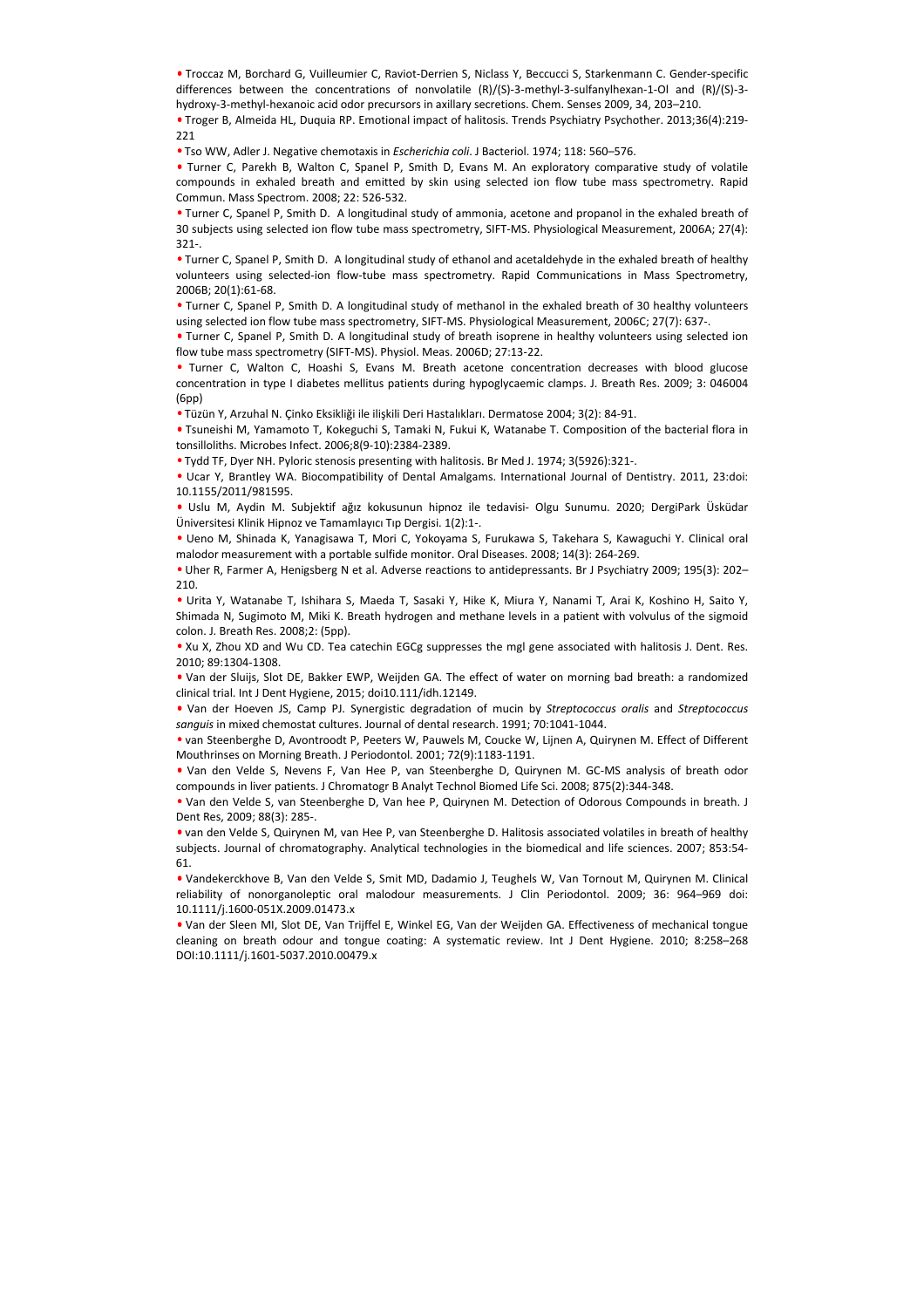• Vandana KL, Sridhar A. Oral Malodor: A review. Journal of Clinical and Diagnostic Research. 2008; 2(7): 768- 773.

• Vandekerckhove B, Van den Velde S, Smit MD, Dadamio J, Teughels W, Tornout MW, Quirynen M, Clinical reliability of non-organoleptic oral malodour measurements. Clinical Periodontology, 2009; 36(11): 964–969.

• Vass G, Huszar E, Barat E, Valyon M, Kiss D, Penzes I, Augusztinovicz M, Horvath I. Comparison of Nasal and Oral Inhalation during Exhaled Breath Condensate Collection. Am J Respir Crit Care Med, 2003; 167:850-855.

• Vecchia CL. Mouthwash and oral cancer risk: An update. Oral Oncology, 2009; 45, 198– 200.

• Verschueren K. Handbook of Environmental Data on Organic Chemicals 2nd ed, pp 52-59. New York Cincinati, Toronto, London Melbourne: Van Nostrand Reinhold Company, 1983.

• Versteeg PA, Rosema NA, Timmerman MF, Van der Velden U, Van der Weijden GA. Evaluation of two soft manual toothbrushes with different filament designs in relation to gingival abrasion and plaque removing efficacy. International Journal Dental Hygiene, 2008;6,166-

• Vibhute A, Vandana KL. The effectiveness of manual versus powered toothbrushes for plaque removal and gingival health: A meta-analysis. J Indian Soc Periodontol. 2012;16(2):156-60. doi:10.4103/0972-124X.99255.

• Videbech T. Chronic olfactory paranoid syndromes. A contribution to the psychopathology of the sense of smell. Acta Psychiatr Scand. 1966;42(2):183-213.

• Volpato GP, Searles R, Yu B, Crosbie, MS, Bloch KD, Ichinose F, Zapol WM. Inhaled Hydrogen Sulfide: A Rapidly Reversible Inhibitor of Cardiac and Metabolic Function in the Mouse. Anesthesiology. 2008; 108(4): 659–668.

• Waerhaug J . Tissue reactions aroutid artificial crowns. J Periodontol 1953; 24: 172-85.

• Wagner DA, Schatz R, Coston R, Curington C, Bolt D, Toskes PP. A new 13C breath test to detect vitamin B12 deficiency: a prevalent and • oorly diagnosed health problem. J. Breath Res. 2011; 5:046001.

• Waiz AM, Ayesh R, Mitchell SC, Idle JR, Smith RL. Trimethylaminuria: the detection of carriers using a trimethylamine load test. J Inherit Metab Dis. 1989;12(1):80-85.

• Waler SM. The effect of zinc-containing chewing gum on volatile sulfur-containing compounds in the oral cavity. Acta Odontol Scand. 1997; 55(3):198-200

• Waler SM. The effect of some metal ions on volatile sulfur-containing compounds originating from the oral cavity. Acta Odontol Scand. 1997; 55(4):261-264.

• Waler SM. On the transformation of sulfur-containing amino acids and peptides to volatile sulfur compounds (VSC) in the human mouth. Eur J Oral Sci. 1997;105(2):534-537.

• Waler SM. The effect of zinc-containing chewing gum on volatile sulfur containing compounds in the oral cavity. Acta Odontologica Scandinavia. 1997-55(3):198-200.

• Walls T, Power D, Tagg J. Bacteriocin-like inhibitory substance (BLIS) production by the normal flora of the nasopharynx: potential to protect against otitis media? Journal of Medical Microbiology. 2003; 52:829-833.

• Wallace KJ, Cordero SR, Tan CP, Lynch VM, Anslyn EV. A colorimetric response to hydrogen sulfide. 2007; 120(2):362–367.

• Wang T, Pysanenko A, Dryahina K, Spanel P, Smith D. Analysis of breath, exhaled via the mouth and nose, and the air in the oral cavity. J. Breath Res. 2008; 2 037013.

• Wang Z, Wang C. Is breath acetone a biomarker of diabetes? A historical review on breath acetone measurements. J. Breath Res. 2013; 7 037109. doi:10.1088/1752-7155/7/3/037109

• Warren PR, Jacobs D, Low MA, Chater BV, King DW. A clinical investigation into the effect of toothbrush wear on efficacy. J Clin Dent. 2002;13(3):119-124.

• Washio J, Sato T, Koseki T, Takahashi N. Hydrogen sulfide-producing bacteria in tongue biofilm and their relationship with oral malodour. Journal of Medical Microbiology. 2005; 54, 889–895.

• Washio J, Shimada Y, Yamada M, Sakamaki R, Takahashi N. Effects of pH and Lactate on Hydrogen Sulfide Production by Oral Veillonella spp. Appl. Environ. Microbiol. 2014; 80(14):4184. DOI: 10.1128/AEM.00606-14.

• Watson MR, Lopatin DE, Bretz WA, Ertel IJ, Loesche WJ. Detection of two anaerobic periodontopathogens in children by means of the BANA and ELISA assays. J Dent Res. 1991; 70 (7):1052-1056.

• Wehinger A, Schmid A, Mechtcheriakov S, Ledochowski M, Grabmer C, Gastl GA, Amann A. Lung cancer detection by proton transfer reaction mass-spectrometric analysis of human breath gas. International Journal of Mass Spectrometry. 2007; 265:49-59.

• Wei S, Bahl MI, Baunwall SMD, Hvas CL, Licht TR. Determining Gut Microbial Dysbiosis: a Review of Applied Indexes for Assessment of Intestinal Microbiota Imbalances. Applied and Environmental Microbiology, 2021, 87 (11) e00395-21; DOI: 10.1128/AEM.00395-21

• Weinberg M. Halitosis: The 'bad breath' syndrome. US Pharmacist. 2001;26(3):46-57.

• Welge-Lüssen A, Husner A, Wolfensberger M, Hummel T. Influence of simultaneous gustatory stimuli on orthonasal and retronasal olfaction. Neurosci Lett. 2009;454(2):124-128.

• Whiteman M, Armstrong JS, Chu SH, Jia-Ling S, Wong BS, Cheung NS, Halliwell B, Moore PK. The novel neuromodulator hydrogen sulfide: an endogenous peroxynitrite 'scavenger'? Journal of Neurochemistry. 2004; e wagee DA, Scatz R, Cordero SR, Tan Cent and Murat Aydustance Barket vices and the transfer of the stationary and the method in the stationary and the stationary and the stationary and the stationary and the stationary an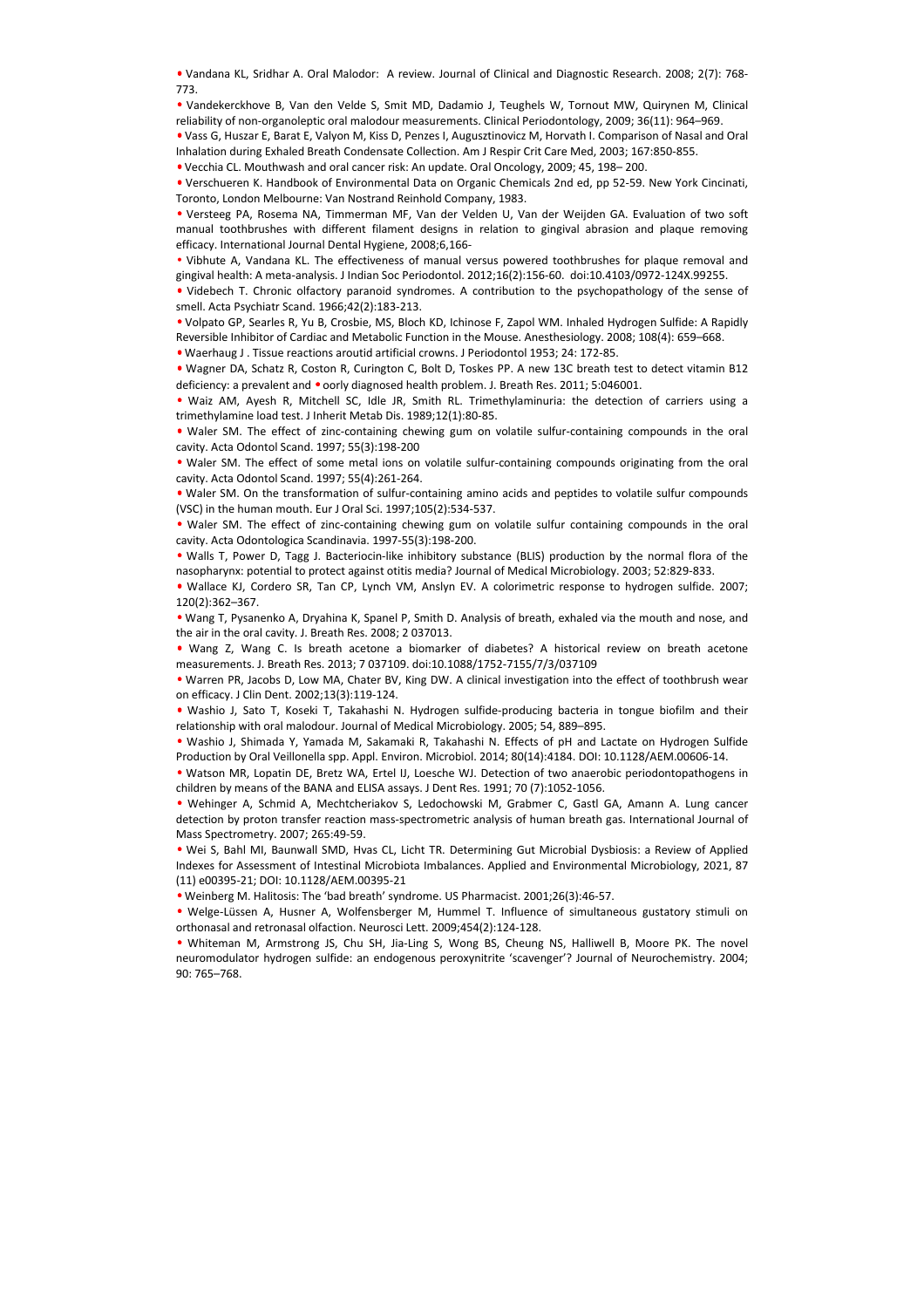• Whittle CL, Fakharzaden S, Eades J. Human Breath Odors and Their Use in Diagnosis. Ann. N.Y. Acad. Sci. 2007; 1098: 252-266.

• Wiener RC, Wu B, Crout R, Wiener M, Plassman B, Kao E, McNeil D. Hyposalivation and xerostomia in dentate older adults. J Am Dent Assoc. 2010; 141(3):279-284. doi: 10.14219

• Wilhelm D, Gysen K, Himmelmann A, Krause C, Wilhelm KP. Short-term effect of a new mouthrinse formulation on oral malodour after single use in vivo: A comparative, randomized, single-blind, parallel-group clinical study. J. Breath Res. 2010; 4: 036002 (7pp) doi:10.1088/1752-7155/4/3/036002

• Wilke K, Martin A, Terstegen L, Biel SS. A short history of sweat gland biology. Int. J. Cosmet. Sci. 2007; 29: 169– 179.

• Wilkinson DJ, Smeeton NJ, Watt PW. Ammonia metabolism, the brain and fatigue; revisiting the link. Progress in Neurobiology. 2010; 91(3):200-219.

• Wilson G, Conway DI. Mouthwash use and associated head and neck cancer risk. Evid Based Dent, 2016; 17(1):8-9.

• Winek CL, Collom WD, Wecht CH. Death from hydrogen sulfide fumes. The Lancet. 1968, 1:1096-.

• Winkel EG. Halitosis control in Clinical periodontology and implant dentistry, Chapter 60; eds: Lindhe J, Lang NP, Karring T. 5.th press, 2008, Blackwell Munsgaard Oxford pp1325-1340

• Winkel EG, Tangerman A. Appropriate sample bags and syringes for preserving breath samples in breath odor research: A technical note. J. Breath Res. 2008;2: 017011 (3pp)

• Winkel EG, Roldán S, Van Winkelhoff AJ, Herrera D, Sanz M. Clinical effects of a new mouthrinse containing chlorhexidine, cetylpyridinium chloride and zinc-lactate on oral halitosis. A dual-center, double-blind placebocontrolled study. J Clin Periodontol. 2003; 30(4):300-306.

• Wolvos TA. Advanced Wound Care with Stable, Super-Oxidized Water. A look at how combination therapy can optimize wound healing. Wounds. 2006, 18(1):11-13.

• Wondimu T, Wang R, Ross B. Hydrogen Sulphide in Human Nasal Air Quantified Using Thermal Desorption and Selected Ion Flow Tube Mass Spectrometry. J Breath Res. 2014; 8(3):036002. doi: 10.1088/1752- 7155/8/3/036002.

• Woodworth CNH. Dimethylsulphidemia: The significance of dimethyl sulphide in extra-oral, blood borne halitosis. British Dental Journal, 2013; 214: E20.

• Wu Y, Chi X, Zhang Q, Chen F, Deng X. Characterization of the salivary microbiome in people with obesity. PeerJ 2018, 6, e4458.

• Wyman JB, Dent J, Heddle R, Dodds WJ, Toouli J, Downton J. Control of belching by the lower oesophageal sphincter. Gut. 1990; 31(6): 639-646.

• Xu X, Cho SI, Sammel M, You L, Cui S, Huang Y. Association of petrochemical exposure with spontaneous abortion. Occup. Environ. Med. 1998; 55(1):31-36.

• Yaegaki K. Oral malodor and periodontal disease. In: Rosenberg editor. Bad breath; research perspectives. Tel Aviv: Ramot Publishing-Tel Aviv University; 1995. p. 87-108.

• Yaegaki K. Advances in breath odor research: re-evaluation and newly-arising sciences. J. Breath Res. 2012; 6: 010201

• Yaegaki K, Coil J M, Kamemizu T and Miyazaki H. Tongue brushing and mouth rinsing as basic treatment measures for halitosis. Int. Dental J. 2002; 52 192–196.

• Yaegaki K, Coil JM. Clinical application of a questionnaire for diagnosis and treatment of halitosis. Malodor Clinics, 1999A; 30(5):302-306.

• Yaegaki K, Coil JM. Clinical dilemmas posed by patients with psychosomatic halitosis. Quintessence Int. 1999; 18:328-333.

• Yaegaki K, Suetaka T. The effect of zinc chloride mouthwash on the production of oral malodour, the degradations of salivary cellular elements and proteins. J Dent Health 1989; 39:377-386.

• Yaegaki K, Brunette DM, Tangerman A, Choe YS, Winkel E, Ito S, Kitano T, Ii H, Calenic B, Ishkitiev N, Imai T. Standardization of clinical protocols in oral malodor research. J. Breath Res. 2012;6: 017101 (10pp) doi:10.1088/1752-7155/6/1/017101 chocked (minimular distinction (minimular and checked the oriental Res 1992b; 2008) and Teatron of the Verench Checked Numerical Research (minimular and minimular Research Checked Numerical Research (minimular Aydun The Wa

• Yaegaki K, Coil JM. Examination, Classification, and Treatment of Halitosis; Clinical Perspectives. J Can Dent Assoc 2000; 66:257-61.

• Yaegaki K, Qian W, Murata T, Imai T, Sato T, Tanaka T. Oral malodorous compound causes apoptosis and genomic DNA damage in human gingival fibroblasts. J Periodontal Res. 2008;43:391-399.

• Yaegaki K, Sanada K. Biochemical and clinical factors influencing oral malodor in periodontal patients. J Periodontol. 1992a; 63: 783–789.

• Yaegaki K. Oral malodor and periodontal disease. In: Rosenberg M, editor. Bad breath, research perspectives. Tel Aviv: Ramot Publishing–—Tel Aviv University; 1995. p. 87-108.

• Yaegaki K, Sanada K. Volatile sulfur compounds in mouth air from clinically healthy subjects and patients with periodontal disease. J Periodontal Res 1992b; 27: 233-238.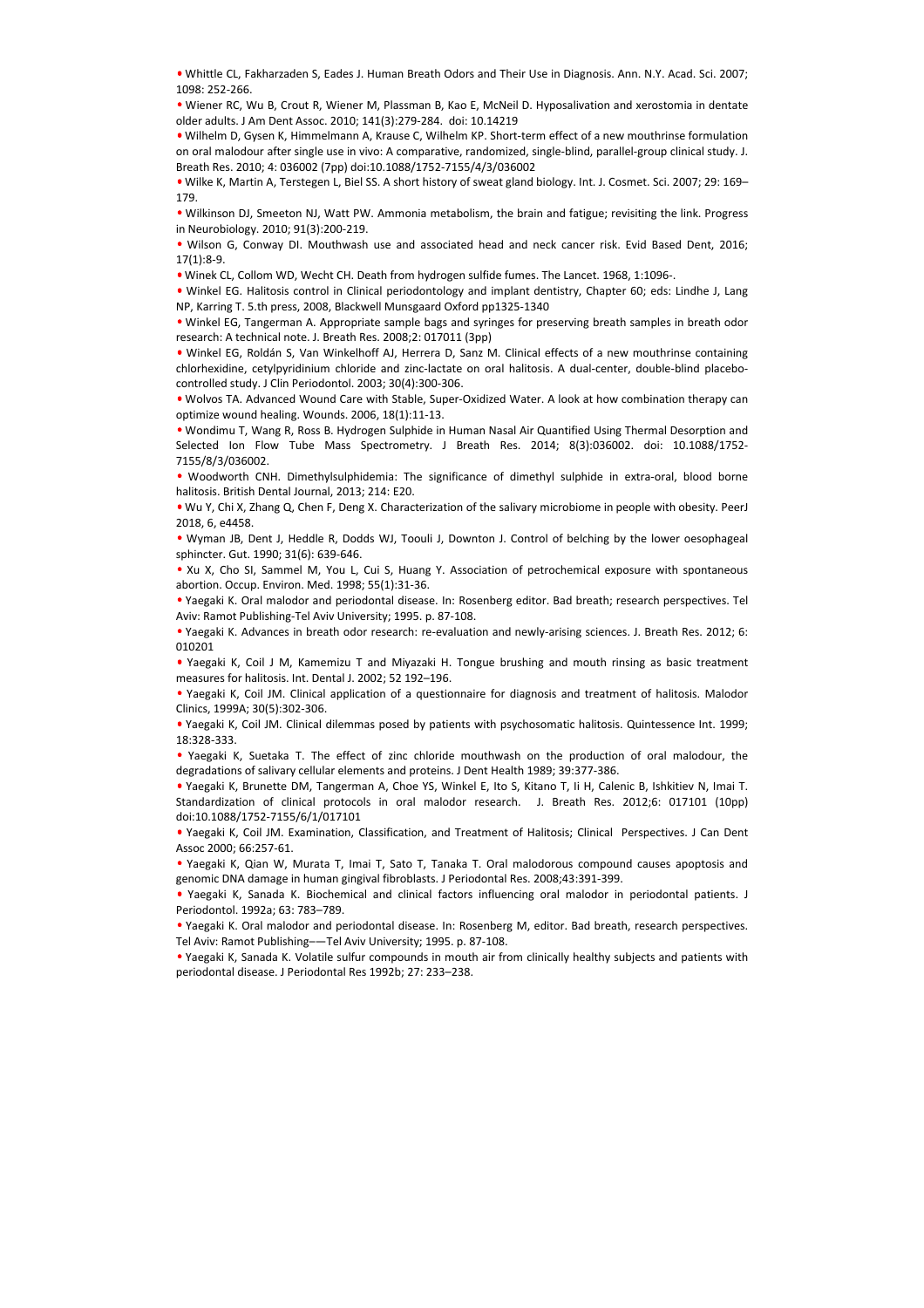• Yaegaki K. Oral malodorous compounds are periodontally pathogenic and carcinogenic. Japanese Dental Science Review. 2008; 44, 100-.

• Yahagi N, Kono M, Kitahara M. Effect of electrolyzed water on wound healing. Artif Organs. 2000; 24(12):984- 987.

• Yamashita K, Oda M, Tanaka T, Nishida I, Sato NW, Takeda SM, Habu M, Sago T, Takahashi O, Tsurushima H, Tabe D, Otani T, Yoshiga D, Sasaguri M, Joujima T, Miyamura Y, Morimoto Y.

Changes in tonsillolith characteristics detected in a follow-up CT study. BMC Oral Health. 2021; 21: 72. doi: 10.1186/s12903-021-01426-1

• Yang G, Sun X, Wang R. Hydrogen sulfide-induced apoptosis of human aorta smooth muscle cells via the activation of mitogen-activated protein kinases and caspase-3. The FASEB Journal. 2004; 18(14): 1782-1784.

• Ye W, Zhang Y, He M, Zhu C, Feng X. Relationship of tongue coating microbiome on volatile sulfur compounds in healthy and halitosis adults. J. Breath Res. 2019, 14, 016005.

• Yeler DY, Hocaoglu T, Koraltan M, Aydin M, Gul M, Gul S. Structural changes in periodontium of rats exposed to a low concentration of hydrogen sulfide for 50 days. European Journal of Inflammation. 2016, 14(2): 93–99.

• Yeler DY, Aydin M, Hocaoğlu PT, Koraltan M, Özdemir H, Kotil T, Gül M. Ultrastructural changes in epithelial cells of rats exposed to low concentration of hydrogen sulfide for 50 days. Ultrastruct Pathol. 2016; 40(6):351- 357.

• Yeler DY, Aydin M, Gul M, Hocaoğlu T, Ozdemir H, Koraltan M. Systemic effects of H2S inhalation at human equivalent dose of pathologic halitosis on rats. Acta Odontologica Scandinavica, 2017; 75:517-523 http://dx.doi.org/10.1080/00016357.2017.1350992

• Yilmaz AE, Bilici M, Tonbul A, Karabel M, Dogan G, Tas T. Paediatric Halitosis and Helicobacter pylori Infection. Journal of the College of Physicians and Surgeons Pakistan 2012, 22 (1): 27-30.

• Yokoyama MT, Carlston. Dissimilation of tryptophan and related indolic compounds by ruminal microorganisms in vitro. Appl Microbiol, 1974; 27:540-548.

• Yoneda M, Masuo Y, Suzuki N, Iwamoto T, Hirofuji T. Relationship between the B-galactosidase activity in saliva and parameters associated with oral malodor. J. Breath Res. 2010; 4: 017108.

• Yoo SH, Jung HS, Sohn WS, Kim BH, Ku BH, Kim YS, Park SW, Hahm KB. Volatile Sulfur Compounds as a Predictor for Esophagogastroduodenal Mucosal Injury. Gut and Liver, 2008; 2(2): 113-118.

• Yoshimura M. nakano Y, Yamashita Y, Oho T, Saito T, Koga T. Formation of Methyl Mercaptan from L-Methionine by *Porphyromonas gingivalis*. Infection and immunity, 2000; 68(12): 6912–6916.

• Young A, Jonski G, Rölla G. Effects of metal salts on the oral production of volatile sulphur containing compounds (VSC). J Clin Periodontol 2001; 28(8): 776–781.

• Young A, Jonski G. Effect of a single brushing with two Zn-containing toothpastes on VSC in morning breath: A 12 h, randomized, double-blind, cross-over clinical study. J. Breath Res. 2011;5: 046012 (8pp)

• Young A, Jonski G, Rölla A. Inhibition of orally produced volatile compounds by zinc, chlorohexidine or cetylpyridinium chloride- effect of concentration. Eur J Oral Sci, 2003; 111:400-404.

• Young A, Jonski G, Rölla G. Combined effect of zinc ions and cationic antibacterial agents on intraoral volatile sulphur compounds (VSC). Int Dent J. 2003; 53(4):237-242.

• Yücel A, dereköy S, Yılmaz MD, Altuntaş A. Sinonasal Anatomik Varyasyonların Paranasal Sinüs İnfeksiyonlarına Etkisi. Kocatepe Tıp Dergisi The Medical Journal of Kocatepe. 2004;5:43-47.

• Zaimoğlu A, Can G. Sabit protezler. Ankara: Ankara Üniversitesi Basımevi; 2004.

• Zaitsu T, Ueno M, Shinada K, Wright FA and Kawaguchi Y. Social anxiety disorder in genuine halitosis patients. Health and Quality of Life Outcomes. 2011, 9:94-.

• Zanatta FB, Bergoli AD, Werle SB, Antoniazzi RP. Biofilm removal and gingival abrasion with medium and soft toothbrushes. Oral Health Prev Dent. 2011; 9: 177-183.

• Zappacosta B, Manni A, Persichilli S, Scribano D, Minucci A, Lazzaro D, De Sole P, Giardina B. HPLC analysis of some sulphur compounds in saliva: comparison between healthy subjects and periodontopathic patients. Clin Chim Acta. 2003;338(1-2):57-60. https://ot.co.iorg/1001.0008/00012537202713350993<br>
villing X-R, initial A, Tombul A, Krankel M, Dogan G, Tas T. Paediatric Hallitos and Helicobacter pylor lifection,<br>
Journal of the College of Physicians and Surgeons Paids

• Zehentbauer G, Krick T, Reineccius GA. Use of humidified air in optimizing APCI-MS response in breath analysis. Journal of agricultural and food chemistry 2000;48:5389-5395.

• Zeng XN, Leyden JJ, Brand JG, Spielman AI, McGinley KJ, Preti G. An investigation of human apocrine gland secretion for axillary odor precursors. J. Chem. Ecol. 1992, 18: 1039–1055.

• Zeng QC, Wu AZ, Pika J. The effect of green tea extract on the removal of sulfur-containing oral malodor volatiles in vitro and its potential application in chewing gum. J. Breath Res. 2010; 4:036005.

• Zeng X N, Leyden J J, Lawley H J, Sawano K, Nohara I and Preti G. Analysis of characteristic odors from human male axillae J. Chem. Ecol. 1991; 17: 1469–12.

• Zhao W, Zhang J, Lu Y, Wang R. The vasorelaxant effect of H2S as a novel endogenous gaseous KATP channel